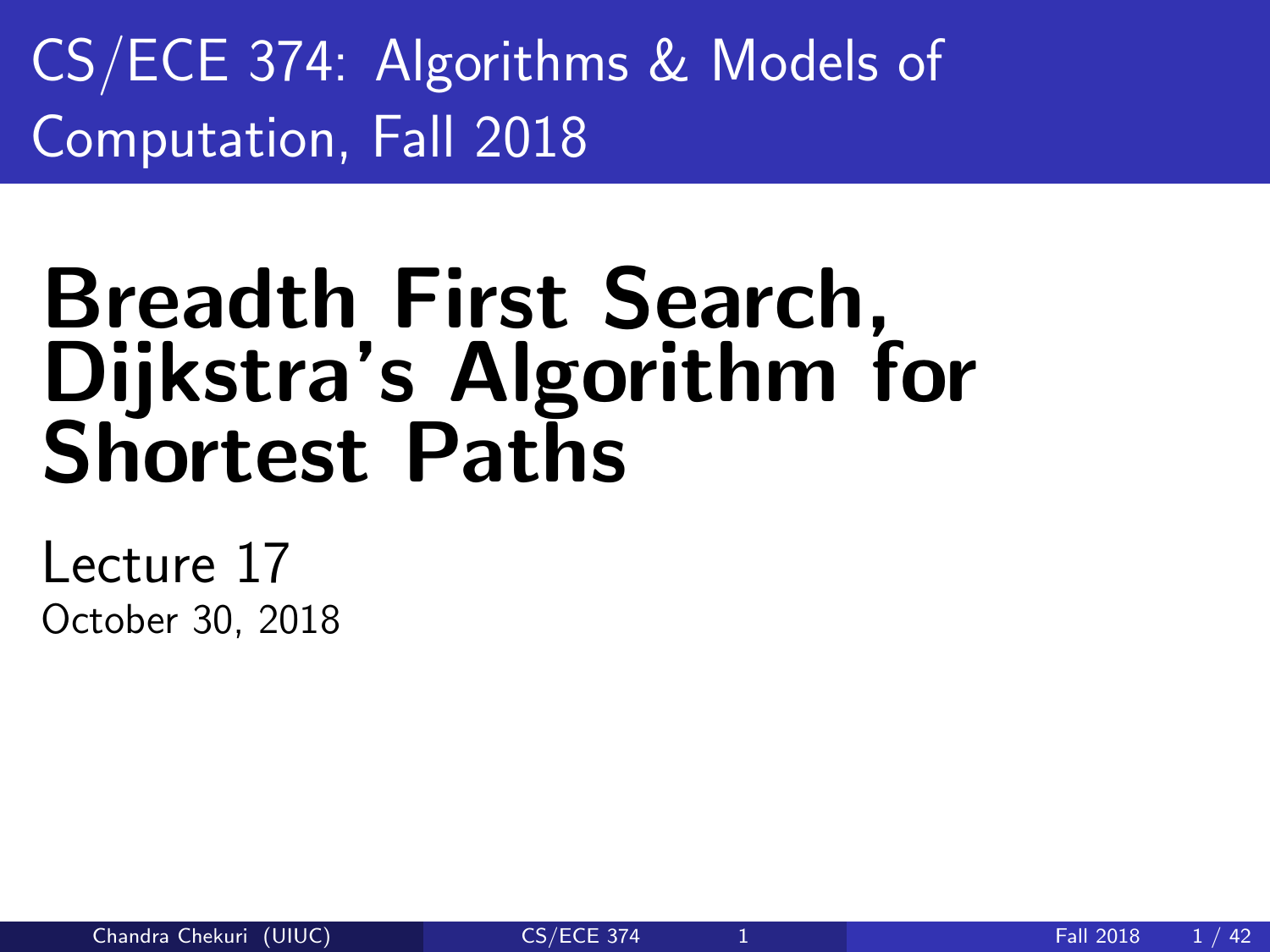# Part I

# <span id="page-1-0"></span>[Breadth First Search](#page-1-0)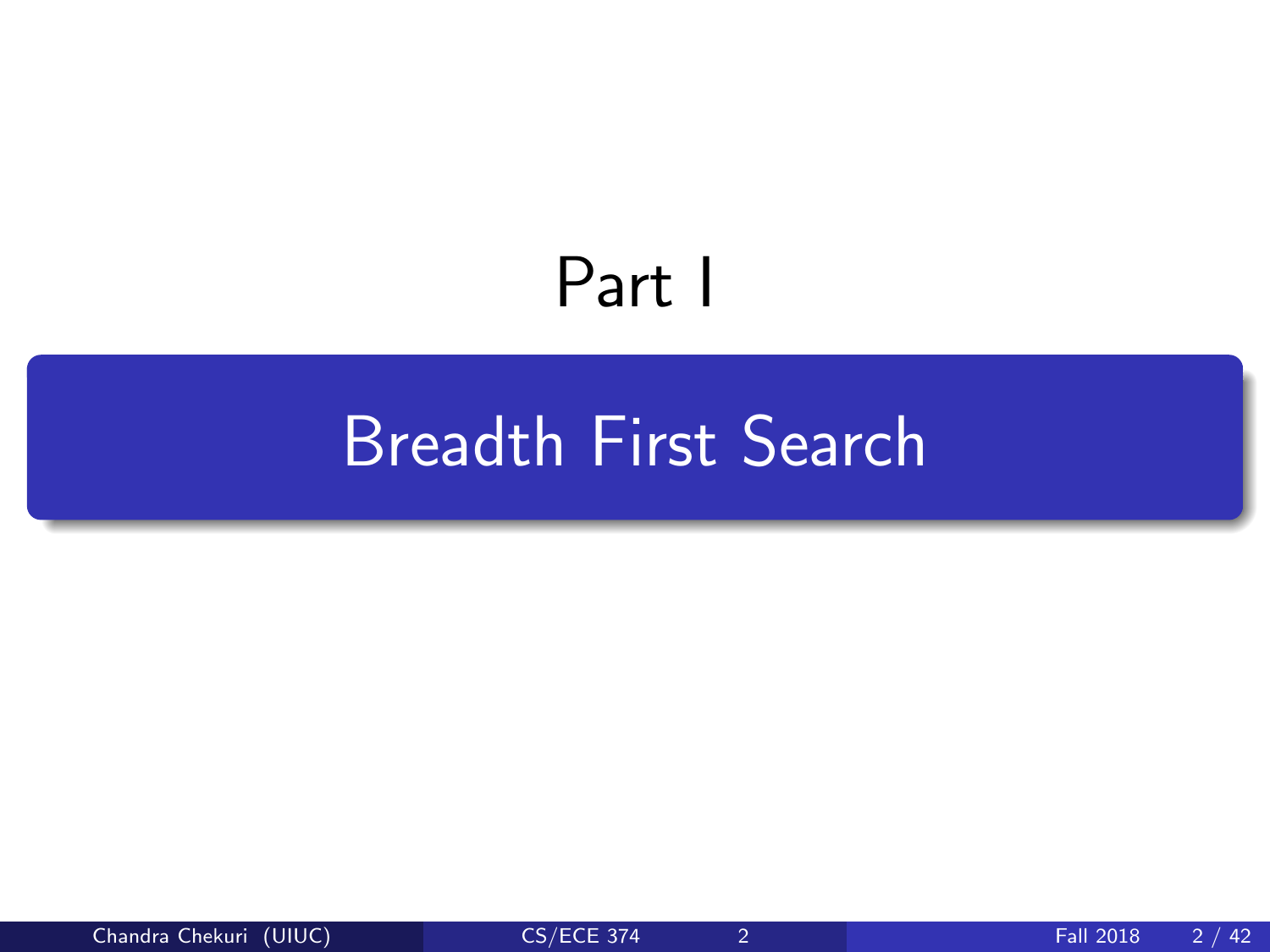# Breadth First Search (BFS)

#### Overview

- (A) **BFS** is obtained from **BasicSearch** by processing edges using a data structure called a **queue**.
- $(B)$  It processes the vertices in the graph in the order of their shortest distance from the vertex  $s$  (the start vertex).

### As such...

- **1 DFS** good for exploring graph structure
- **2 BFS** good for exploring distances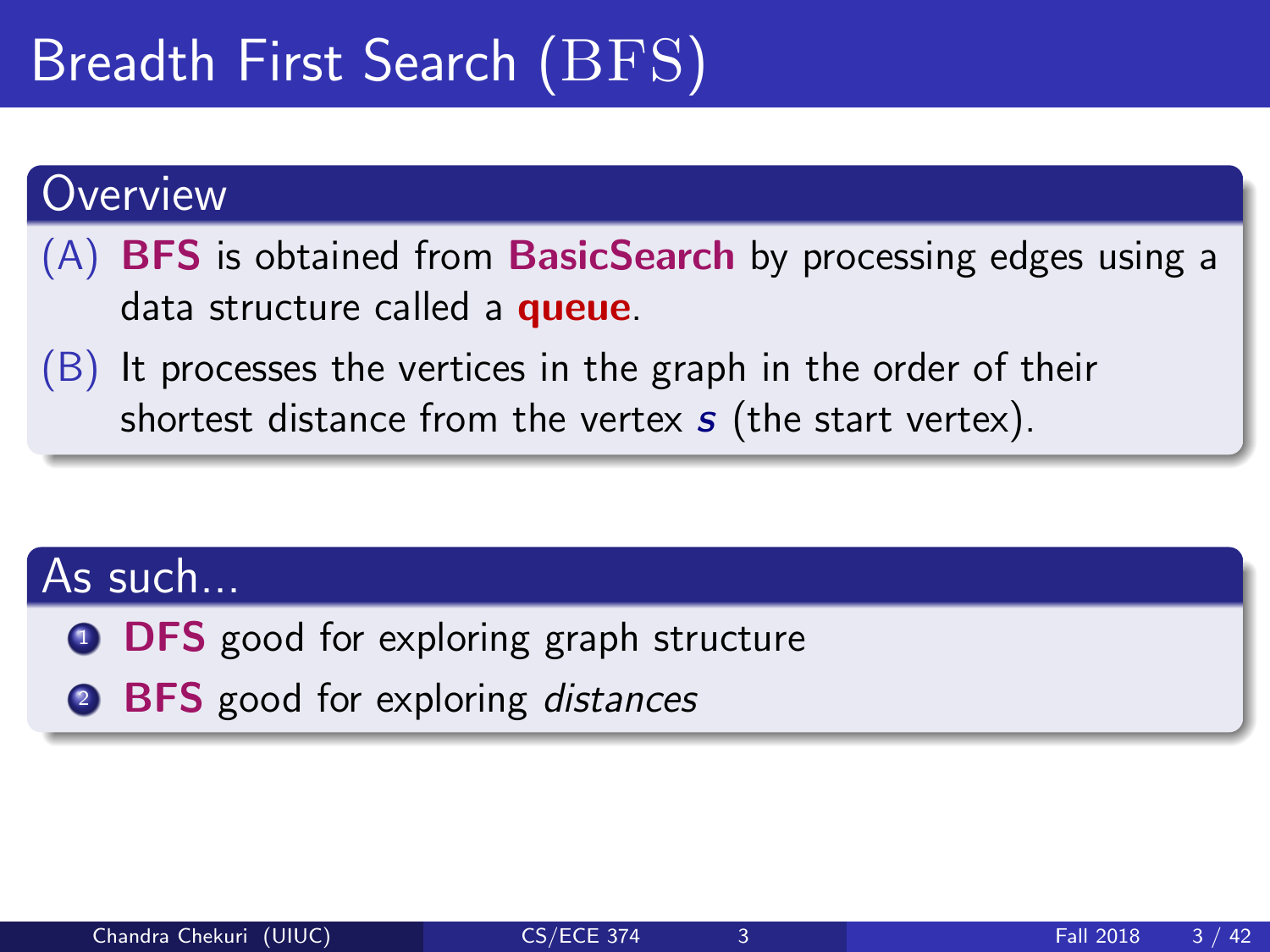### xkcd take on DFS

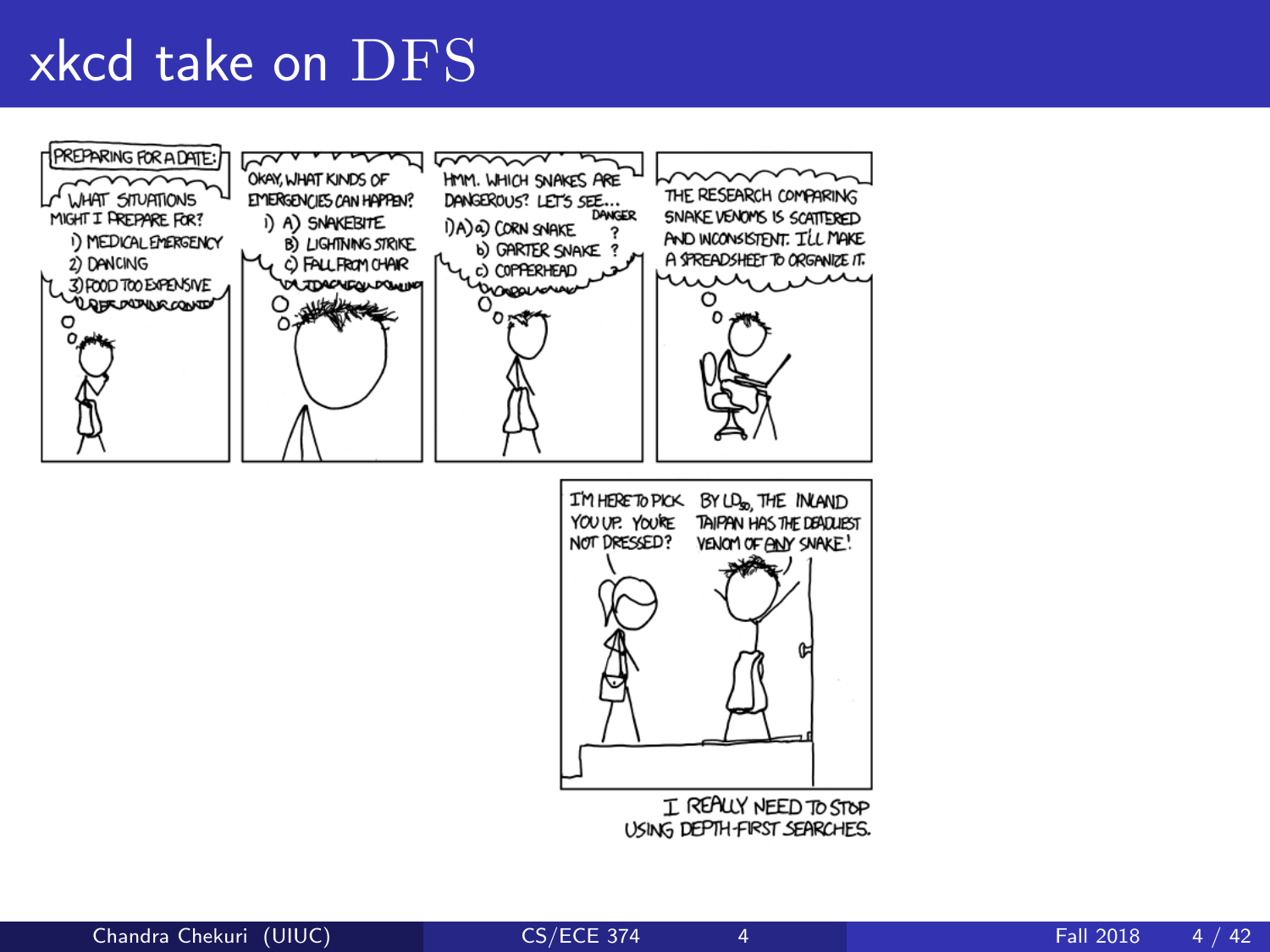#### Queues

A **queue** is a list of elements which supports the operations:

**1** enqueue: Adds an element to the end of the list

**2** dequeue: Removes an element from the front of the list Elements are extracted in first-in first-out (FIFO) order, i.e., elements are picked in the order in which they were inserted.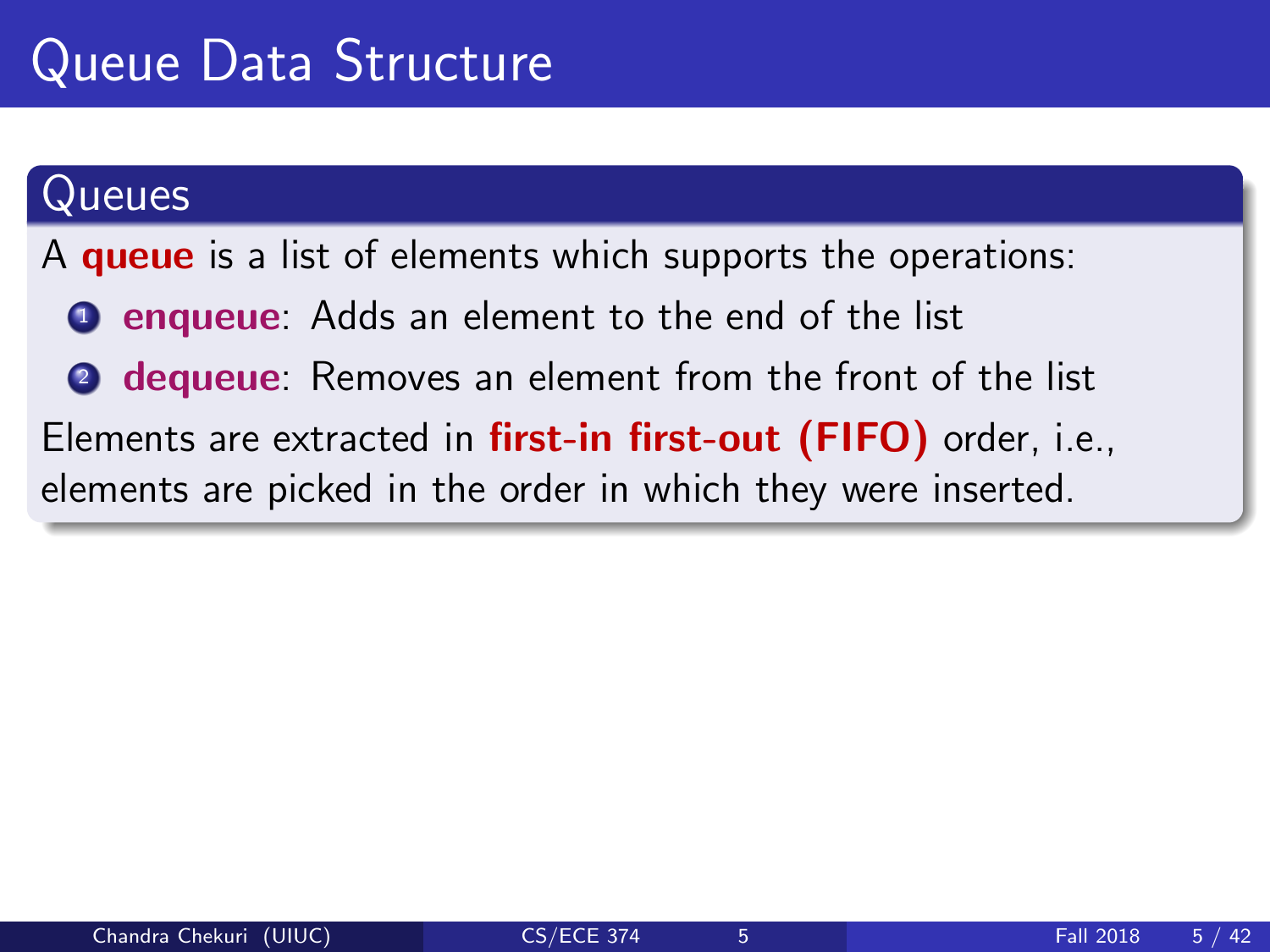## BFS Algorithm

Given (undirected or directed) graph  $G = (V, E)$  and node  $s \in V$ 

```
BFS(s)Mark all vertices as unvisited
Initialize search tree \tau to be empty
Mark vertex s as visited
set Q to be the empty queue
eng(s)while Q is nonempty do
    u = \text{deg}(Q)for each vertex v \in \text{Adj}(u)if v is not visited then
             add edge (u, v) to TMark v as visited and enq(v)
```
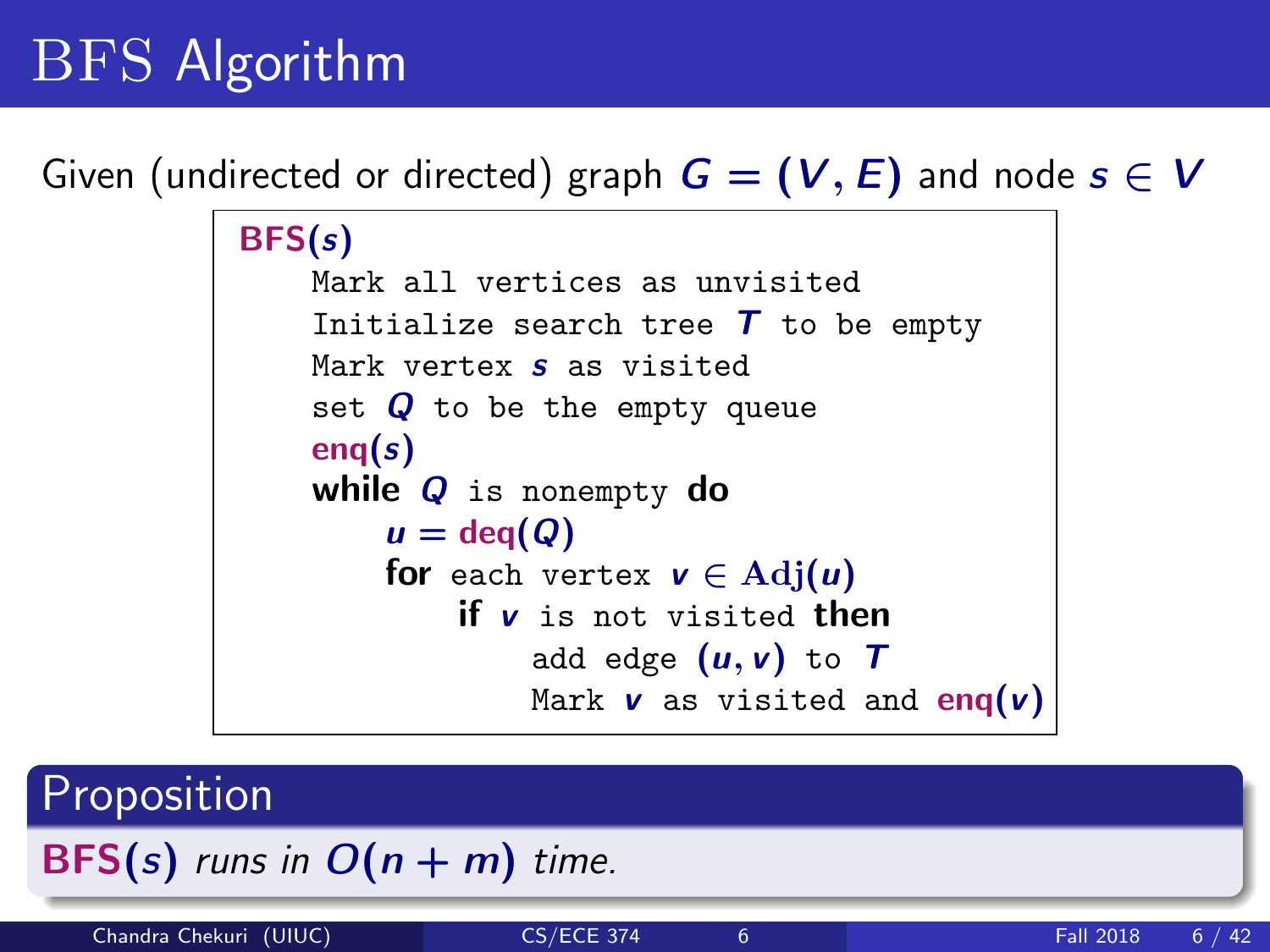

 $\binom{1}{1}$ 

1. [1]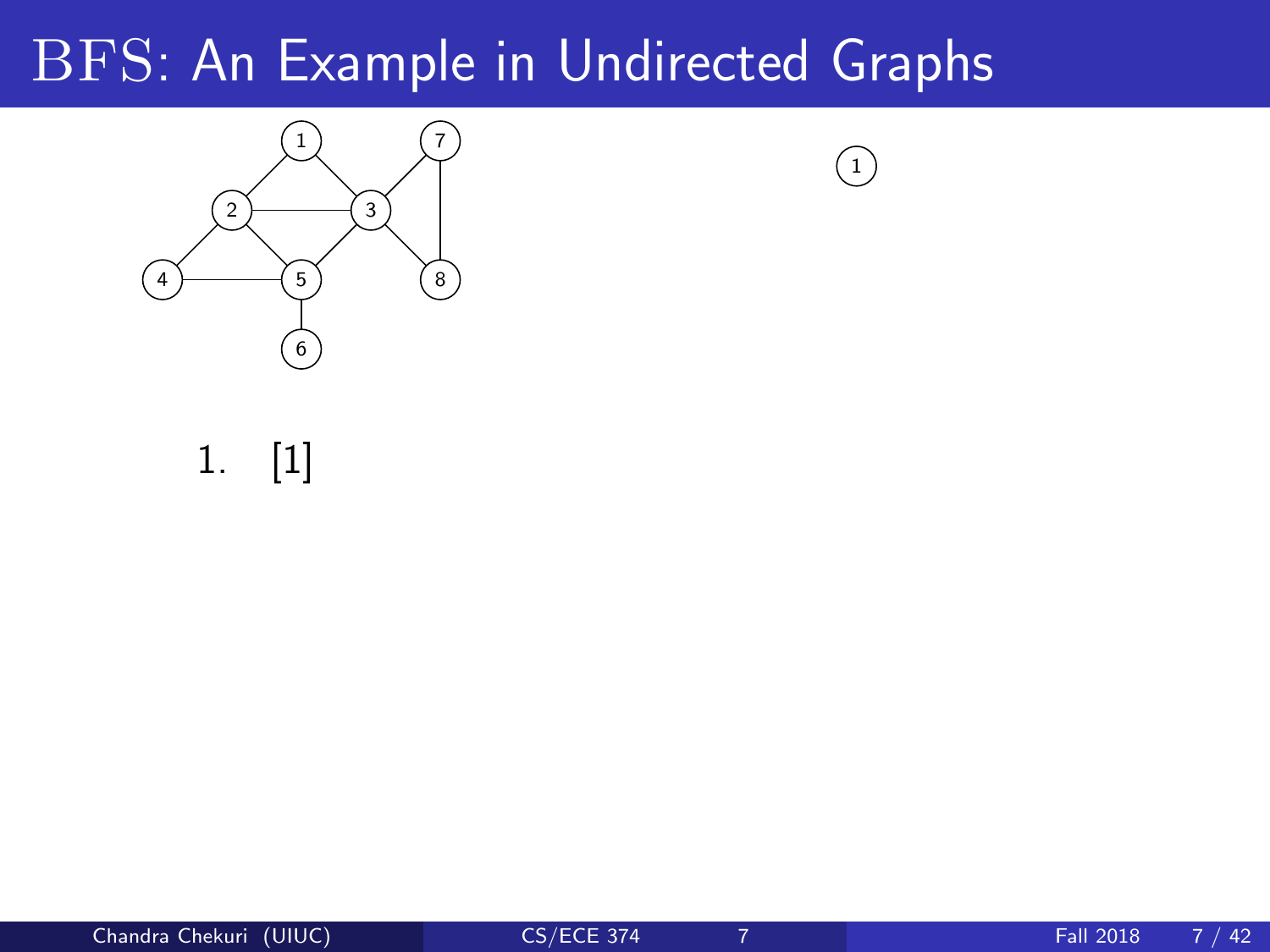



1. [1] 2. [2,3]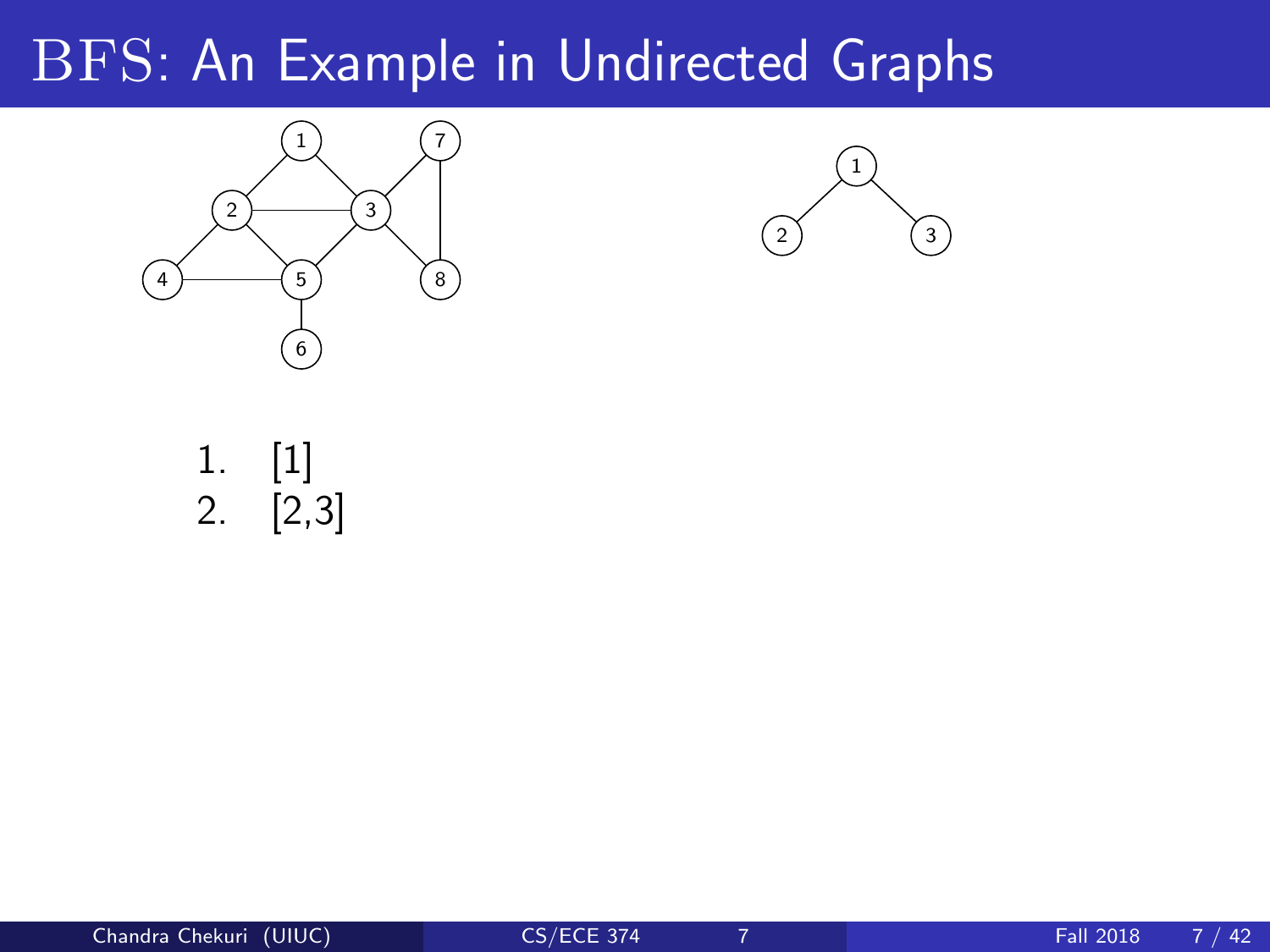



1. [1] 2. [2,3] 3. [3,4,5]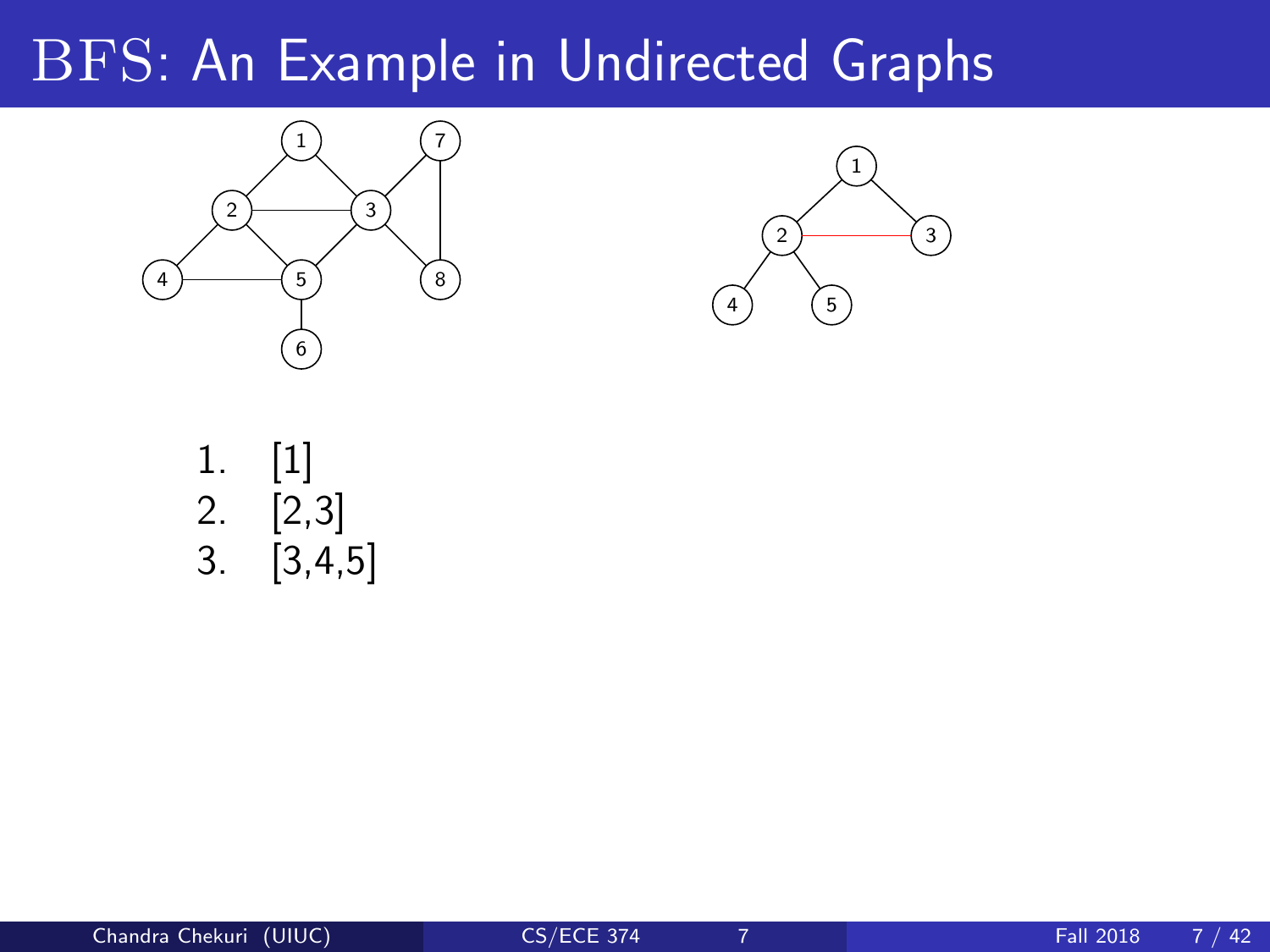



- 2. [2,3] 3. [3,4,5]
- 1. [1] 4. [4,5,7,8]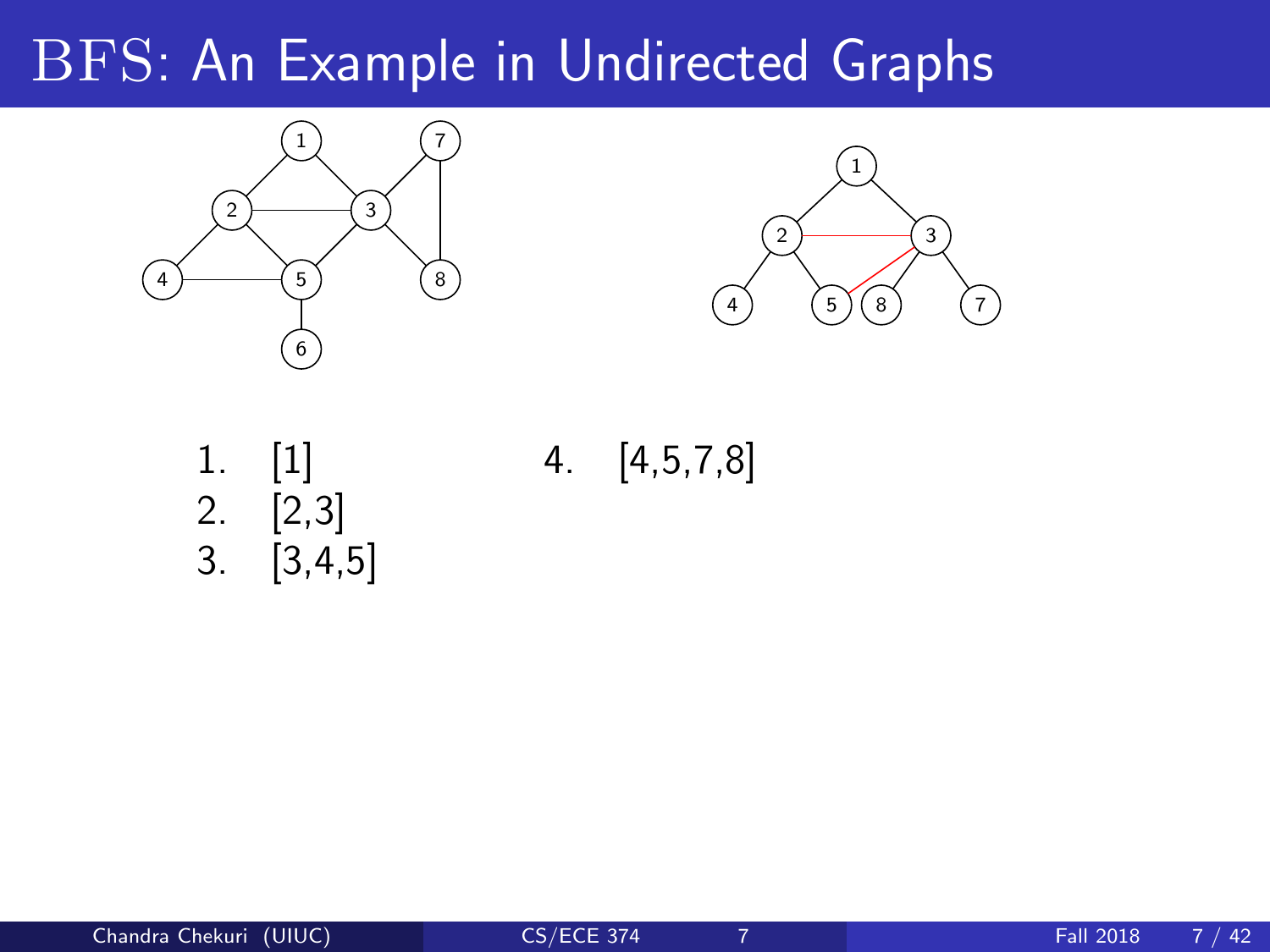



| 1. | $[1]$   |
|----|---------|
| 2. | [2,3]   |
| 3. | [3,4,5] |

4.  $[4, 5, 7, 8]$  $5.$  [5,7,8]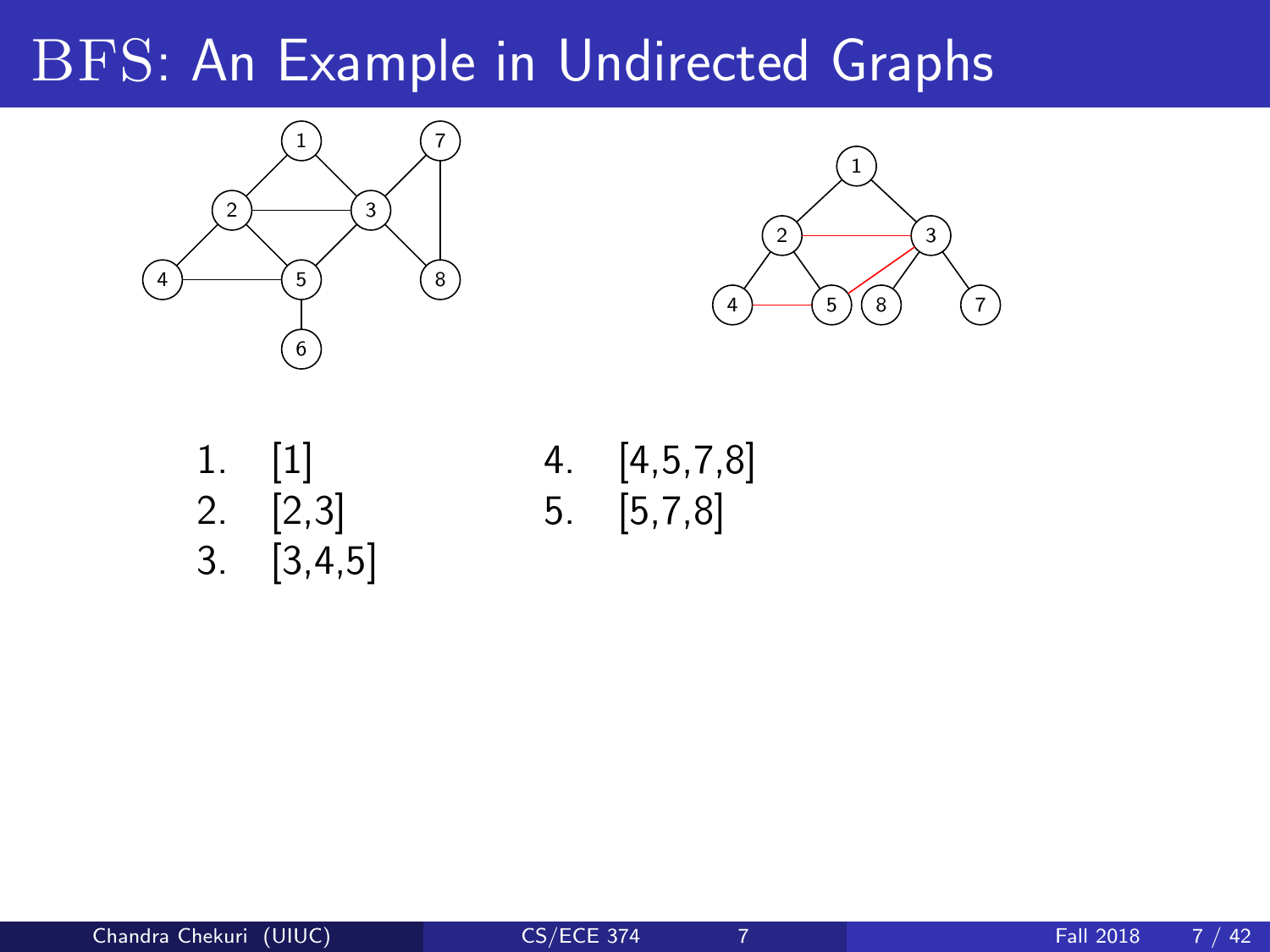



- 
- 1. [1] 4. [4,5,7,8] 2. [2,3] 5. [5,7,8] 3. [3,4,5] 6. [7,8,6]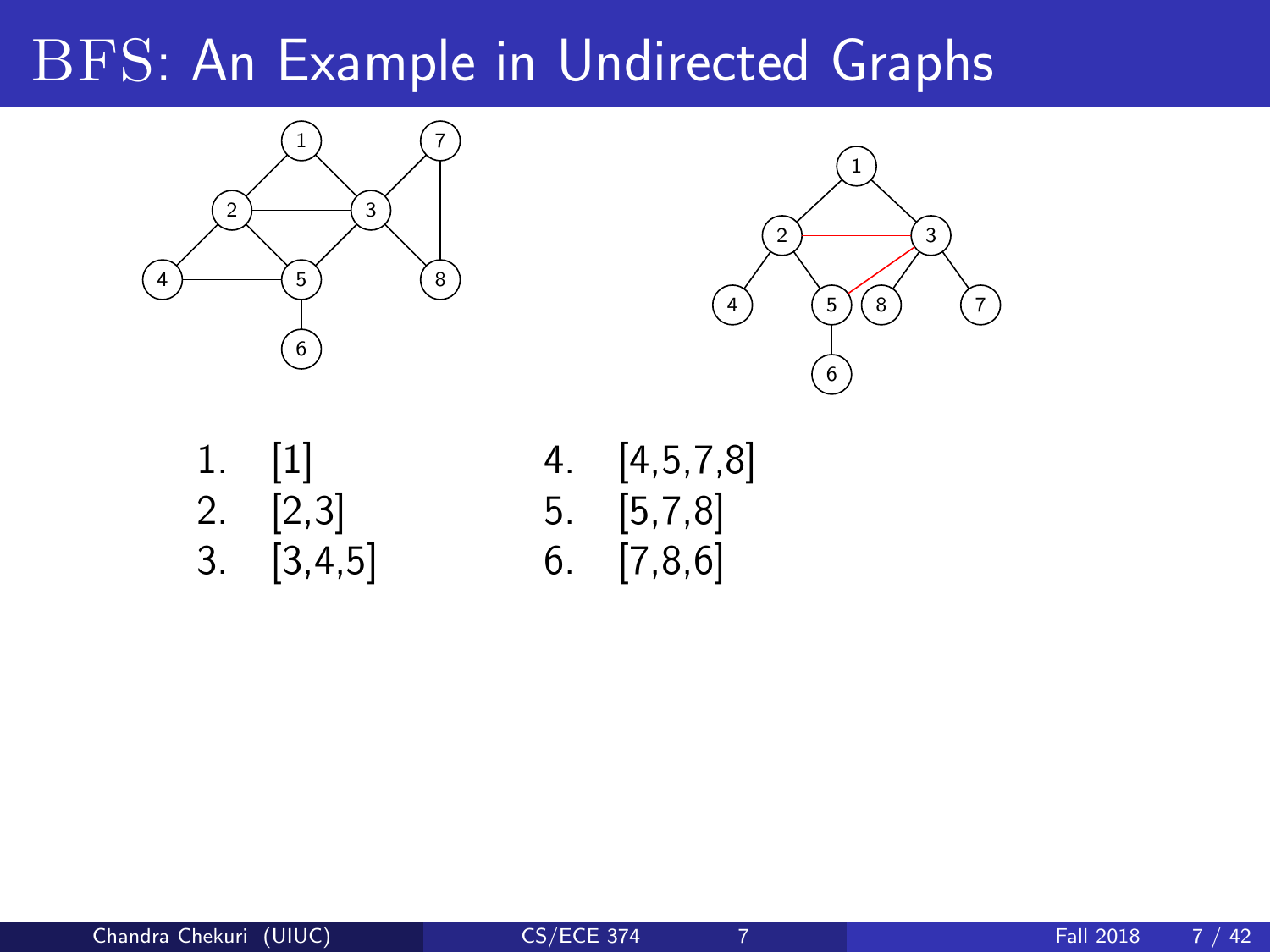



| 1. | $[1] % \includegraphics[width=0.9\columnwidth]{figures/fig_1a} \caption{The figure shows the number of times on the right, and the number of times on the right, respectively.} \label{fig:1} %$ |
|----|--------------------------------------------------------------------------------------------------------------------------------------------------------------------------------------------------|
| 2. | [2,3]                                                                                                                                                                                            |
| 3. | [3,4,5]                                                                                                                                                                                          |

1. [1] 4. [4,5,7,8] 7. [8,6] 2. [2,3] 5. [5,7,8]  $\begin{bmatrix} 3 & 5 \end{bmatrix}$  6.  $\begin{bmatrix} 7,8,6 \end{bmatrix}$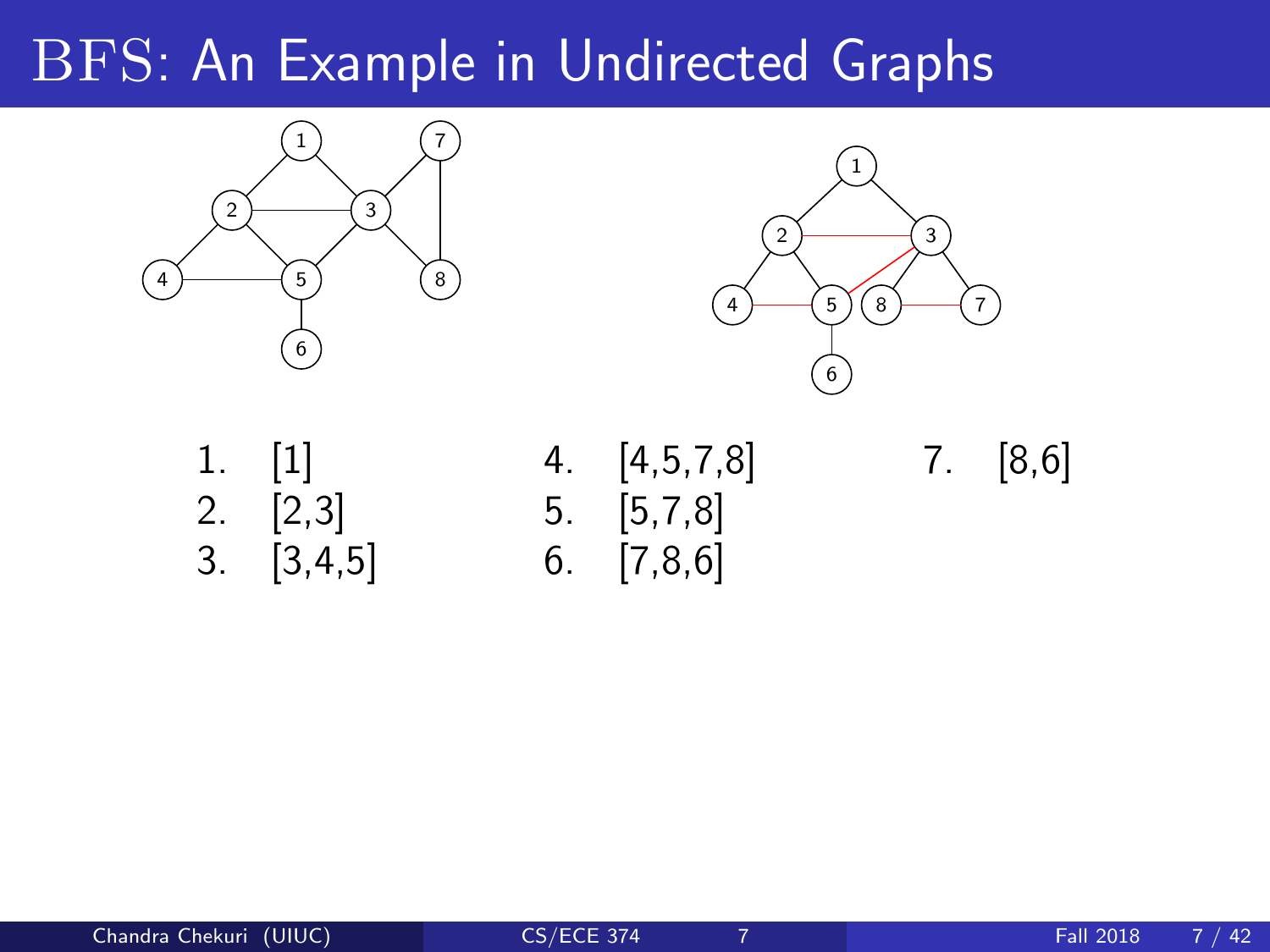



| 1. | $\left[1\right]$ |
|----|------------------|
| 2. | [2,3]            |
| 3. | [3, 4, 5]        |

1. [1] 4. [4,5,7,8] 7. [8,6] 2. [2,3] 5. [5,7,8] 8. [6]  $6.$  [7,8,6]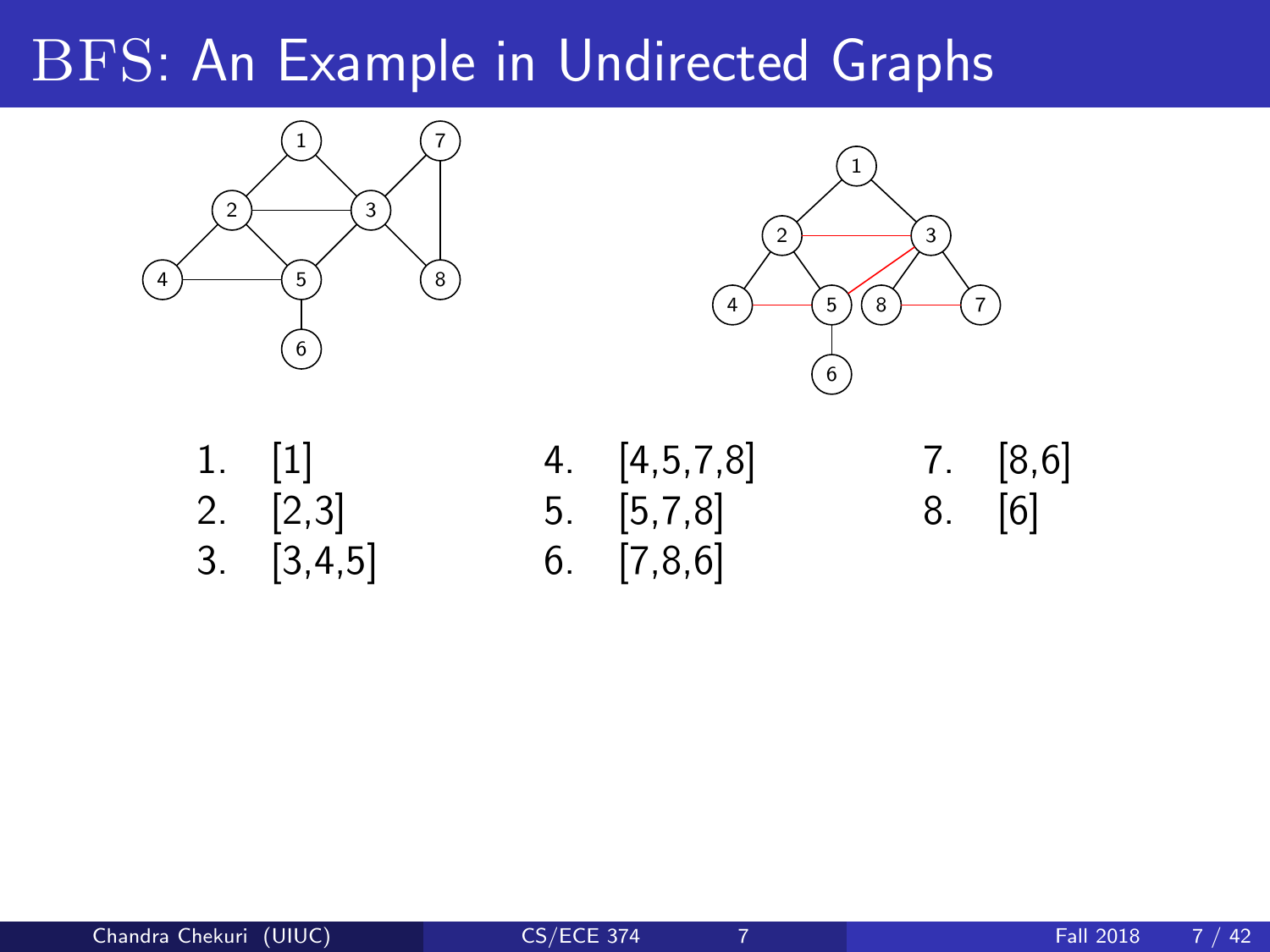



| 1. | [1]     |
|----|---------|
| 2. | $[2,3]$ |
| 3. | [3,4,5] |

2. [2,3] 5. [5,7,8] 8. [6]  $3.6$ ] 9. []

1. [1] 4. [4,5,7,8] 7. [8,6]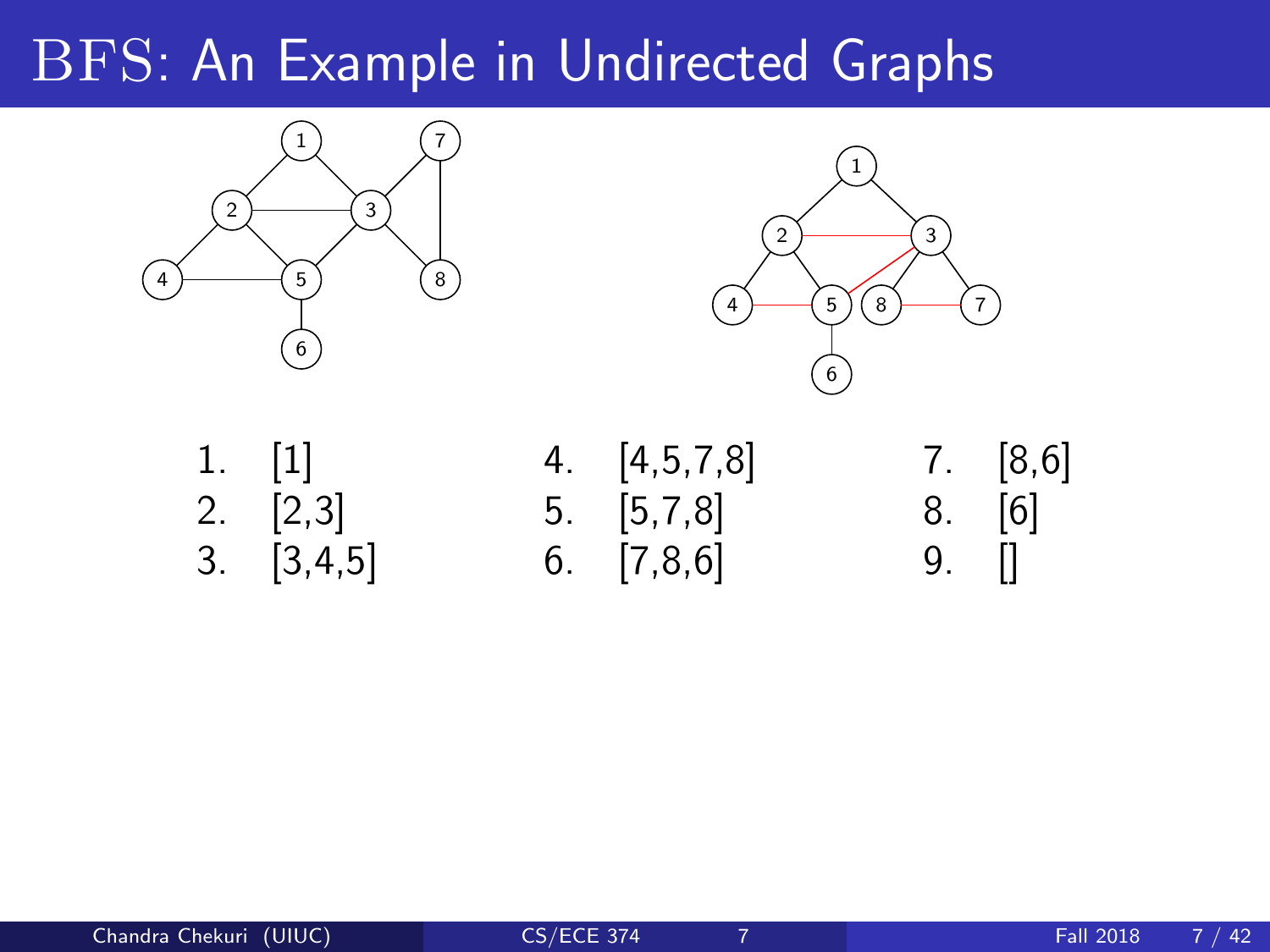



| 1. $[1]$           | 4. $[4,5,7,8]$     |                     | $7.$ [8,6] |
|--------------------|--------------------|---------------------|------------|
| 2. $[2,3]$         | $5. \quad [5,7,8]$ |                     | $8. \t[6]$ |
| $3. \quad [3,4,5]$ |                    | 6. $[7,8,6]$ 9. $[$ |            |

**BFS** tree is the set of black edges.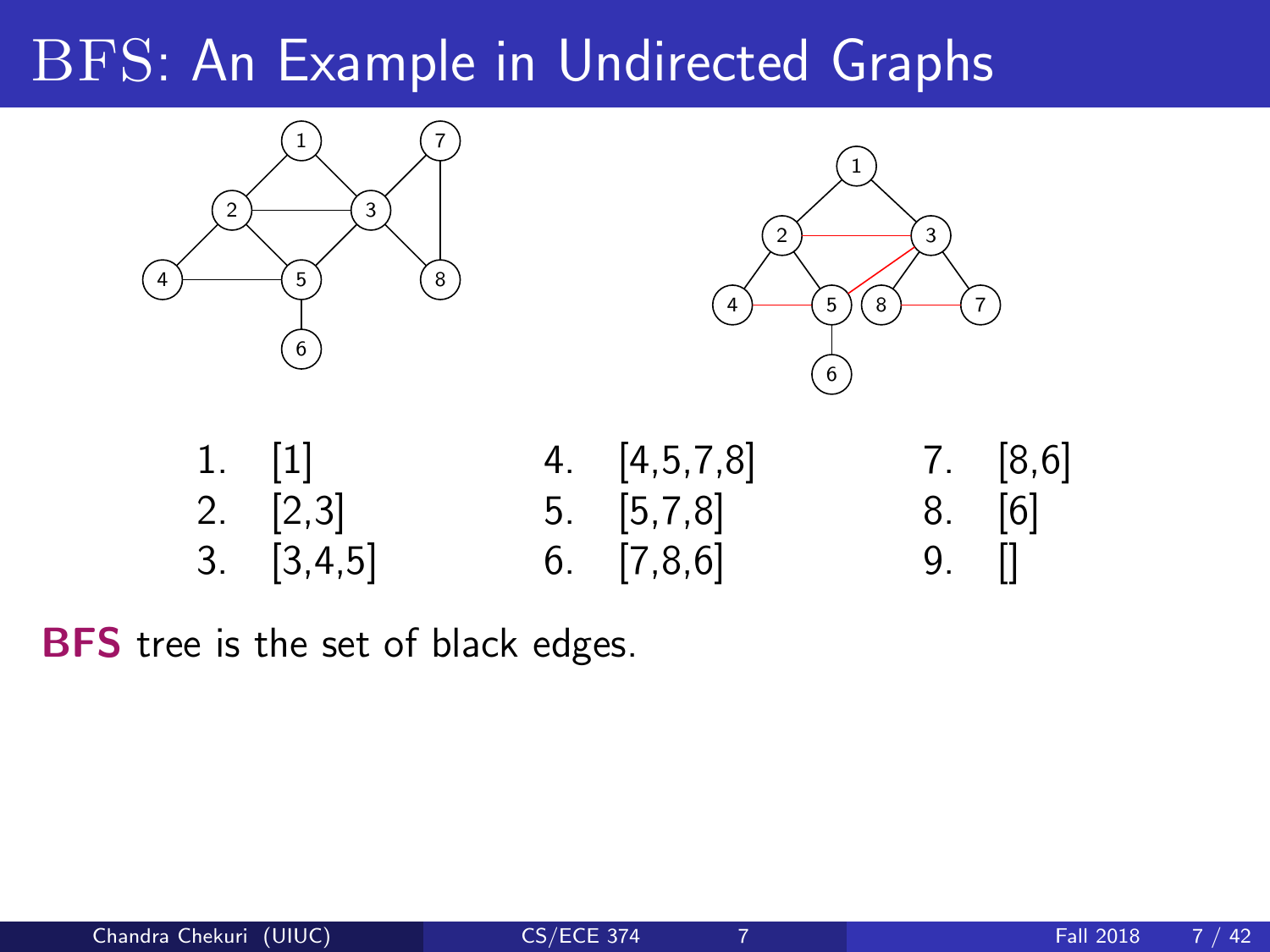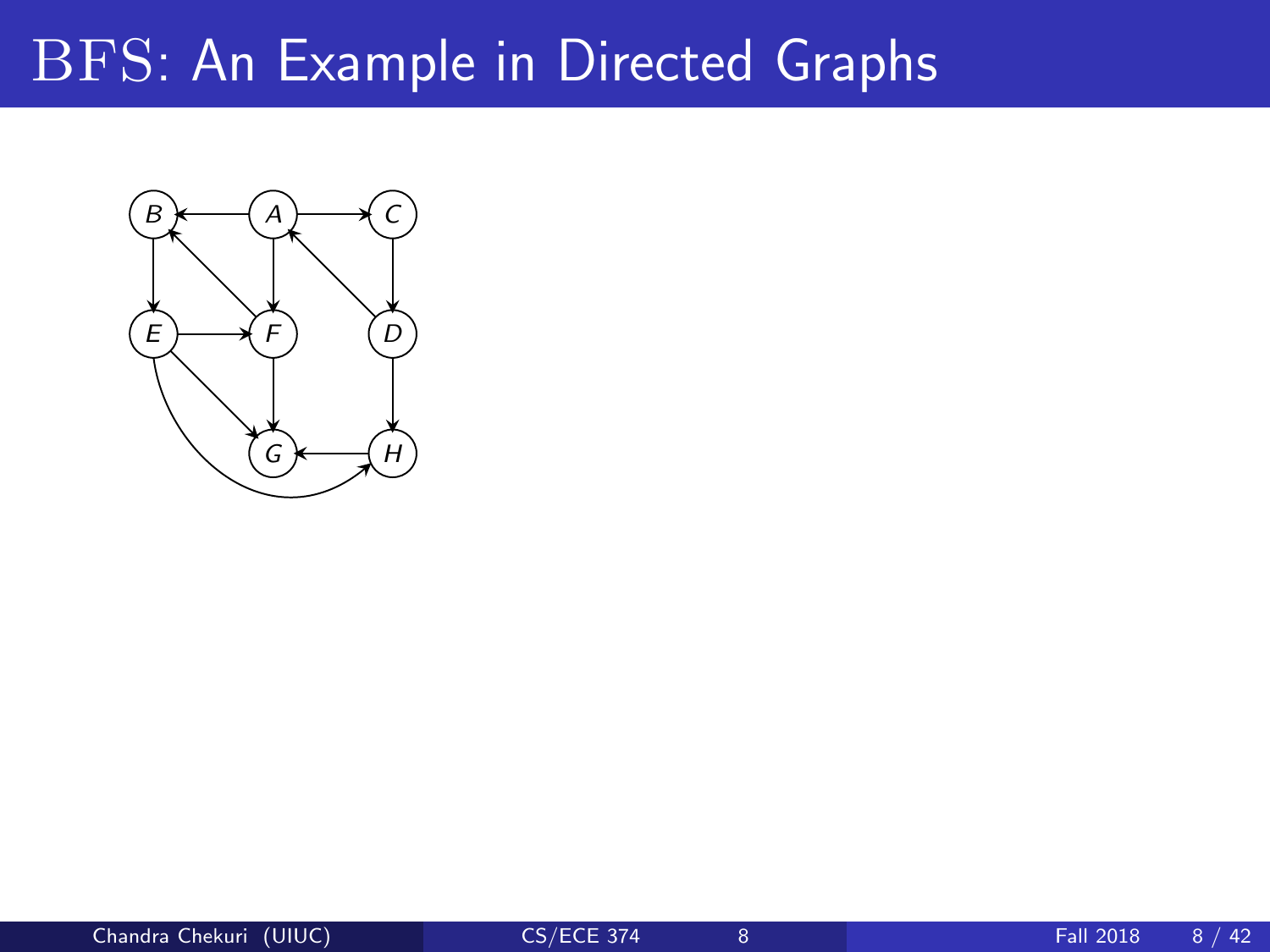### BFS with Distance

```
BFS(s)Mark all vertices as unvisited; for each v set dist(v) = \inftyInitialize search tree \tau to be empty
Mark vertex s as visited and set dist(s) = 0set Q to be the empty queue
eng(s)while Q is nonempty do
    u = \text{deg}(Q)for each vertex v \in \text{Adj}(u) do
        if v is not visited do
             add edge (u, v) to TMark v as visited, eng(v)
             and set dist(v) = dist(u) + 1
```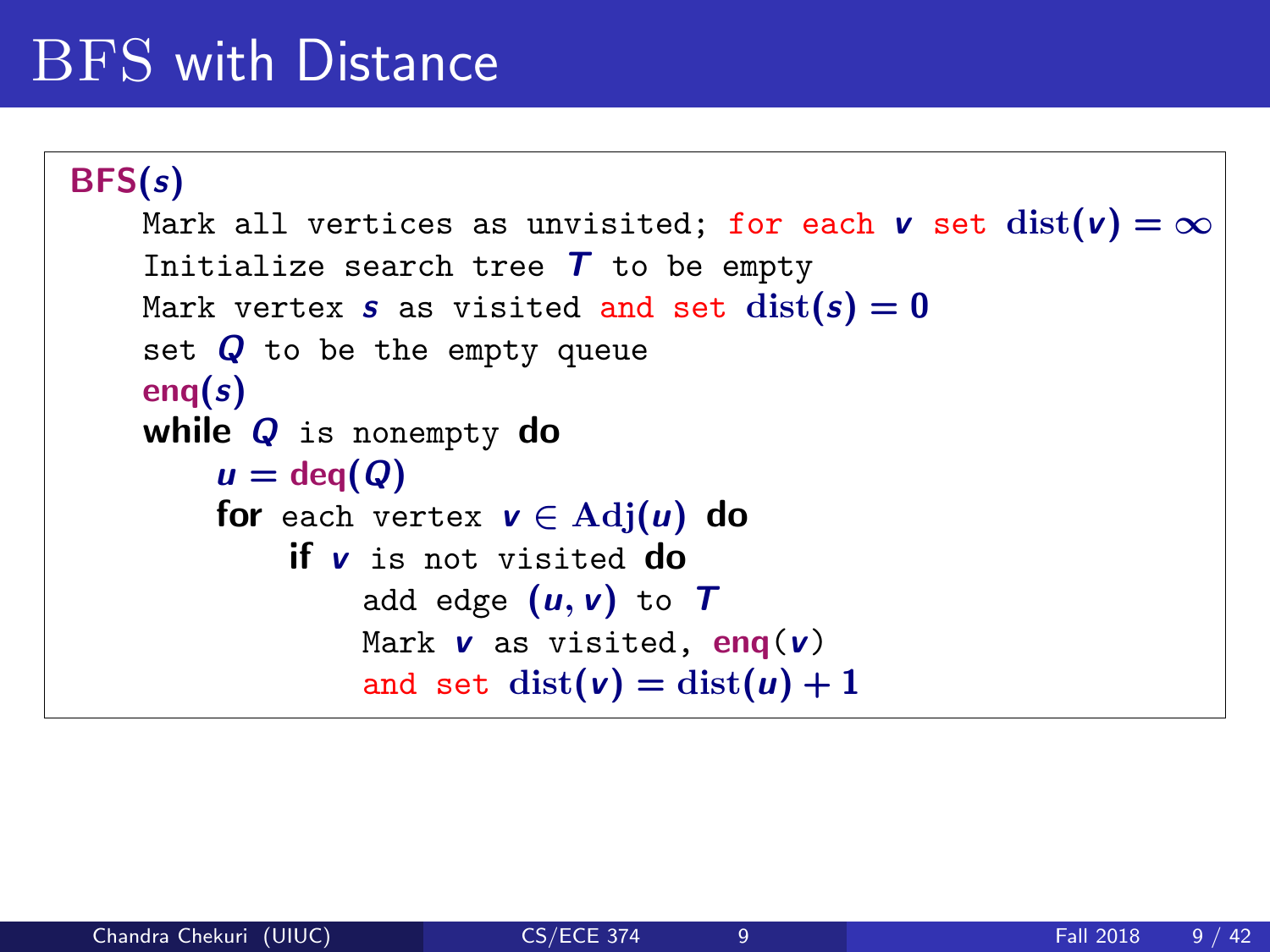## Properties of BFS: Undirected Graphs

#### Theorem

The following properties hold upon termination of  $BFS(s)$ 

- $(A)$  The search tree contains exactly the set of vertices in the connected component of s.
- (B) If  $dist(u) < dist(v)$  then u is visited before v.
- (C) For every vertex  $u$ ,  $dist(u)$  is the length of a shortest path (in terms of number of edges) from  $s$  to  $u$ .
- (D) If  $u, v$  are in connected component of s and  $e = \{u, v\}$  is an edge of G, then  $|\text{dist}(u) - \text{dist}(v)| \leq 1$ .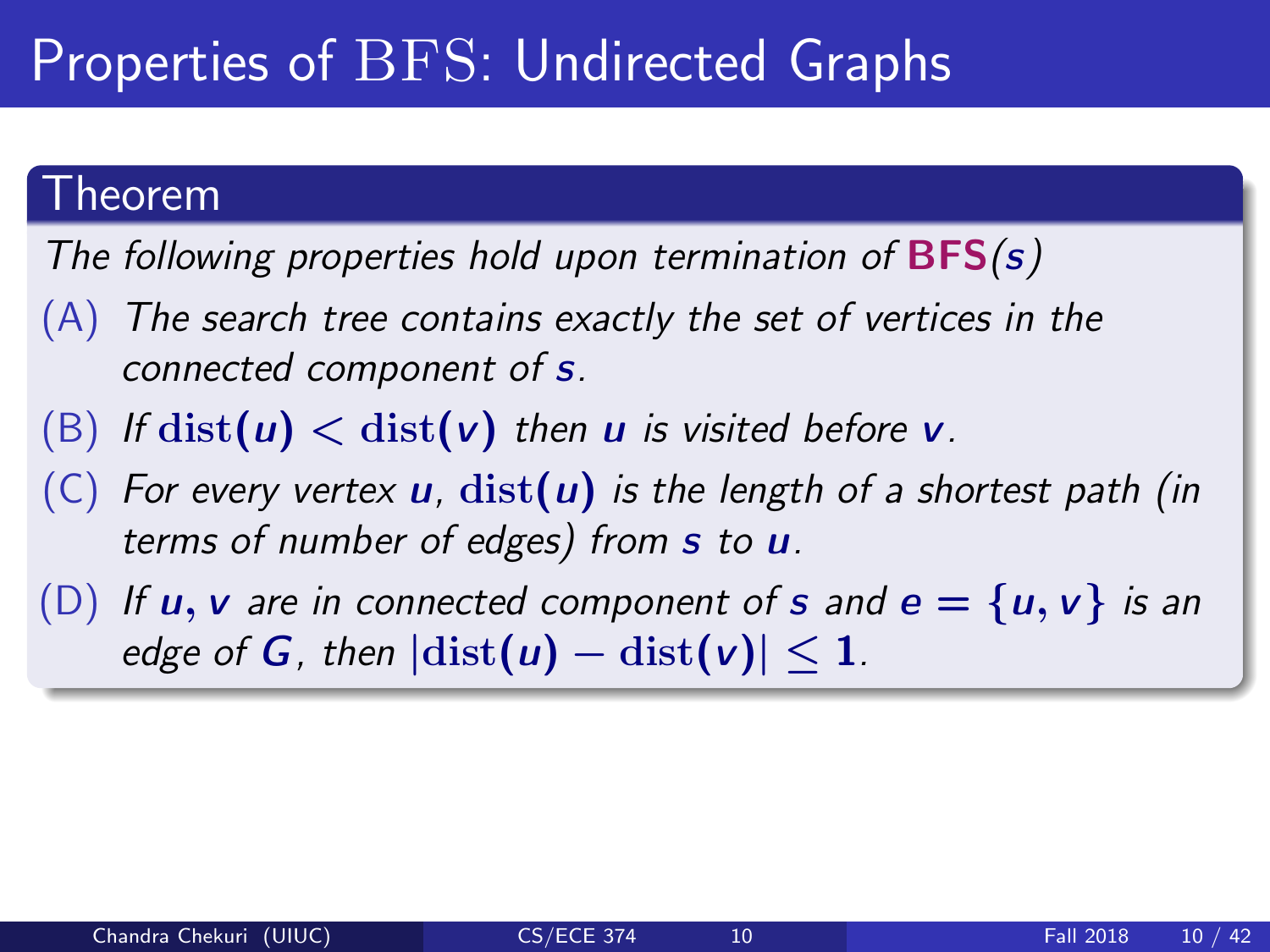## Properties of BFS: Directed Graphs

#### Theorem

The following properties hold upon termination of  $BFS(s)$ :

- $(A)$  The search tree contains exactly the set of vertices reachable from s
- (B) If  $dist(u) < dist(v)$  then u is visited before v
- (C) For every vertex **u**,  $dist(u)$  is indeed the length of shortest path from s to u
- (D) If u is reachable from s and  $e = (u, v)$  is an edge of G, then  $dist(v) - dist(u) \leq 1$ . Not necessarily the case that  $dist(u) - dist(v) \leq 1$ .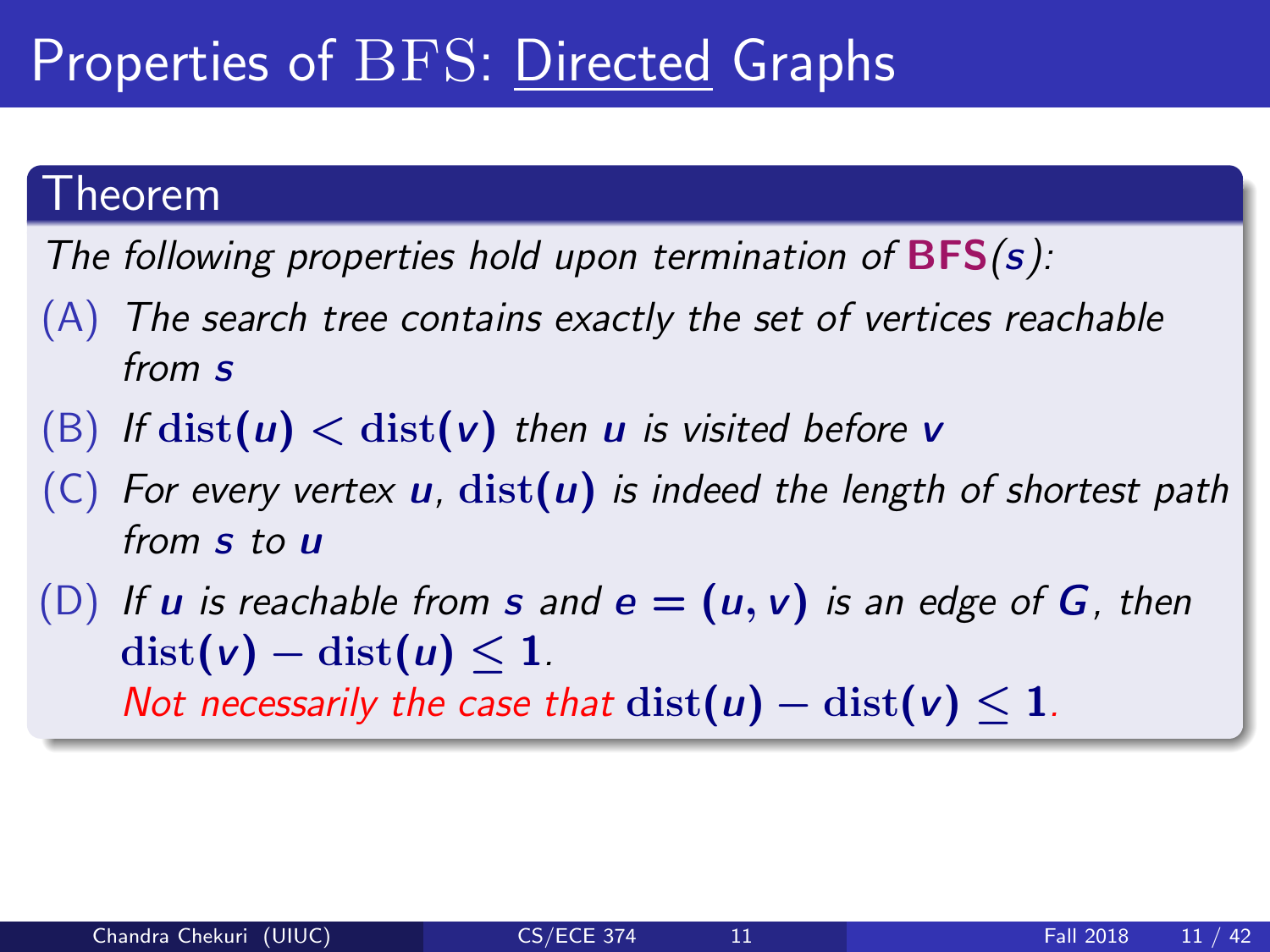### BFS with Layers

```
BFSLayers(s):
Mark all vertices as unvisited and initialize T to be empty
Mark s as visited and set L_0 = \{s\}i = 0while L_i is not empty do
         initialize L_{i+1} to be an empty list
         for each u in L_i do
             for each edge (u, v) \in \text{Adj}(u) do
             if v is not visited
                      mark v as visited
                      add (u, v) to tree Tadd v to L_{i+1}i = i + 1
```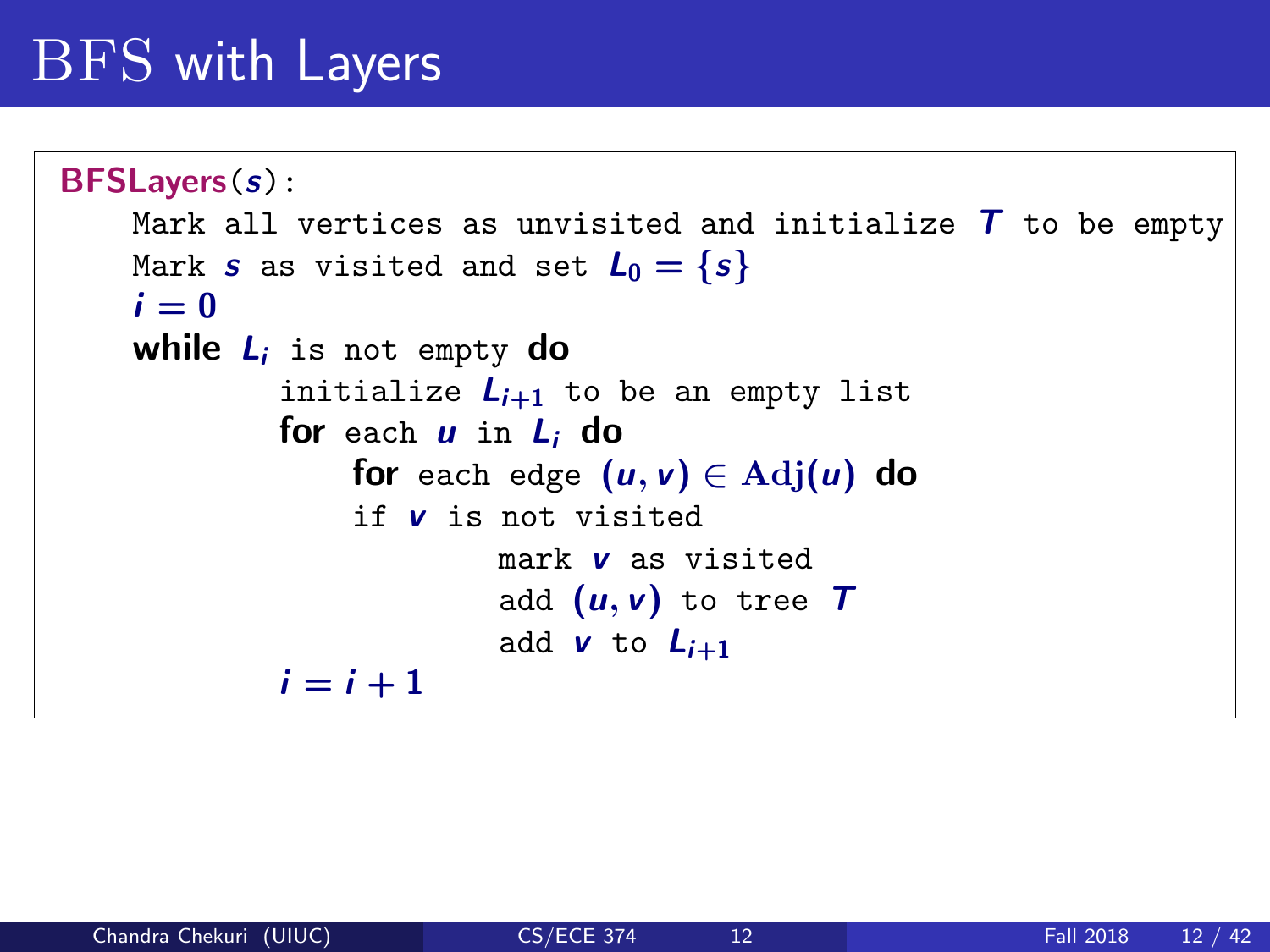### BFS with Layers

```
BFSLayers(s):
Mark all vertices as unvisited and initialize T to be empty
Mark s as visited and set L_0 = \{s\}i = 0while L_i is not empty do
         initialize L_{i+1} to be an empty list
         for each u in L_i do
             for each edge (u, v) \in \text{Adj}(u) do
             if v is not visited
                      mark v as visited
                      add (u, v) to tree Tadd v to L_{i+1}i = i + 1
```
#### Running time:  $O(n + m)$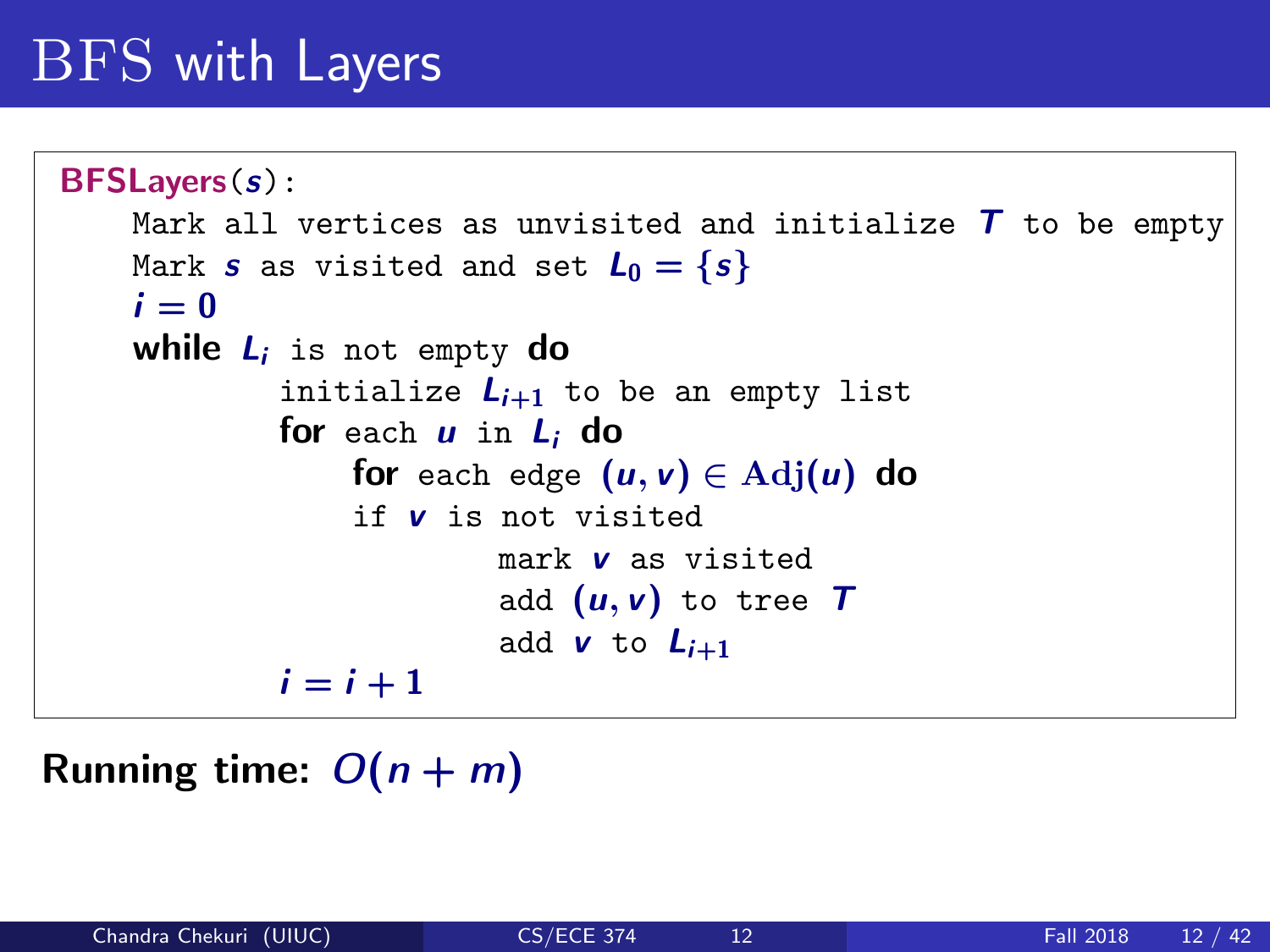# Example

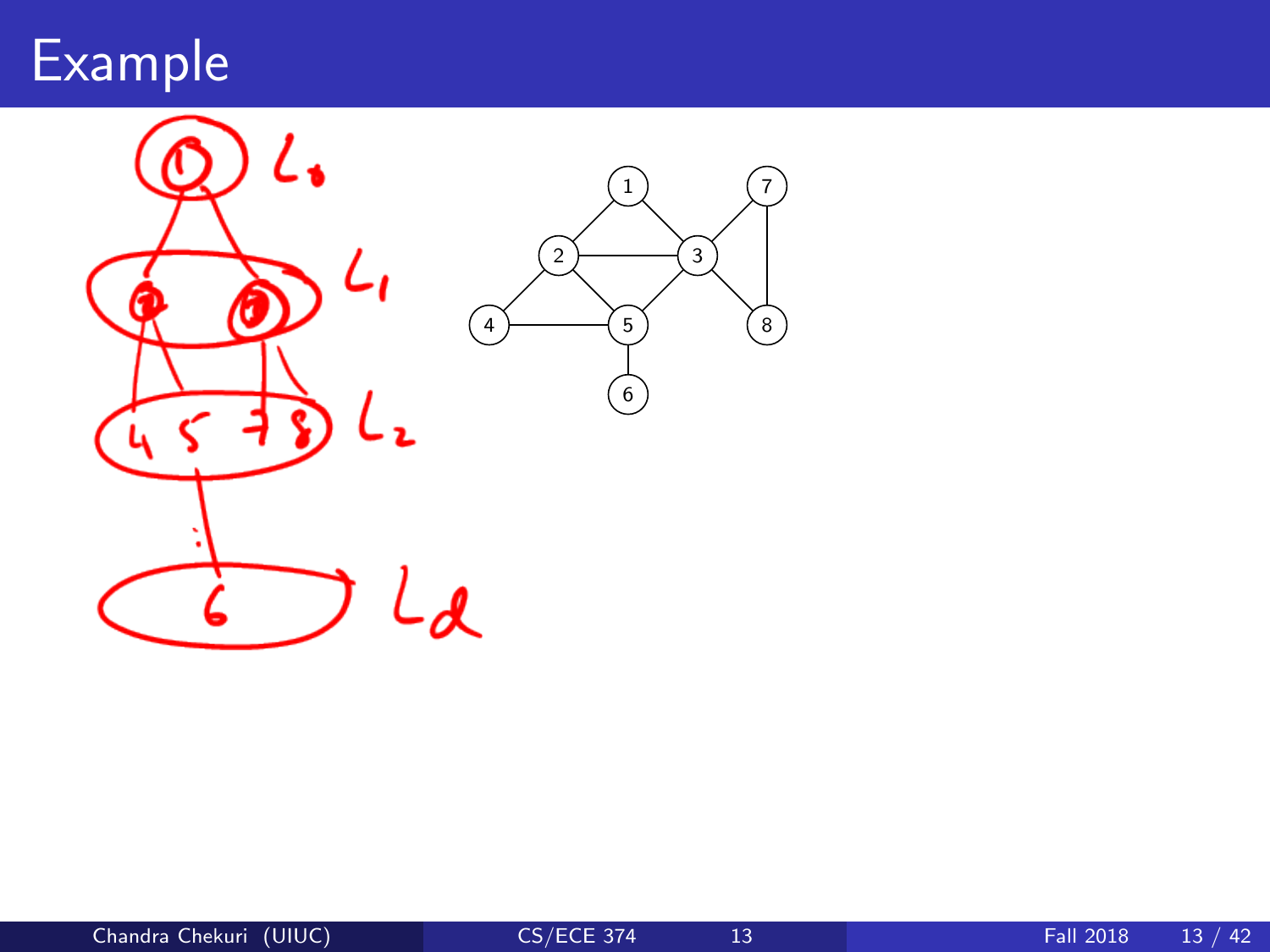## BFS with Layers: Properties

### **Proposition**

The following properties hold on termination of **BFSLayers** $(s)$ .

- $\bullet$  BFSLayers(s) outputs a BFS tree
- $\bullet$   $\sf L_i$  is the set of vertices at distance exactly  $\sf i$  from  $\sf s$
- **3** If G is undirected, each edge  $e = \{u, v\}$  is one of three types:
	- **1 tree** edge between two consecutive layers
	- **2** non-tree **forward/backward** edge between two consecutive layers
	- **3** non-tree **cross-edge** with both **u**, **v** in same layer
	- $\bullet \implies$  Every edge in the graph is either between two vertices that are either (i) in the same layer, or (ii) in two consecutive layers.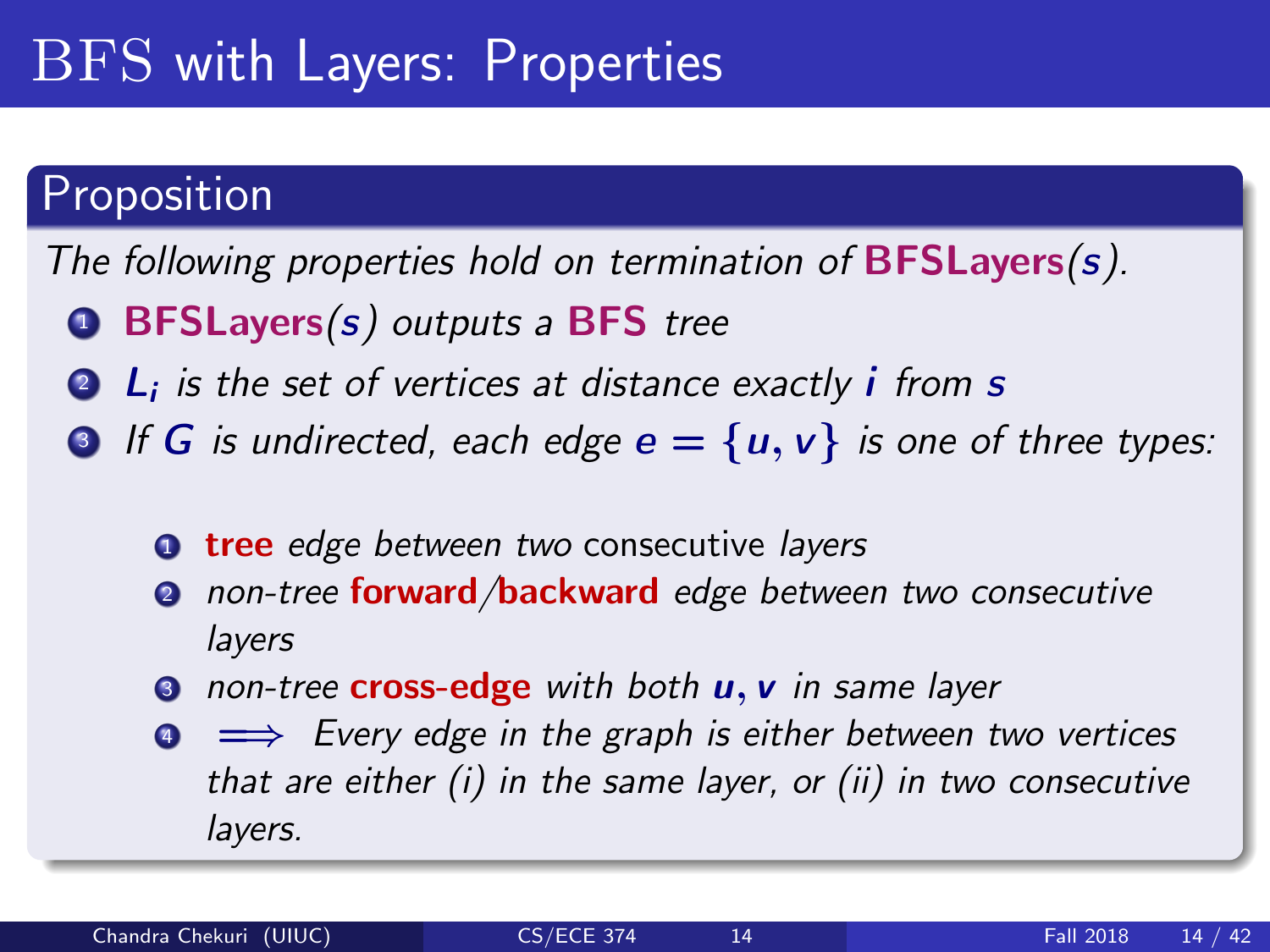# Example

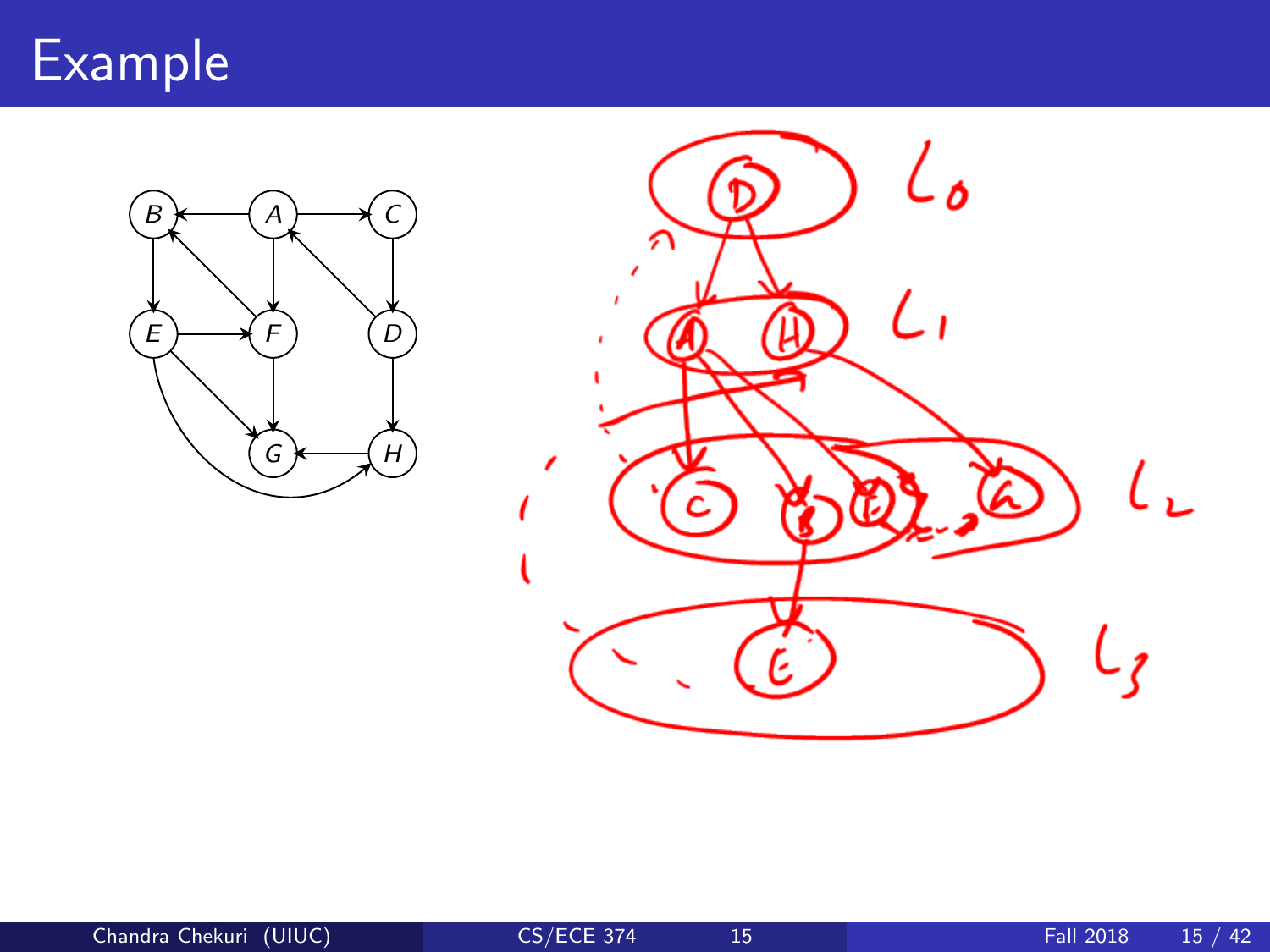### **Proposition**

The following properties hold on termination of **BFSLayers**(s), if  $G$ is directed.

For each edge  $e = (u, v)$  is one of four types:

- **1** a tree edge between consecutive layers,  $u \in L_i$ ,  $v \in L_{i+1}$  for some  $i > 0$
- 2 a non-tree **forward** edge between consecutive layers
- **3** a non-tree **backward** edge
- $\bullet$  a cross-edge with both  $u, v$  in same layer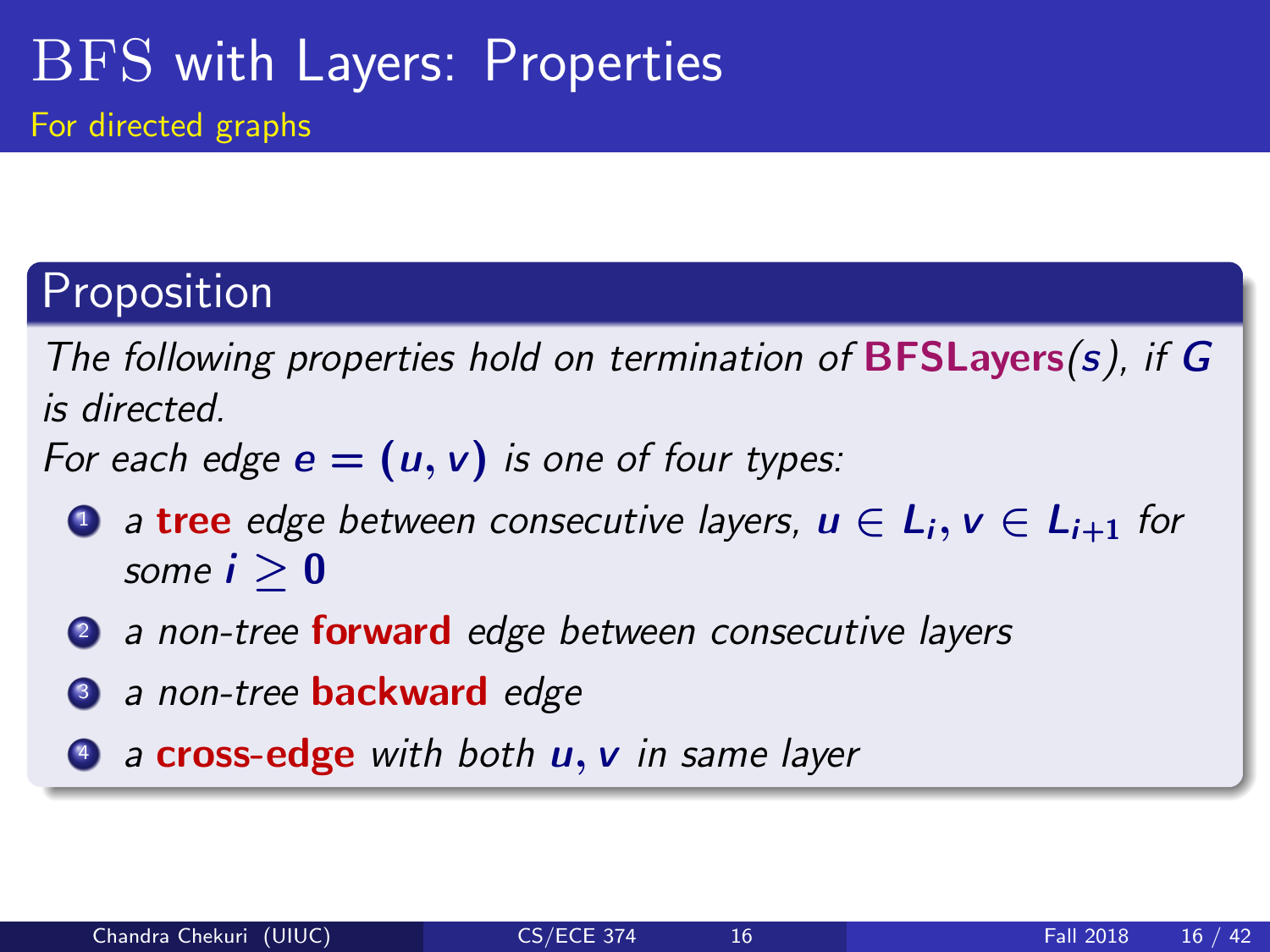# Part II

# <span id="page-26-0"></span>[Shortest Paths and Dijkstra's](#page-26-0) [Algorithm](#page-26-0)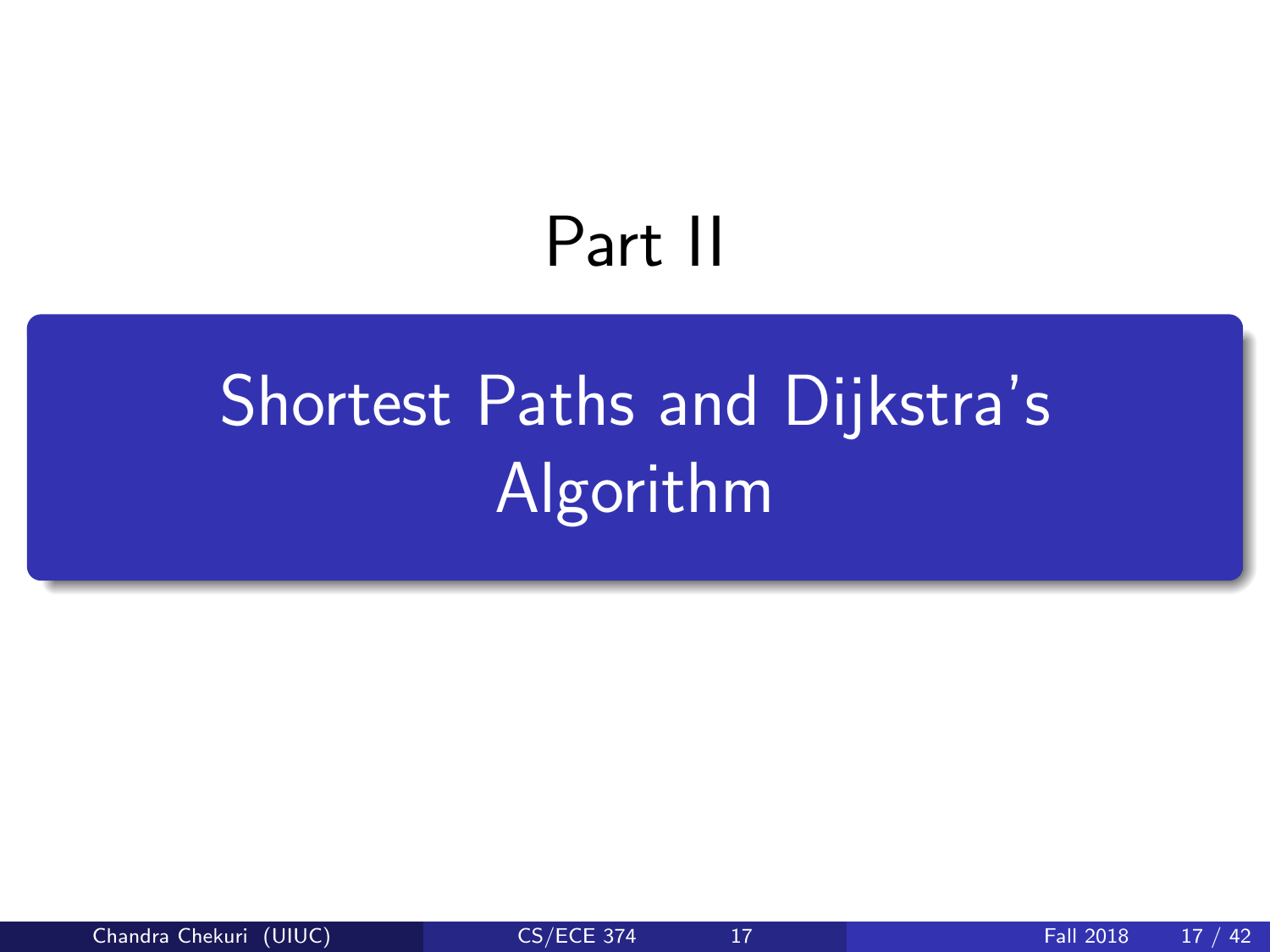#### Shortest Path Problems

Input A (undirected or directed) graph  $G = (V, E)$  with edge lengths (or costs). For edge  $e = (u, v)$ ,  $\ell(e) = \ell(u, v)$  is its length.

- **1** Given nodes  $s, t$  find shortest path from  $s$  to  $t$ .
- **2** Given node *s* find shortest path from *s* to all other nodes.
- **3** Find shortest paths for all pairs of nodes.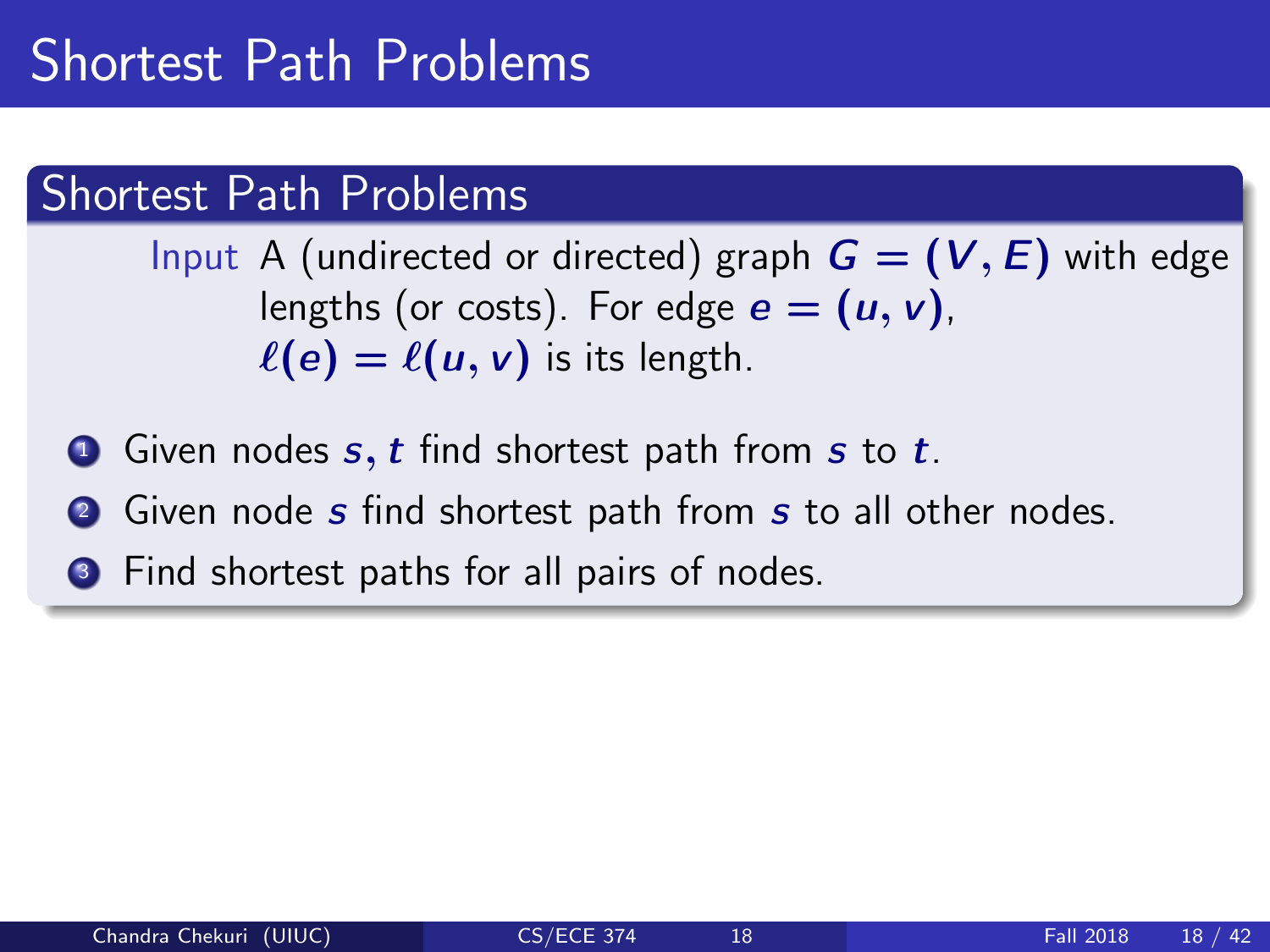#### Shortest Path Problems

Input A (undirected or directed) graph  $G = (V, E)$  with edge lengths (or costs). For edge  $e = (u, v)$ ,  $\ell(e) = \ell(u, v)$  is its length.

- **1** Given nodes  $s, t$  find shortest path from  $s$  to  $t$ .
- **2** Given node *s* find shortest path from *s* to all other nodes.
- **3** Find shortest paths for all pairs of nodes.

Many applications!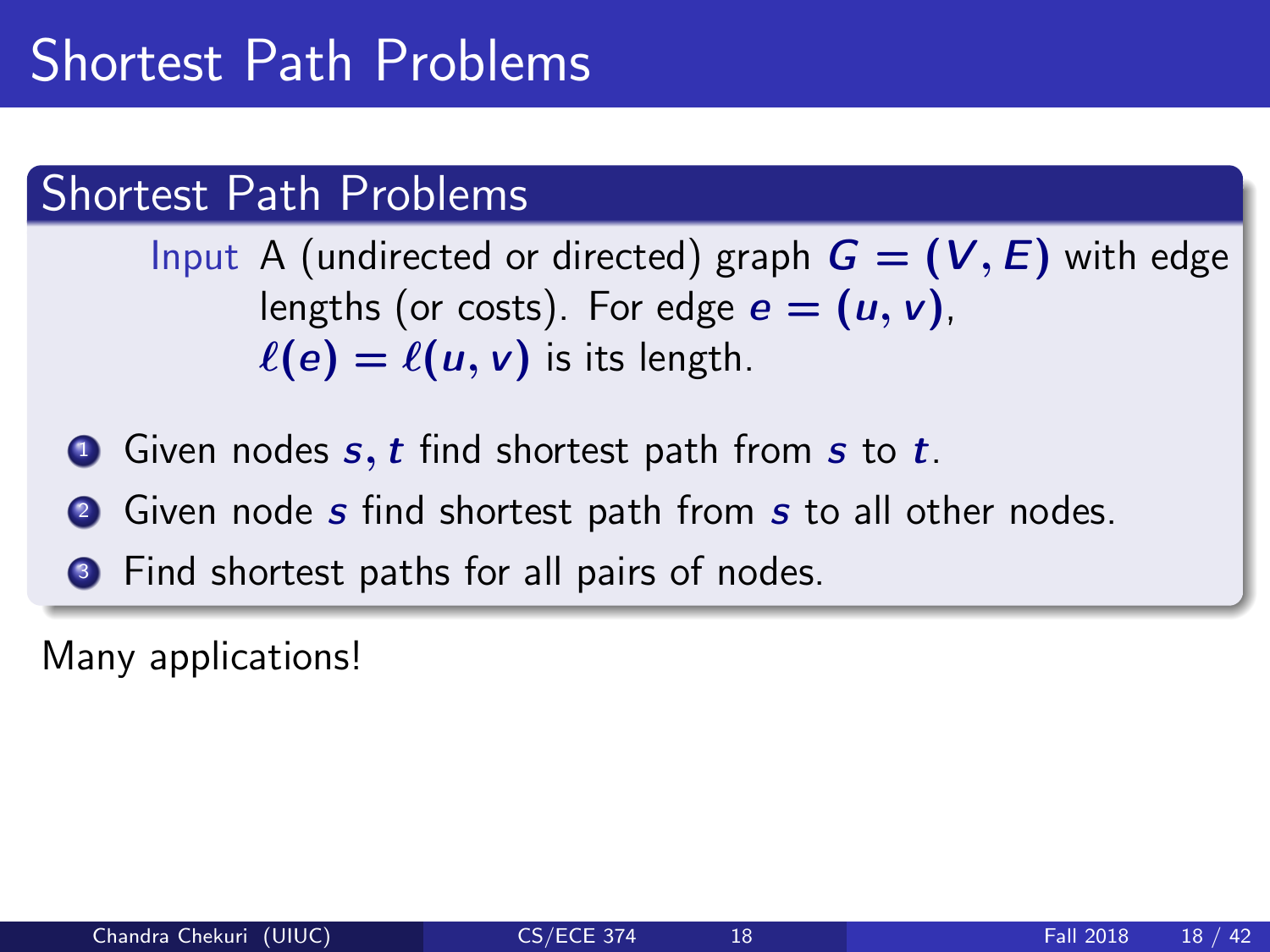### Single-Source Shortest Paths: Non-Negative Edge Lengths

### Single-Source Shortest Path Problems

- **1** Input: A (undirected or directed) graph  $G = (V, E)$  with non-negative edge lengths. For edge  $e = (u, v)$ ,  $\ell(e) = \ell(u, v)$  is its length.
- $\bullet$  Given nodes  $s, t$  find shortest path from  $s$  to  $t$ .
- **3** Given node *s* find shortest path from *s* to all other nodes.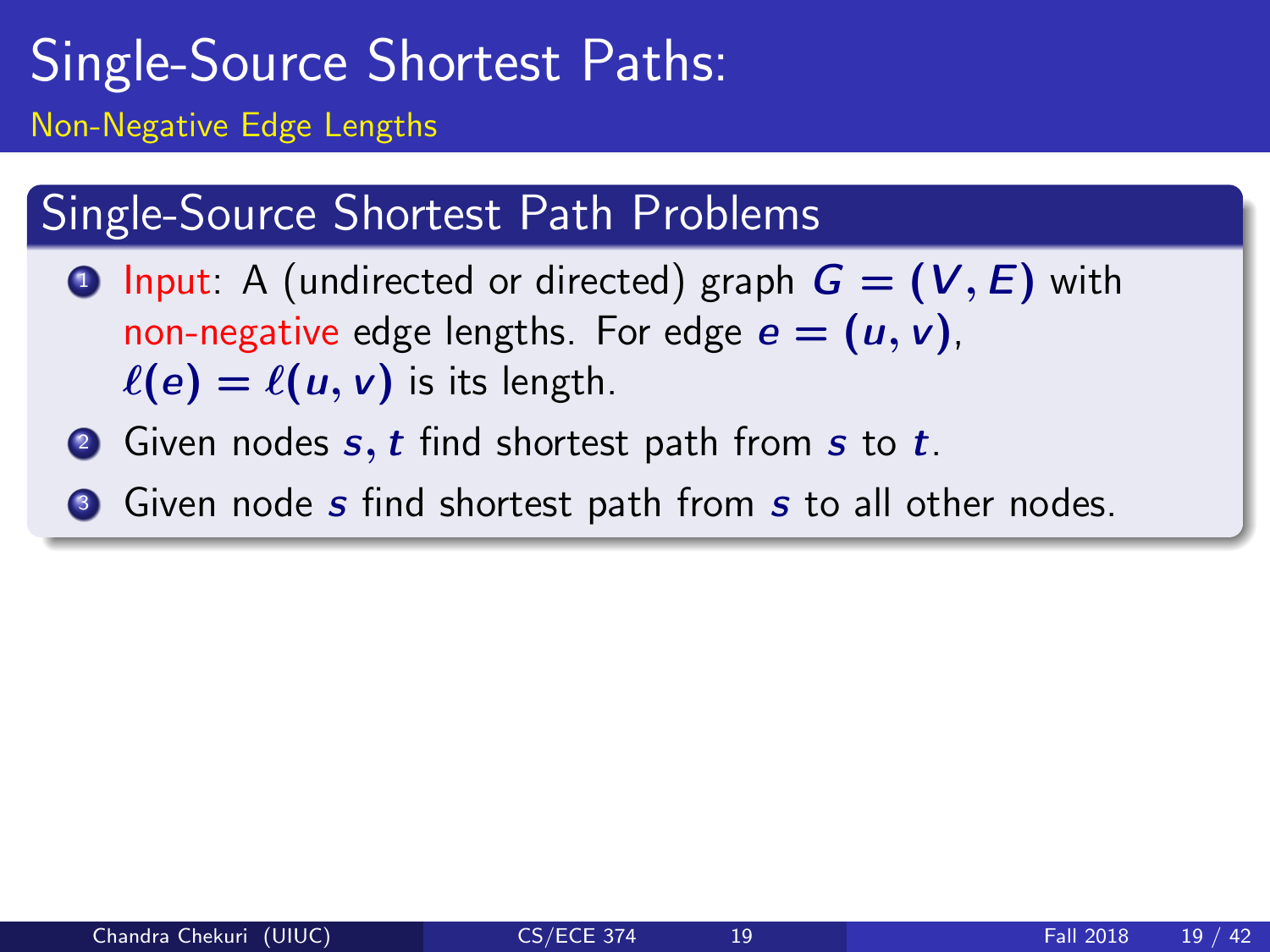### Single-Source Shortest Paths: Non-Negative Edge Lengths

### Single-Source Shortest Path Problems

- **1** Input: A (undirected or directed) graph  $G = (V, E)$  with non-negative edge lengths. For edge  $e = (u, v)$ ,  $\ell(e) = \ell(u, v)$  is its length.
- $\bullet$  Given nodes  $s, t$  find shortest path from  $s$  to  $t$ .
- **3** Given node *s* find shortest path from *s* to all other nodes.
- **1** Restrict attention to directed graphs
- <sup>2</sup> Undirected graph problem can be reduced to directed graph problem - how?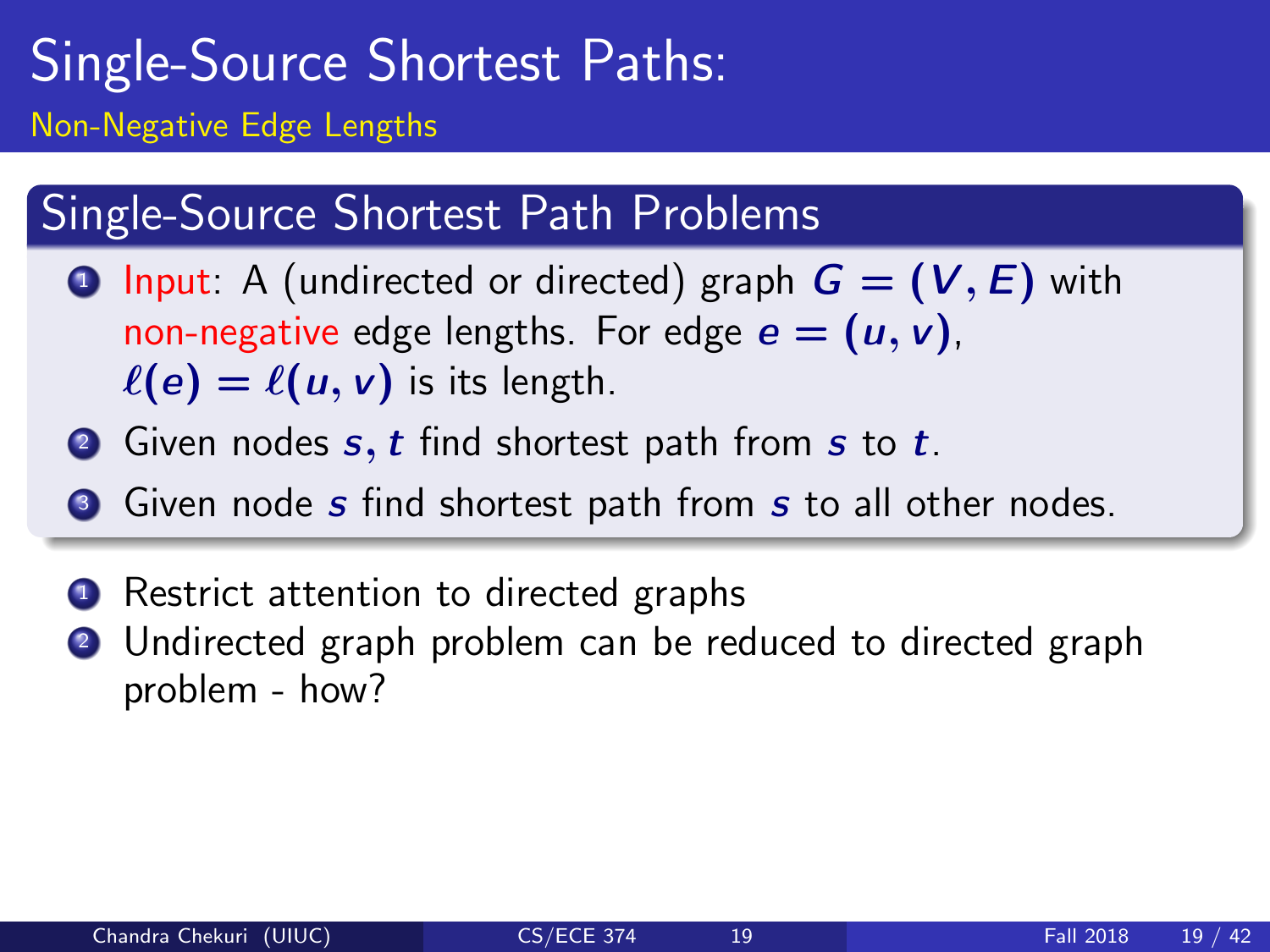### Single-Source Shortest Paths: Non-Negative Edge Lengths

### Single-Source Shortest Path Problems

- **1** Input: A (undirected or directed) graph  $G = (V, E)$  with non-negative edge lengths. For edge  $e = (u, v)$ ,  $\ell(e) = \ell(u, v)$  is its length.
- $\bullet$  Given nodes  $s, t$  find shortest path from  $s$  to  $t$ .
- **3** Given node *s* find shortest path from *s* to all other nodes.
- **1** Restrict attention to directed graphs
- 2 Undirected graph problem can be reduced to directed graph problem - how?
	- **O** Given undirected graph  $G$ , create a new directed graph  $G'$  by replacing each edge  $\{u, v\}$  in  $G$  by  $(u, v)$  and  $(v, u)$  in  $G'.$
	- **2** set  $\ell(u, v) = \ell(v, u) = \ell({u, v})$
	- **3** Exercise: show reduction works. Relies on non-negativity!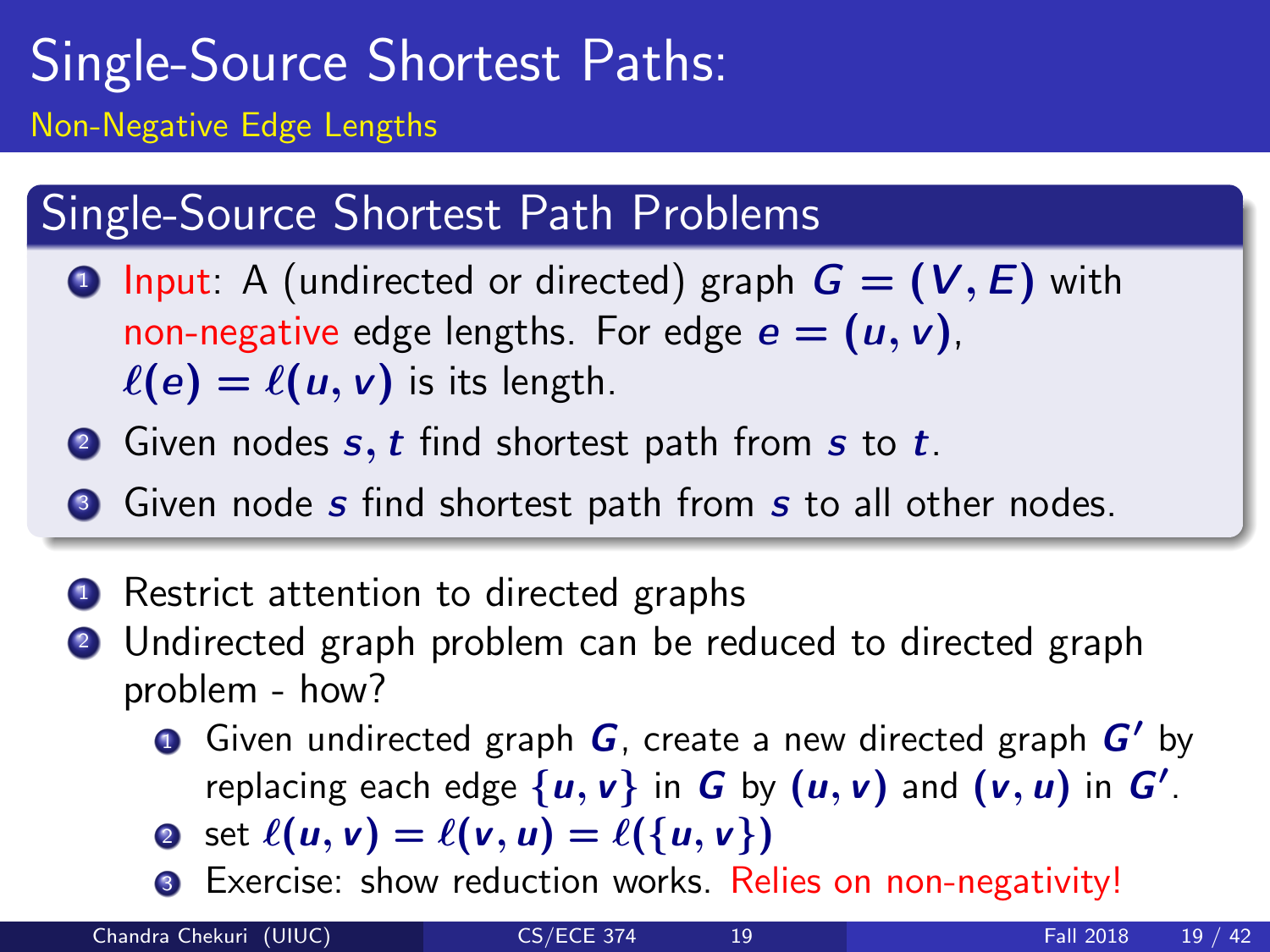Special case: All edge lengths are 1.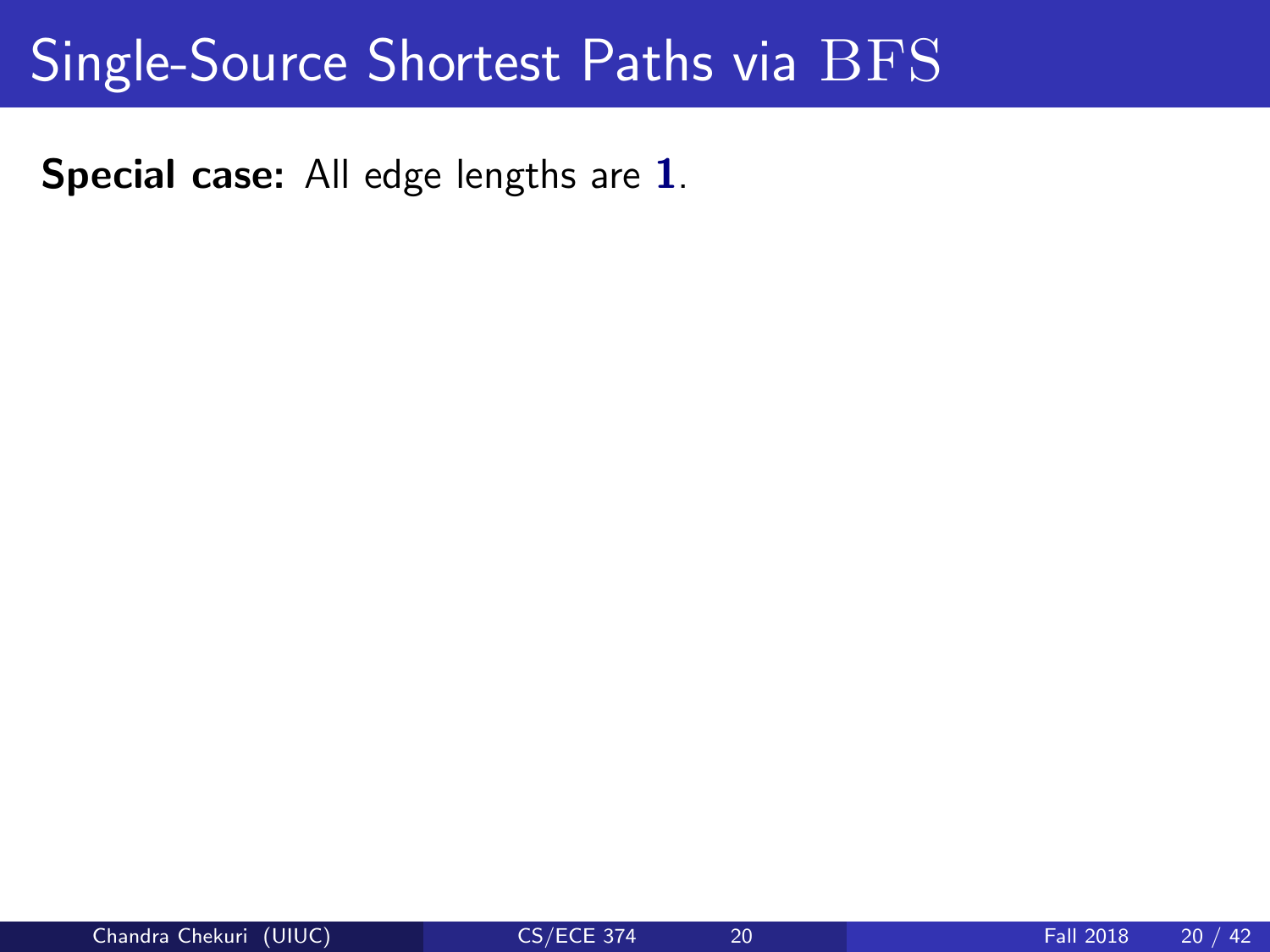#### Special case: All edge lengths are 1.

- $\bullet$  Run BFS(s) to get shortest path distances from s to all other nodes.
- 2  $O(m + n)$  time algorithm.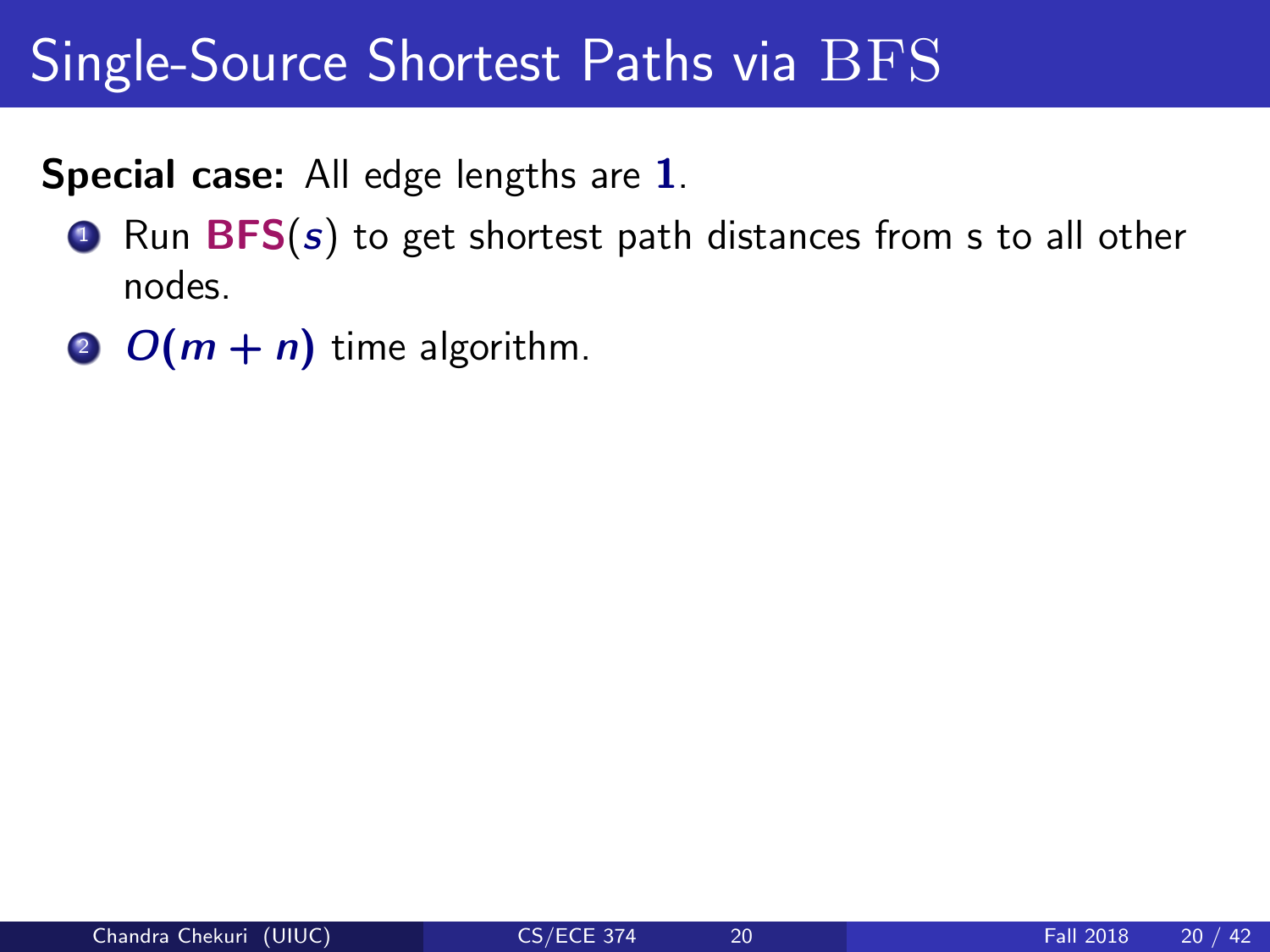#### Special case: All edge lengths are 1.

- $\bullet$  Run BFS(s) to get shortest path distances from s to all other nodes.
- $\odot$   $O(m + n)$  time algorithm.

**Special case:** Suppose  $\ell(e)$  is an integer for all e? Can we use BFS?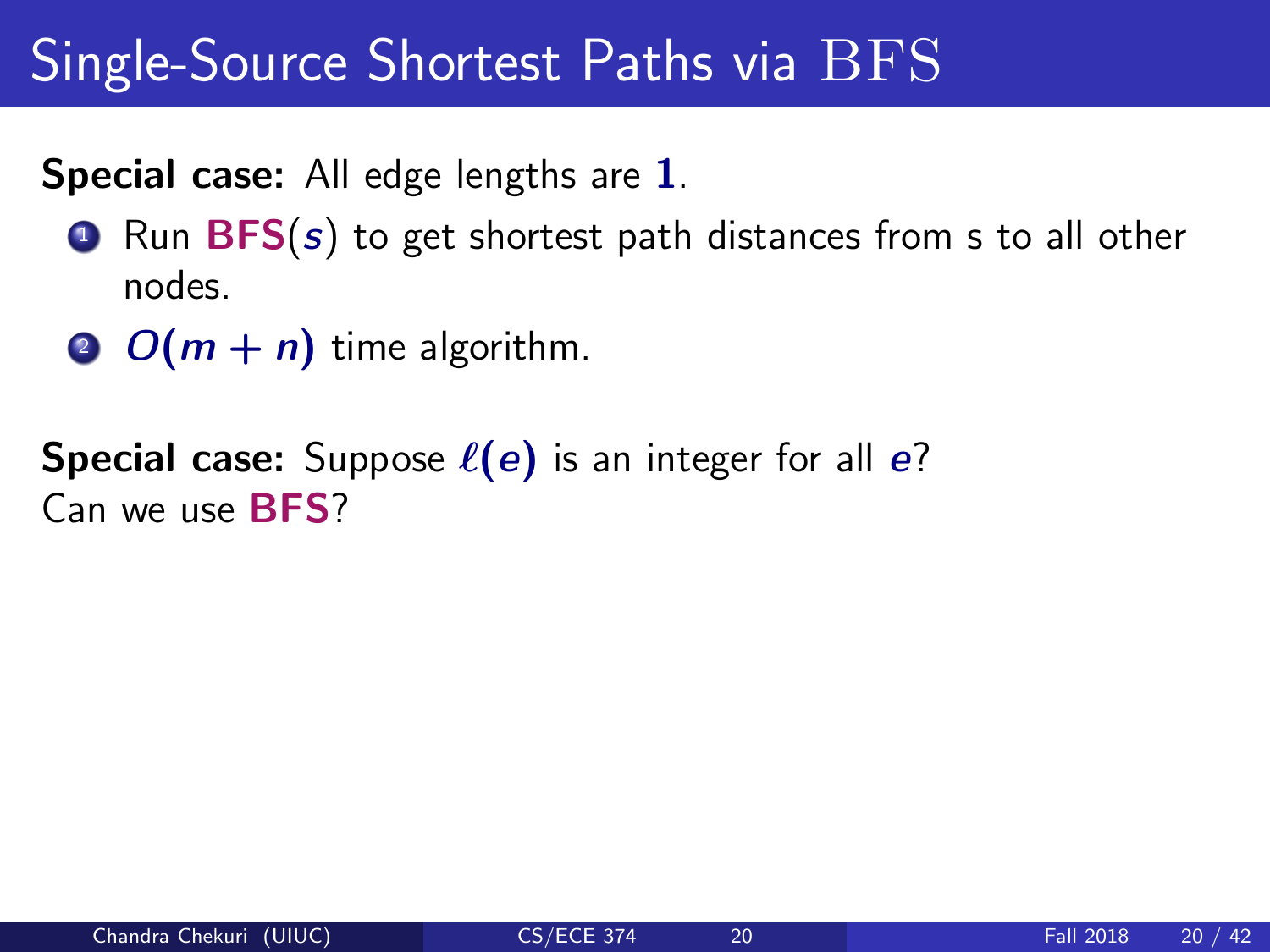#### Special case: All edge lengths are 1.

- $\bullet$  Run BFS(s) to get shortest path distances from s to all other nodes.
- 2  $O(m + n)$  time algorithm.

**Special case:** Suppose  $\ell(e)$  is an integer for all e? Can we use BFS? Reduce to unit edge-length problem by placing  $\ell(e) - 1$  dummy nodes on e  $\delta$ n,m  $n'$ =  $n + \sum l(e)$  $N+m + \sum_{\text{Chandra Chekuri (UUUC)}} \mathcal{L}(\ell(\ell))$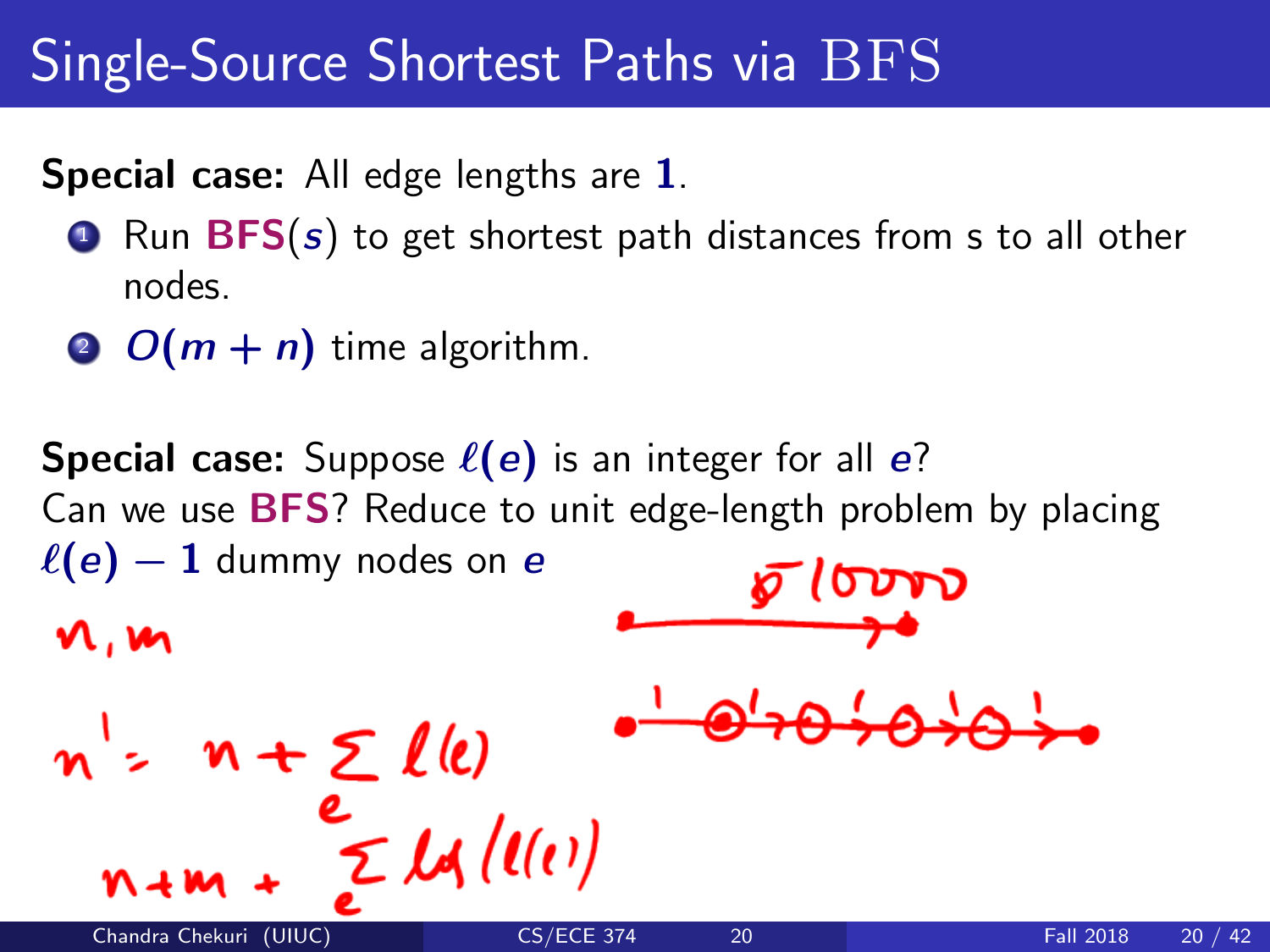# Single-Source Shortest Paths via BFS

#### Special case: All edge lengths are 1.

- $\bullet$  Run BFS(s) to get shortest path distances from s to all other nodes.
- $\odot$   $O(m + n)$  time algorithm.

**Special case:** Suppose  $\ell(e)$  is an integer for all  $e$ ? Can we use BFS? Reduce to unit edge-length problem by placing  $\ell(e) - 1$  dummy nodes on e

Let  $L = \max_e \ell(e)$ . New graph has  $O(mL)$  edges and  $O(mL + n)$ nodes. BFS takes  $O(mL + n)$  time. Not efficient if L is large.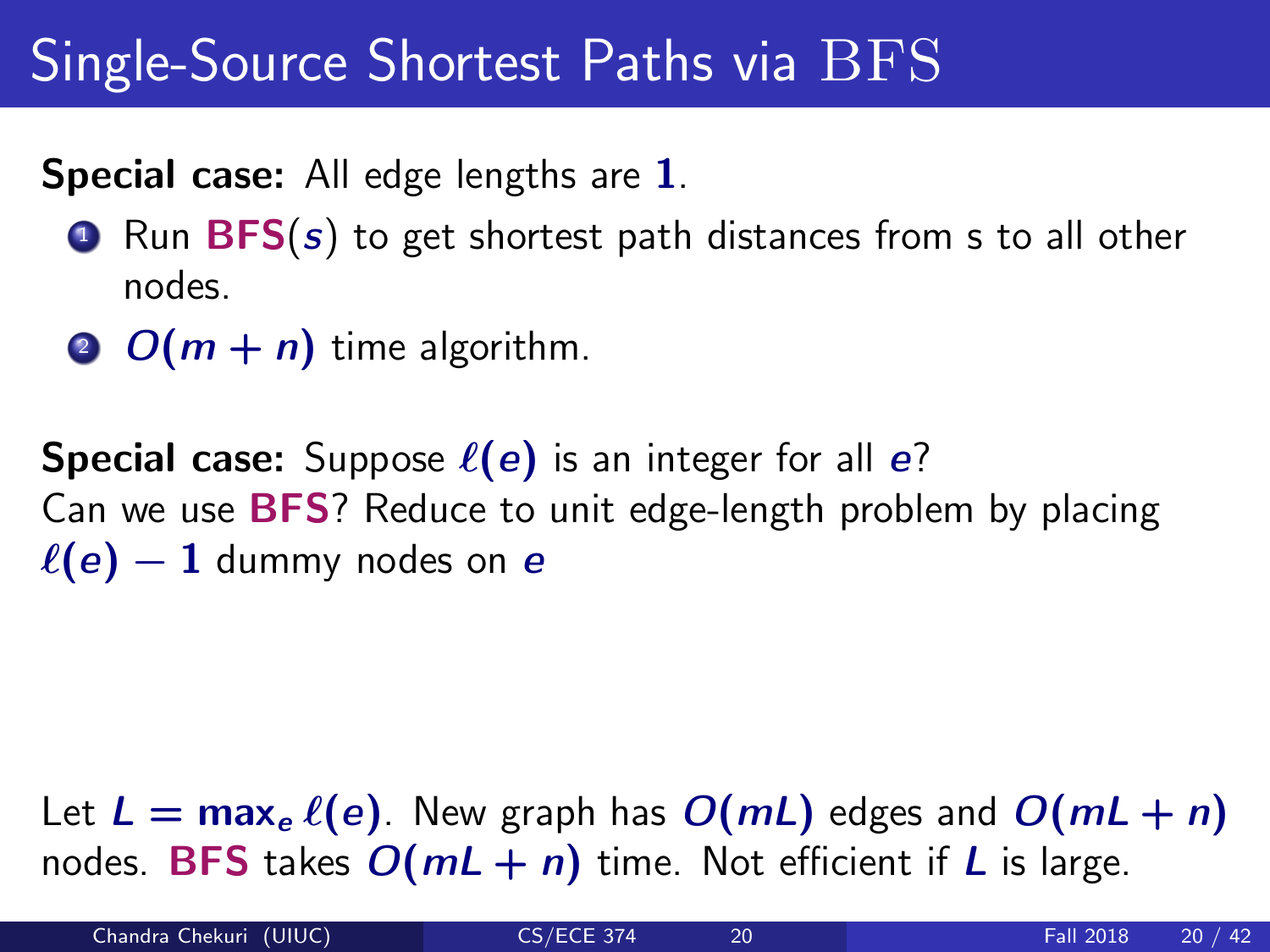## Towards an algorithm

Why does **BFS** work?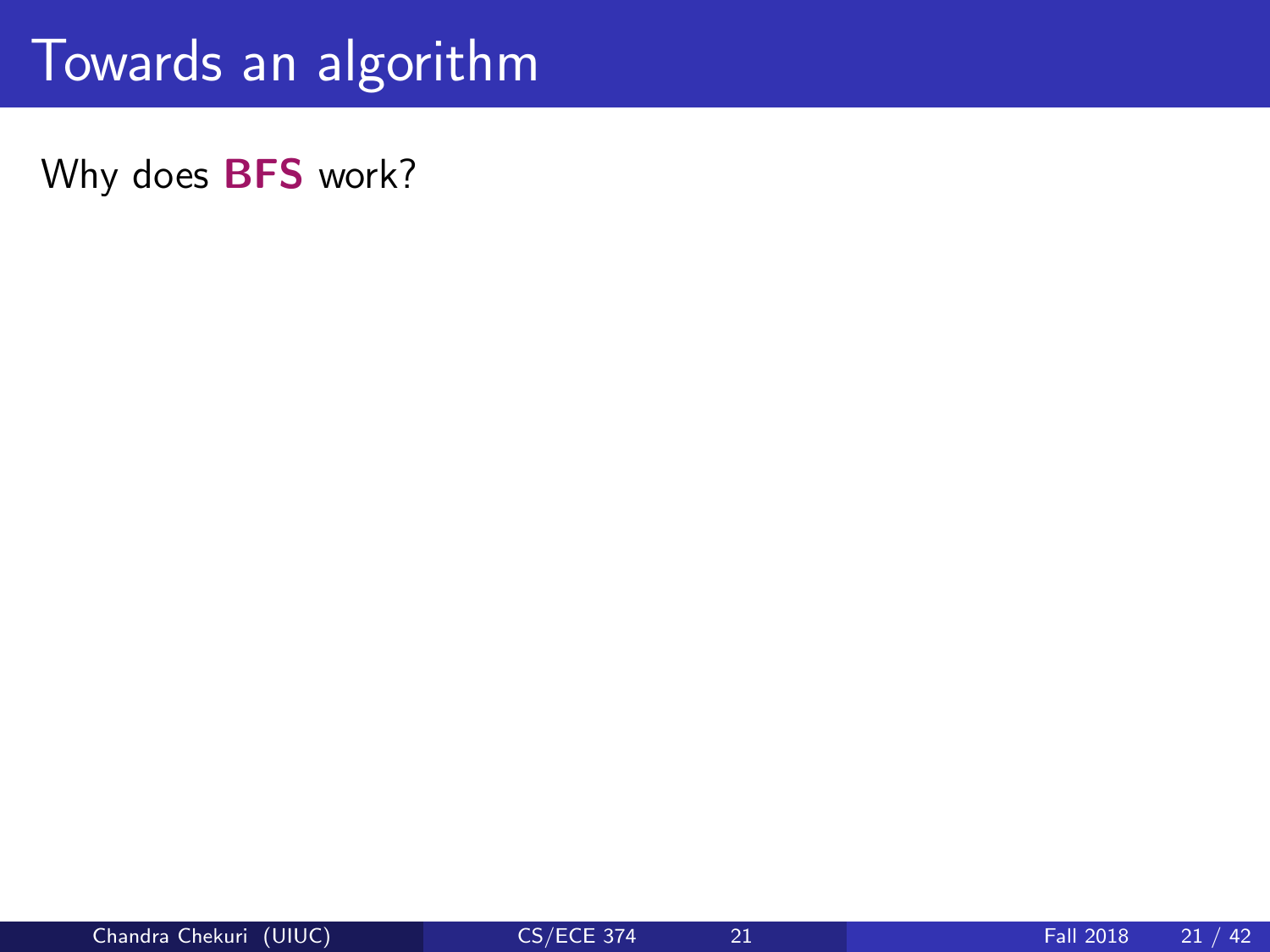## Towards an algorithm

Why does **BFS** work? BFS(s) explores nodes in increasing distance from s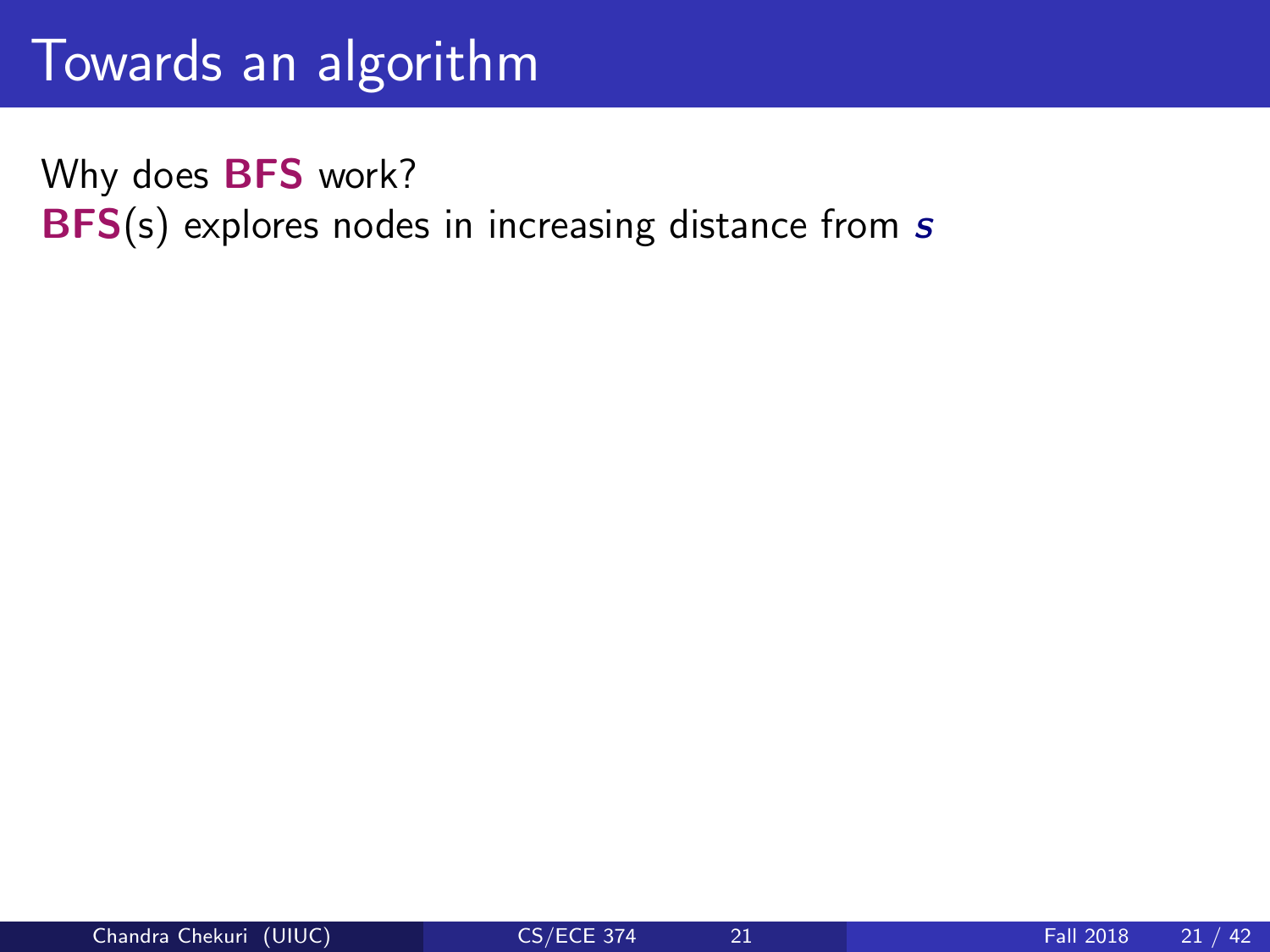## Towards an algorithm

Why does **BFS** work? **BFS(s)** explores nodes in increasing distance from s

#### Lemma

Let  $G$  be a directed graph with non-negative edge lengths. Let  $dist(s, v)$  denote the shortest path length from s to v. If  $s = v_0 \rightarrow v_1 \rightarrow v_2 \rightarrow \ldots \rightarrow v_k$  is a shortest path from s to  $v_k$ then for  $1 \leq i \leq k$ :

- $\bullet\;s=\mathsf{v}_0\to\mathsf{v}_1\to\mathsf{v}_2\to\ldots\to\mathsf{v}_i$  is a shortest path from  $s$  to  $V_i$
- **2** dist(s,  $v_i$ )  $\leq$  dist(s,  $v_k$ ). Relies on non-neg edge lengths.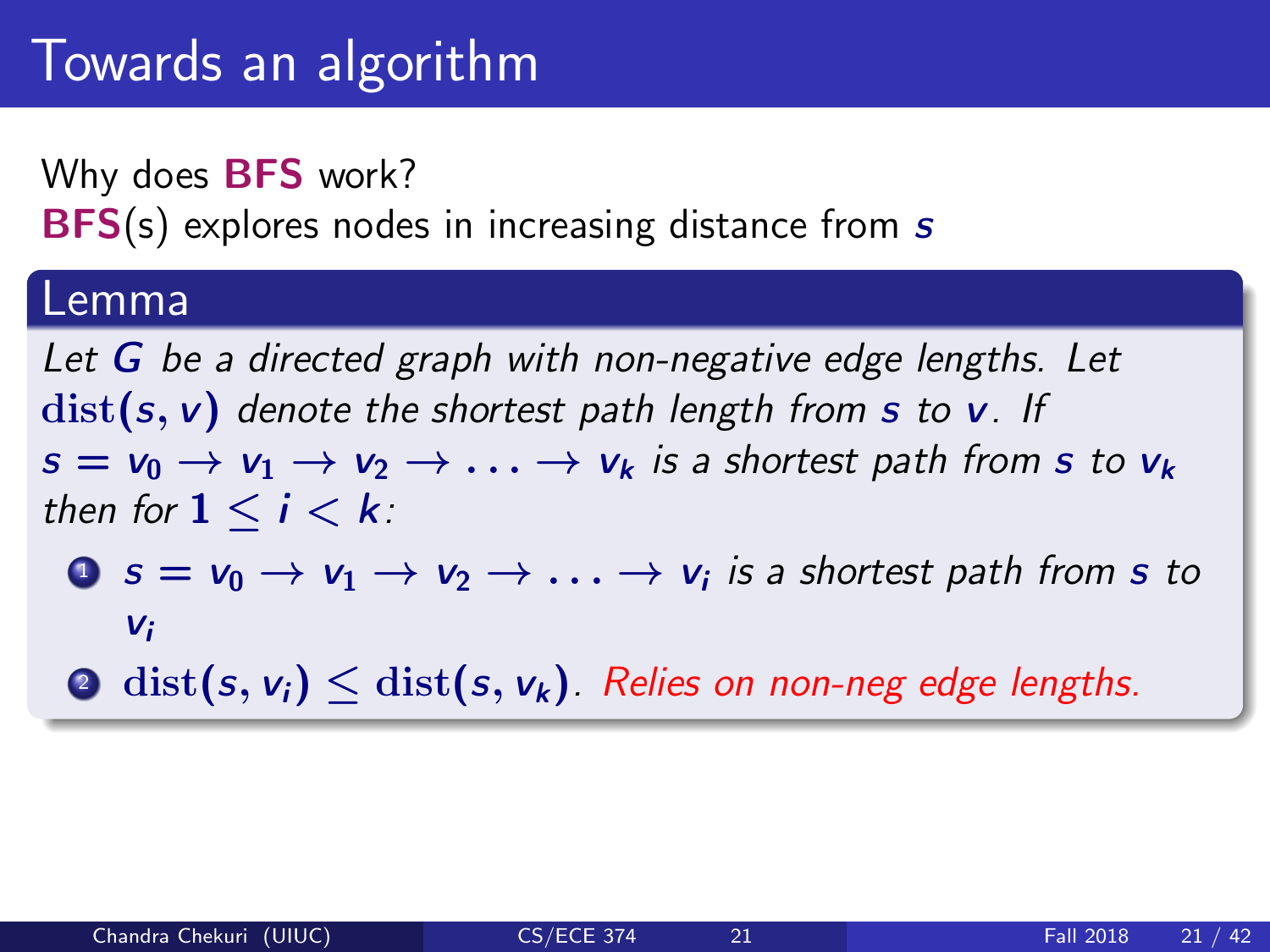#### Lemma

Let  $G$  be a directed graph with non-negative edge lengths. Let  $dist(s, v)$  denote the shortest path length from s to v. If  $s = v_0 \rightarrow v_1 \rightarrow v_2 \rightarrow \ldots \rightarrow v_k$  is a shortest path from s to  $v_k$ then for  $1 \leq i \leq k$ :

- $\bullet\;s=\mathsf{v}_0\to\mathsf{v}_1\to\mathsf{v}_2\to\ldots\to\mathsf{v}_i$  is a shortest path from  $s$  to  $V_i$
- 2 dist(s,  $v_i$ )  $\le$  dist(s,  $v_k$ ). Relies on non-neg edge lengths.

#### Proof.

Suppose not. Then for some  $i < k$  there is a path  $P'$  from  $s$  to  $v_i$ of length strictly less than that of  $s=\mathsf{v}_0 \rightarrow \mathsf{v}_1 \rightarrow \ldots \rightarrow \mathsf{v}_i$ . Then P' concatenated with  $v_i \rightarrow v_{i+1} \ldots \rightarrow v_k$  contains a strictly shorter path to  $v_k$  than  $s = v_0 \rightarrow v_1 \ldots \rightarrow v_k$ . For the second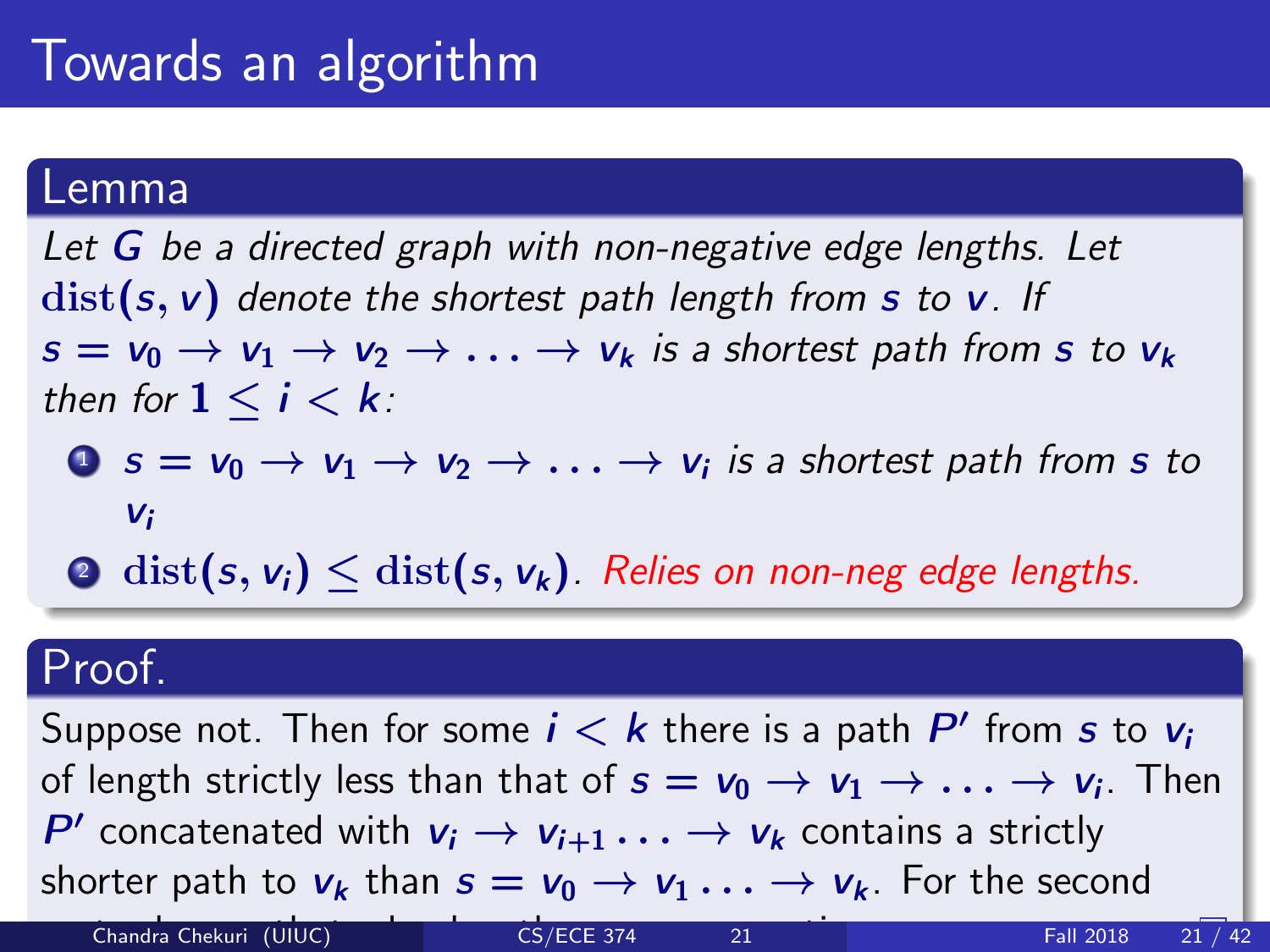# A proof by picture

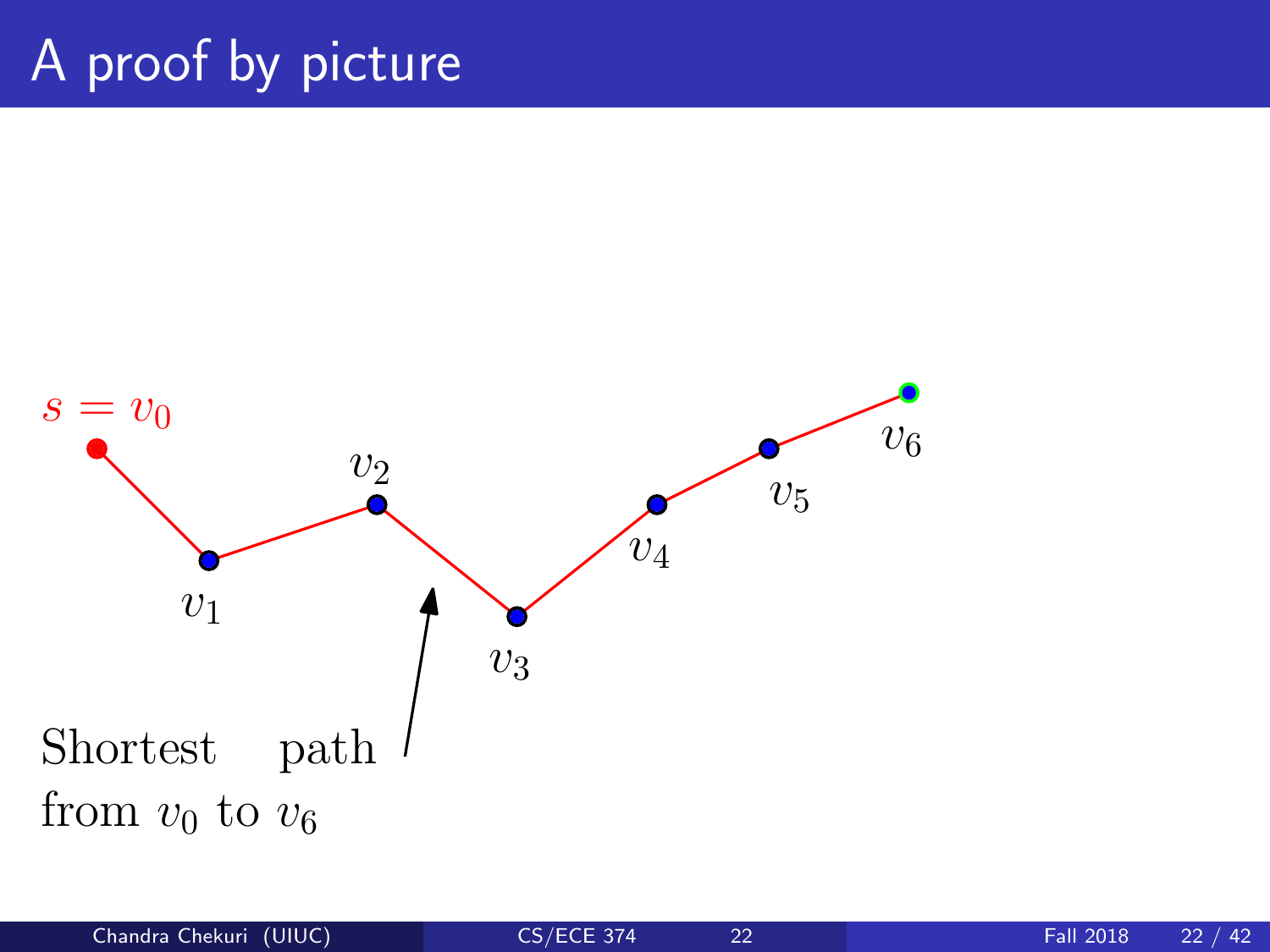# A proof by picture

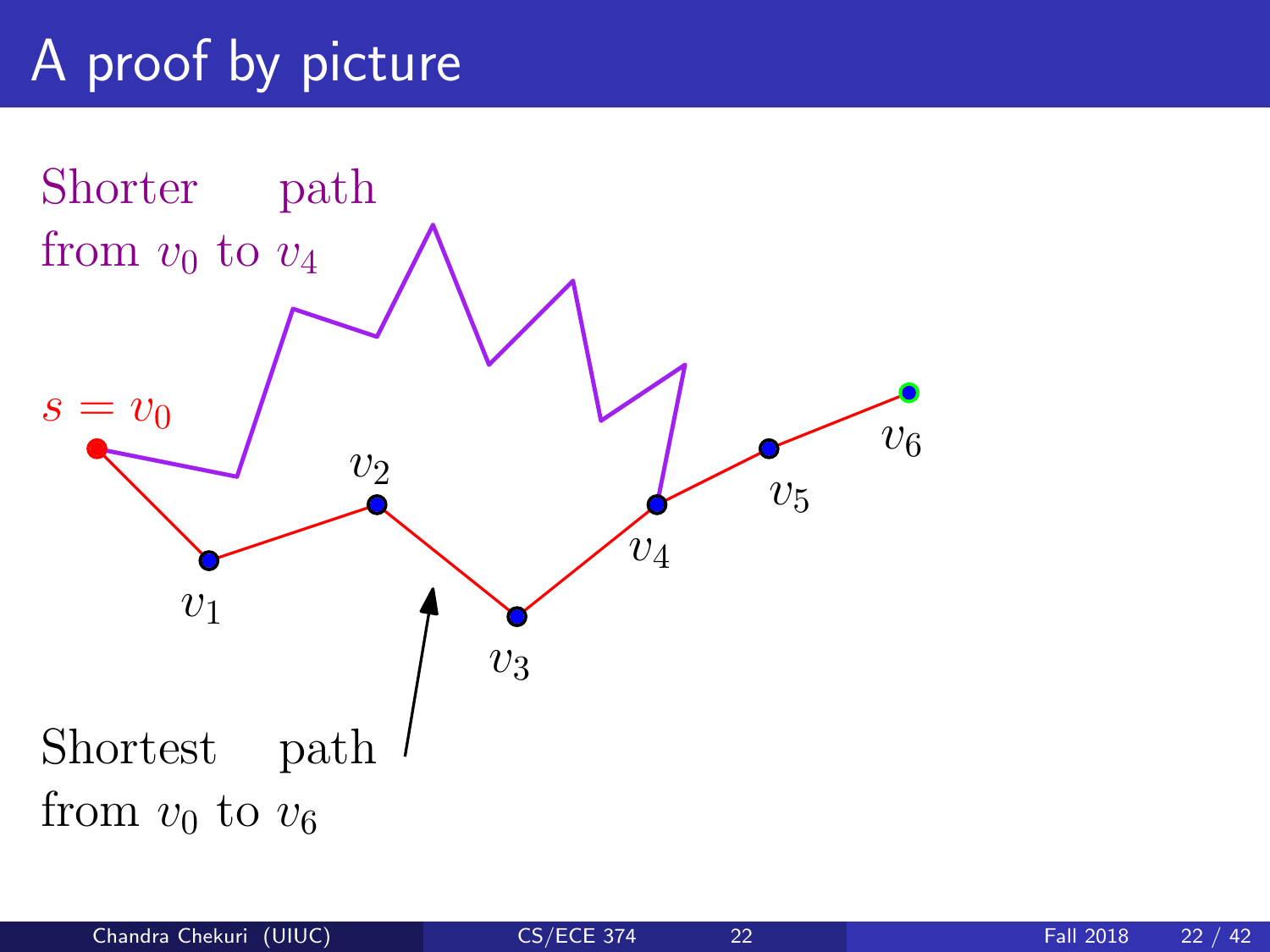# A proof by picture

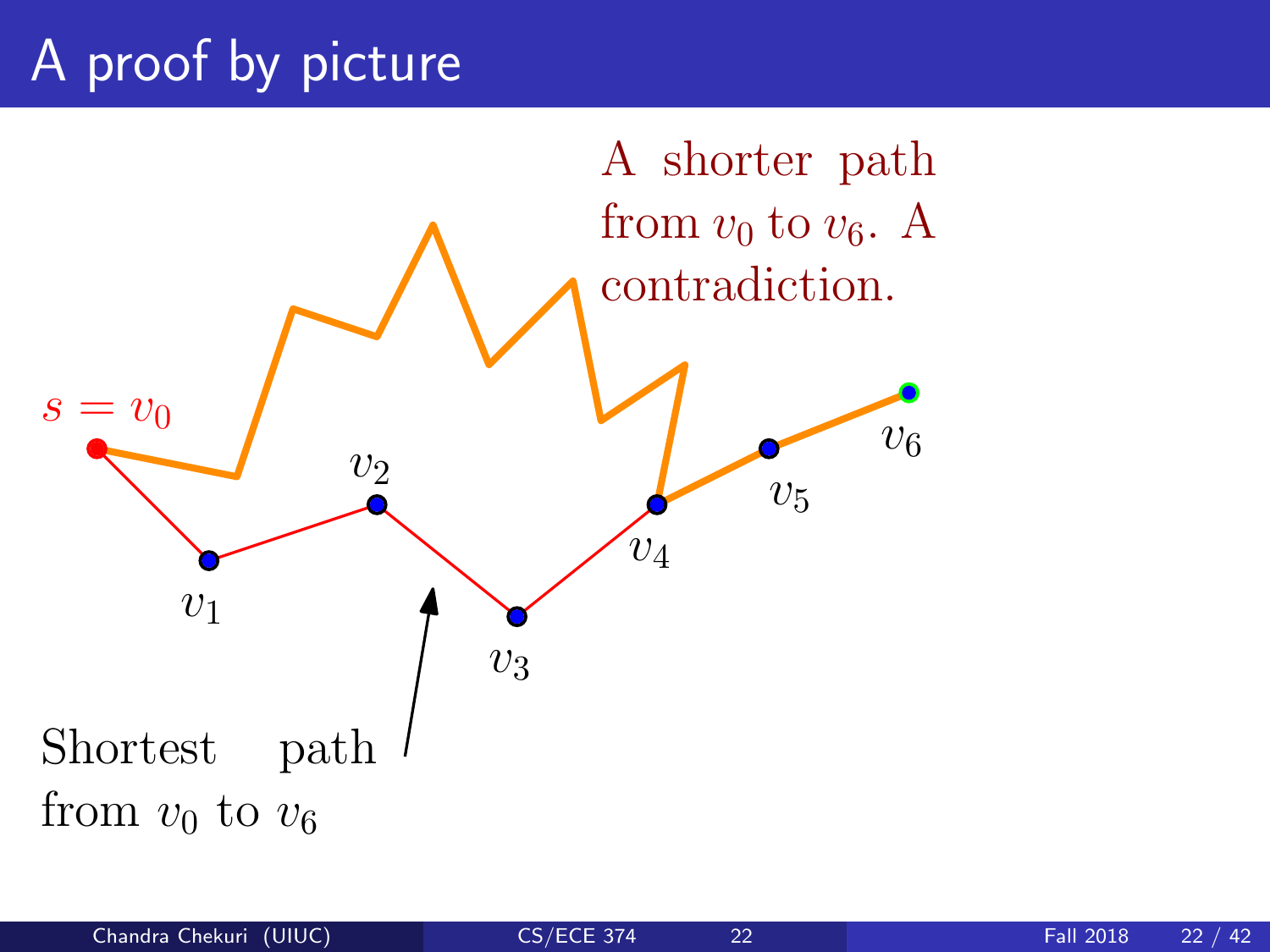# A Basic Strategy

Explore vertices in increasing order of distance from  $s$ . (For simplicity assume that nodes are at different distances from  $s$ and that no edge has zero length)

```
Initialize for each node v, dist(s, v) = \inftyInitialize X = \{s\},\for i = 2 to |V| do
(* Invariant: X contains the i-1 closest nodes to s *)
Among nodes in V - X, find the node v that is the
        i'th closest to sUpdate dist(s, v)X = X \cup \{v\}
```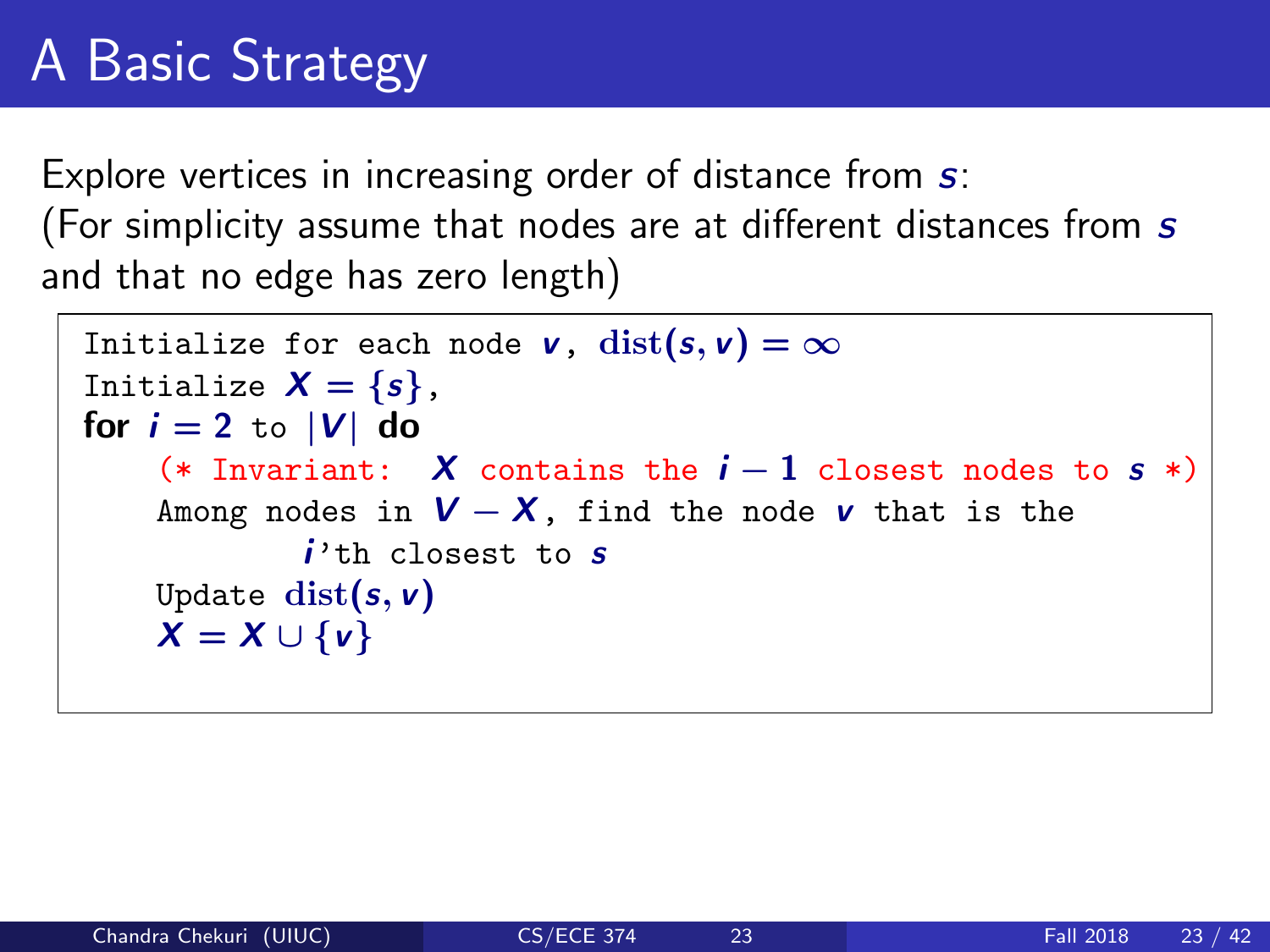# A Basic Strategy

Explore vertices in increasing order of distance from  $s$ . (For simplicity assume that nodes are at different distances from  $s$ and that no edge has zero length)

```
Initialize for each node v, dist(s, v) = \inftyInitialize X = \{s\},\for i = 2 to |V| do
(* Invariant: X contains the i-1 closest nodes to s *)
Among nodes in V - X, find the node v that is the
        i'th closest to sUpdate dist(s, v)X = X \cup \{v\}
```
How can we implement the step in the for loop?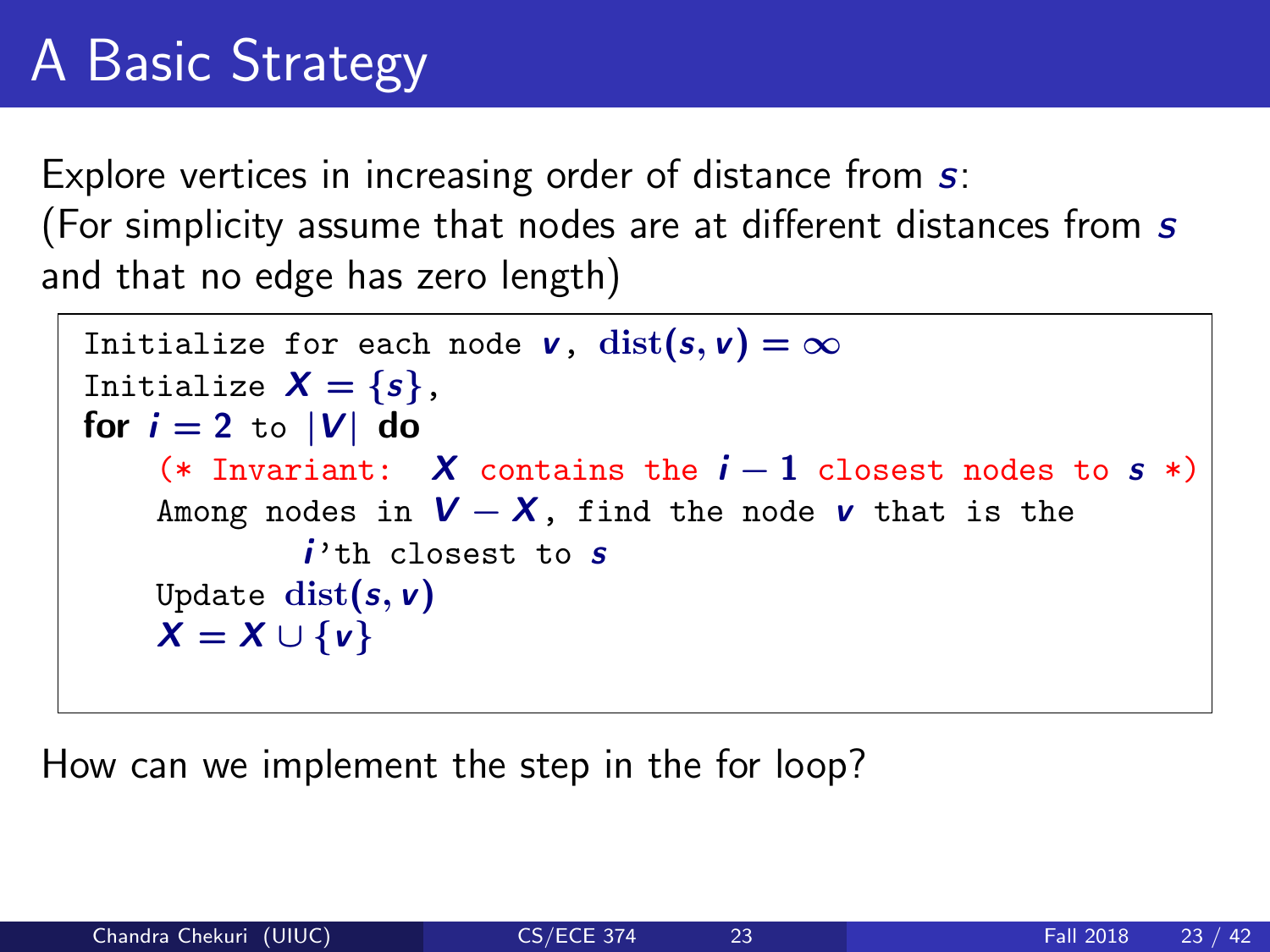- $\bullet$  X contains the  $i 1$  closest nodes to s
- 2 Want to find the *i*th closest node from  $V X$ .

What do we know about the *i*th closest node?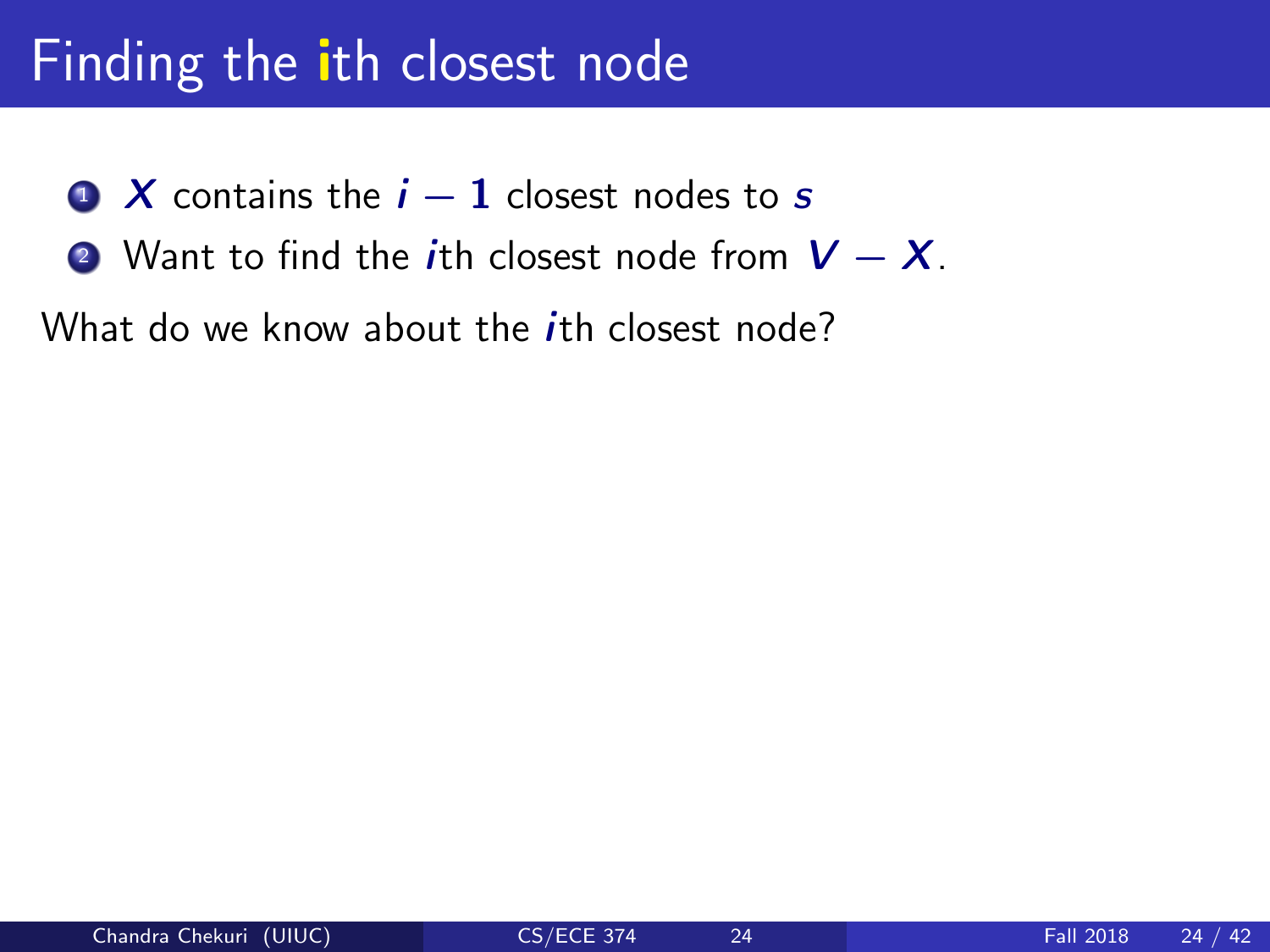- $\bullet$  X contains the  $i 1$  closest nodes to s
- 2 Want to find the *i*th closest node from  $V X$ .

What do we know about the *i*th closest node?

### Claim

Let  $P$  be a shortest path from  $s$  to  $v$  where  $v$  is the *i*th closest node. Then, all intermediate nodes in  $P$  belong to  $X$ .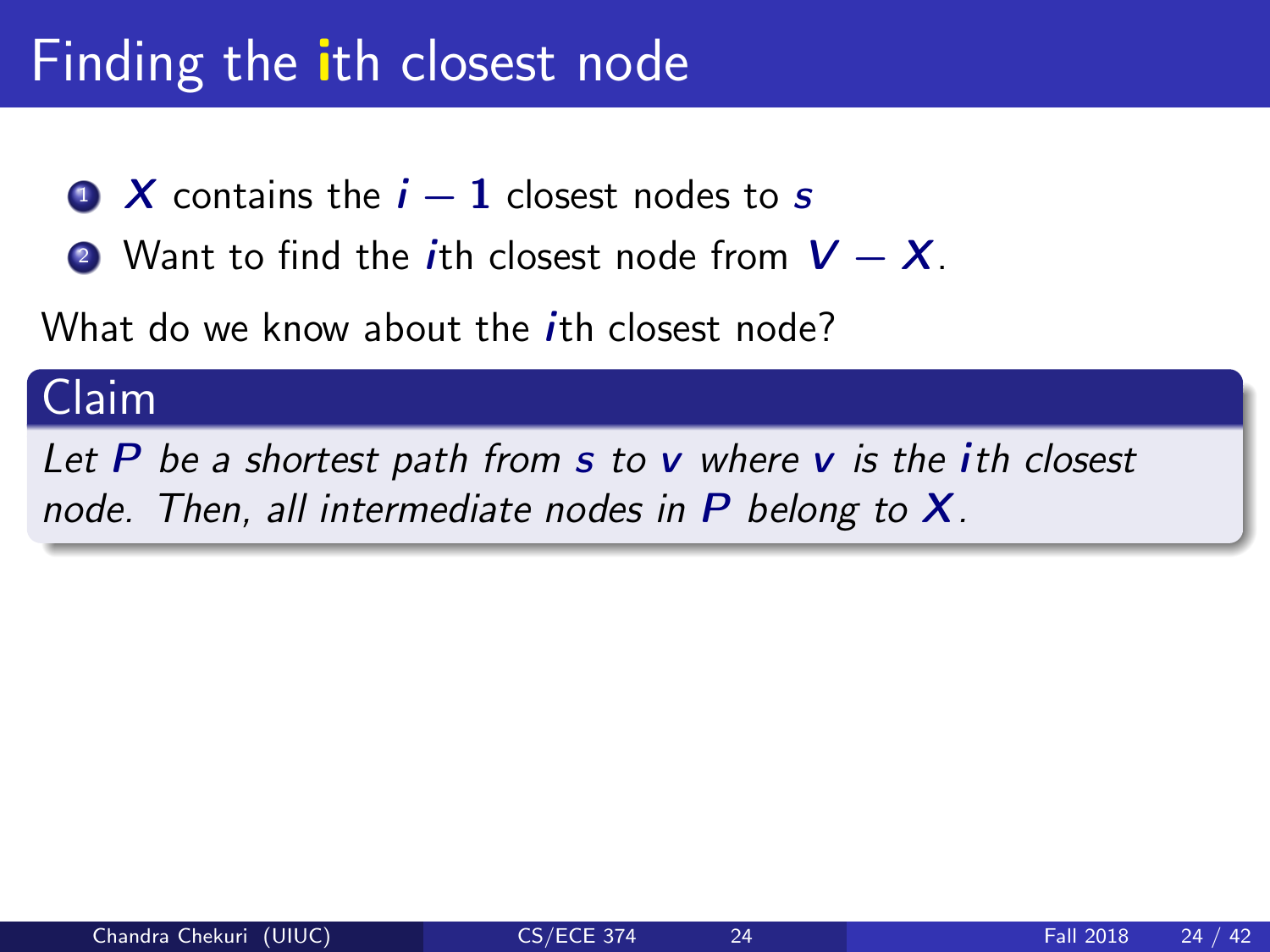- $\bullet$  X contains the  $i 1$  closest nodes to s
- 2 Want to find the *i*th closest node from  $V X$ .

What do we know about the *i*th closest node?

### Claim

Let  $P$  be a shortest path from  $s$  to  $v$  where  $v$  is the *i*th closest node. Then, all intermediate nodes in  $P$  belong to  $X$ .

### Proof.

If P had an intermediate node u not in X then u will be closer to s than v. Implies v is not the *i*'th closest node to  $s$  - recall that X already has the  $i - 1$  closest nodes.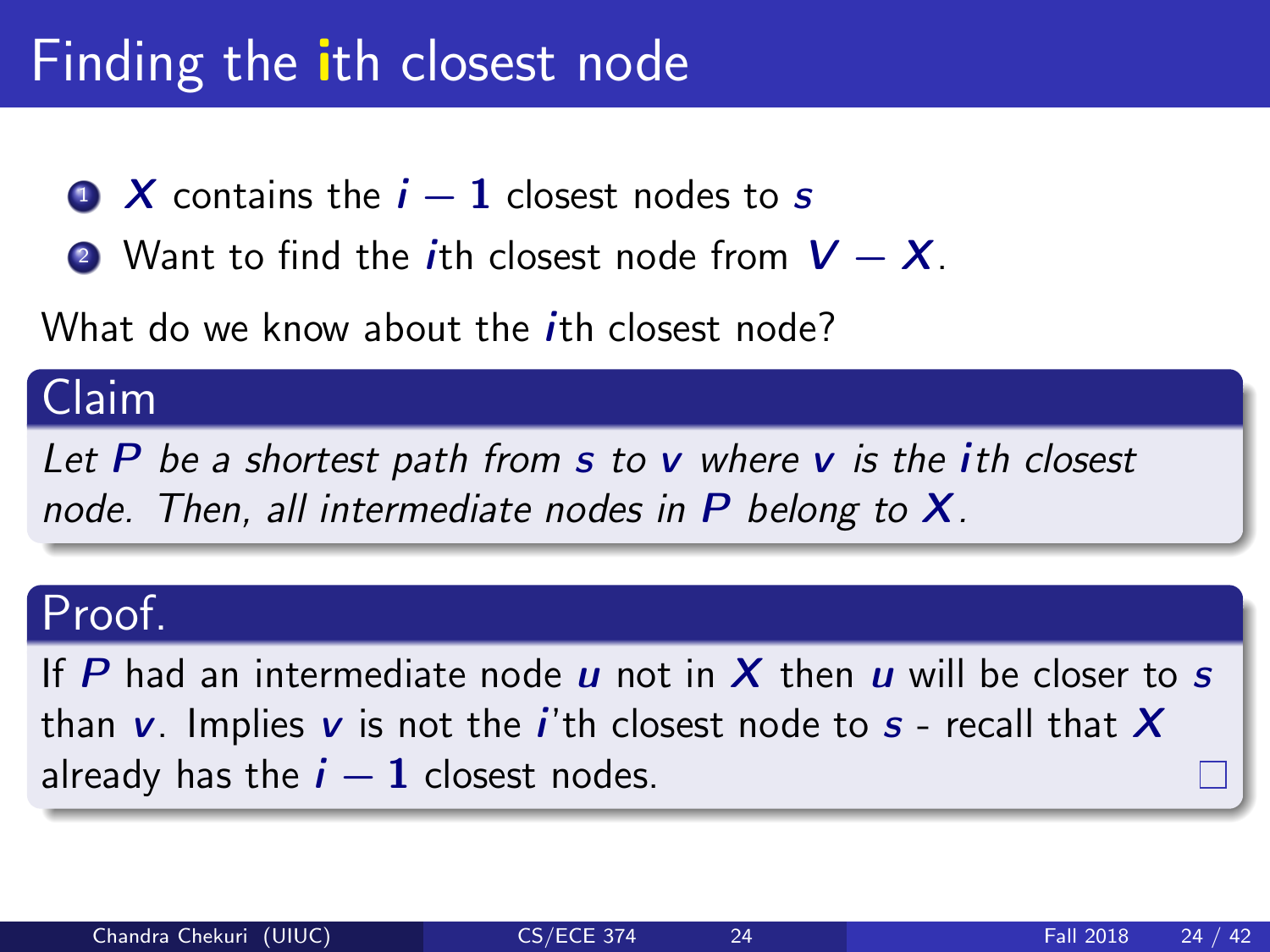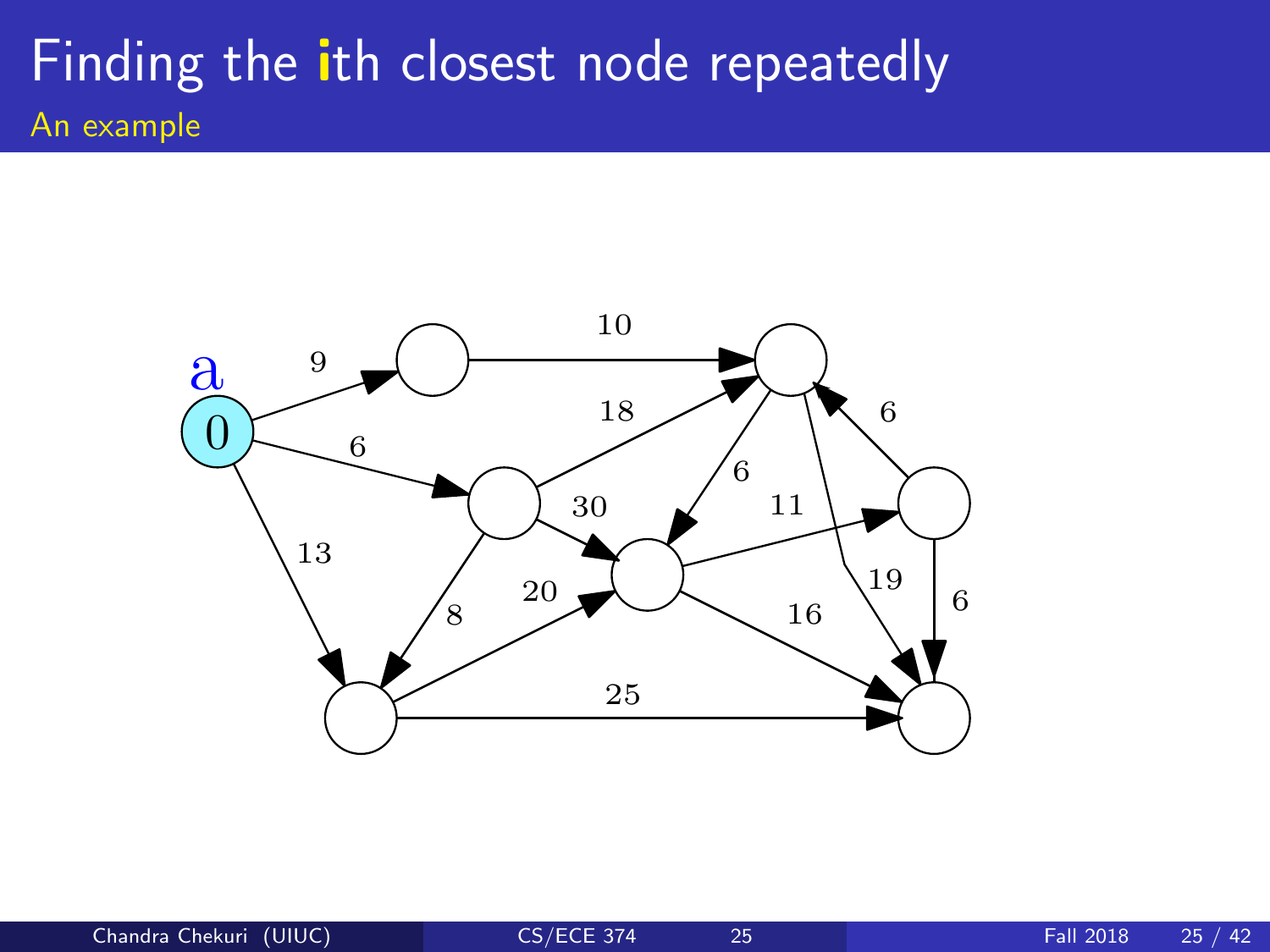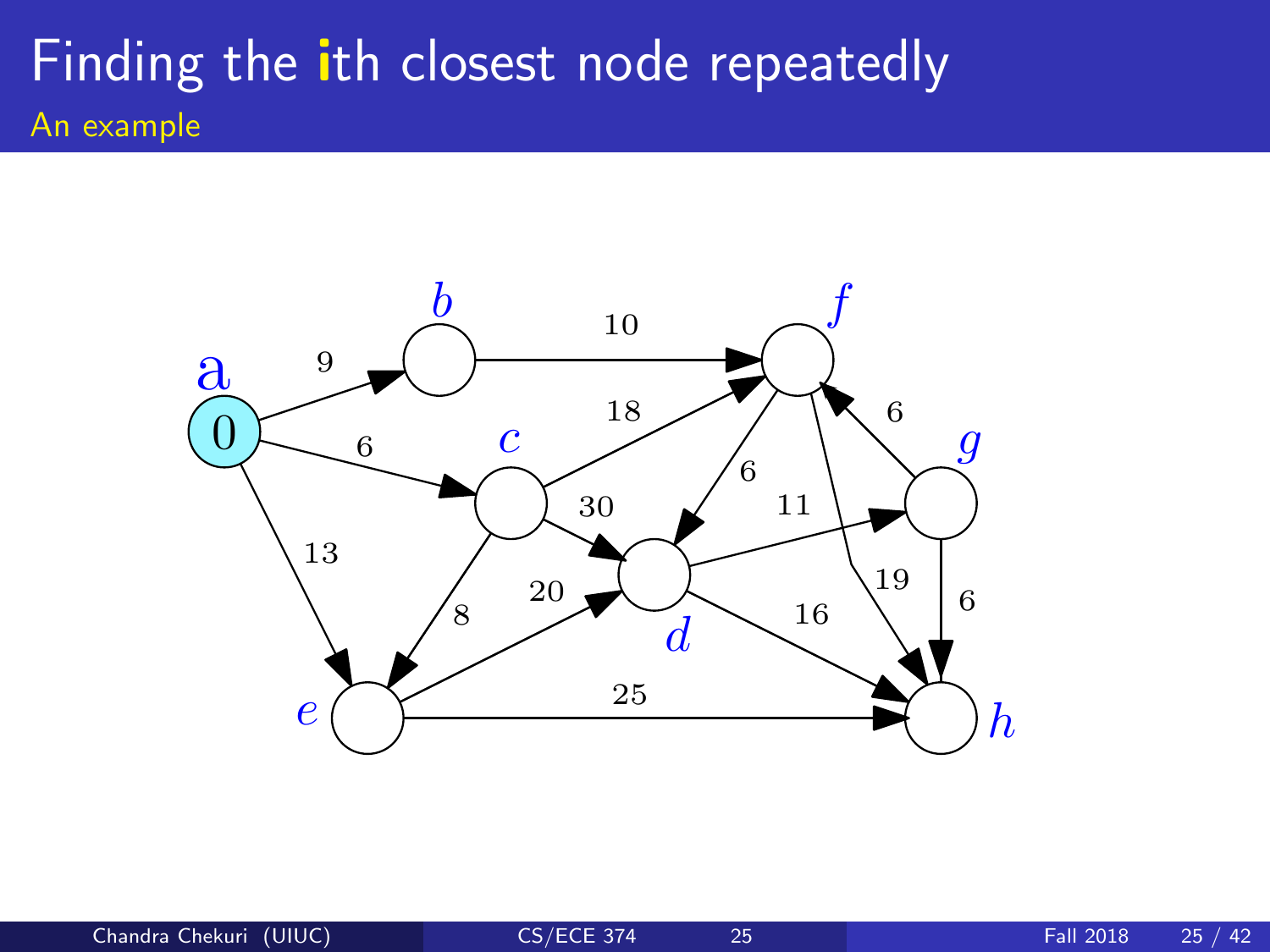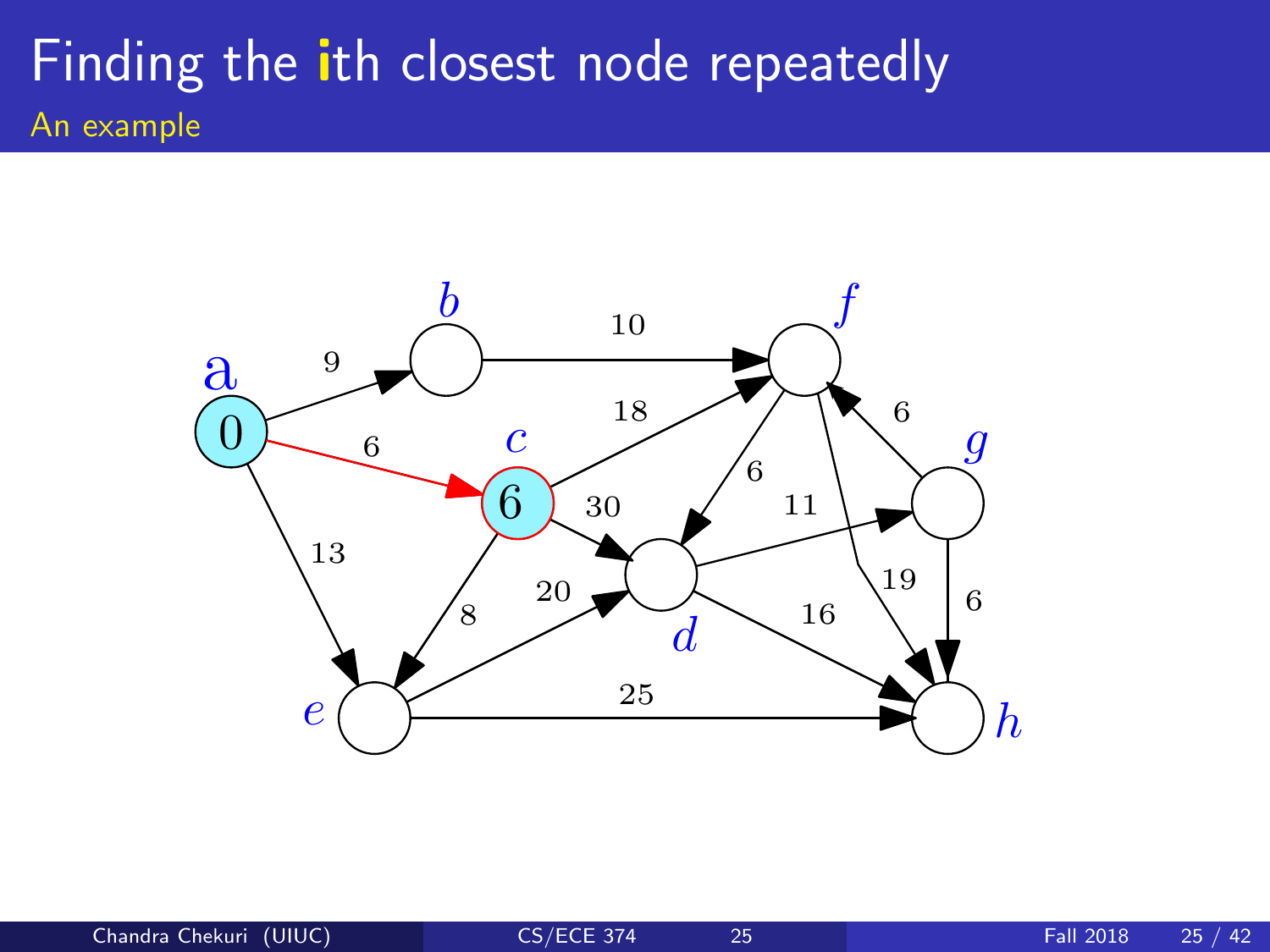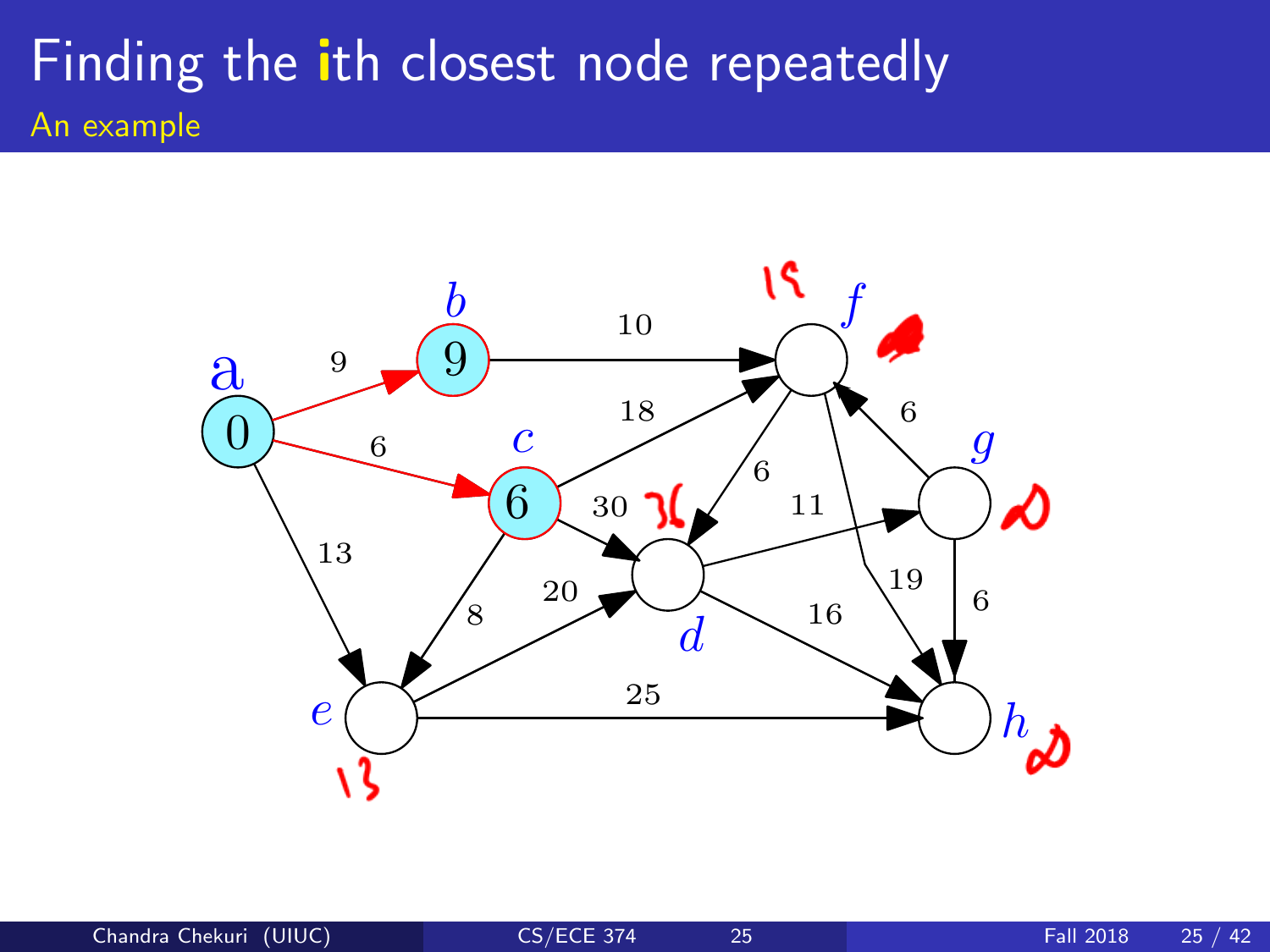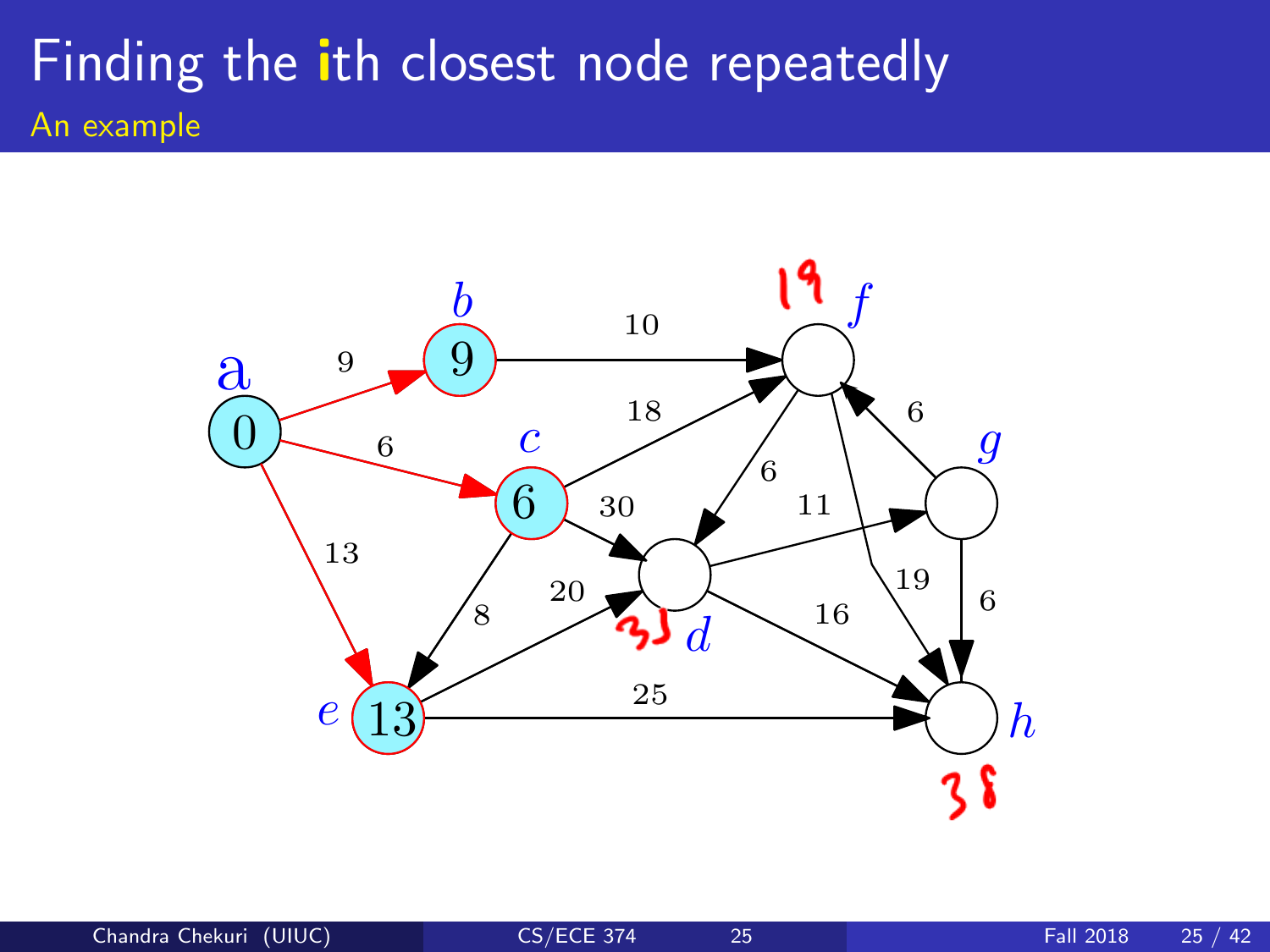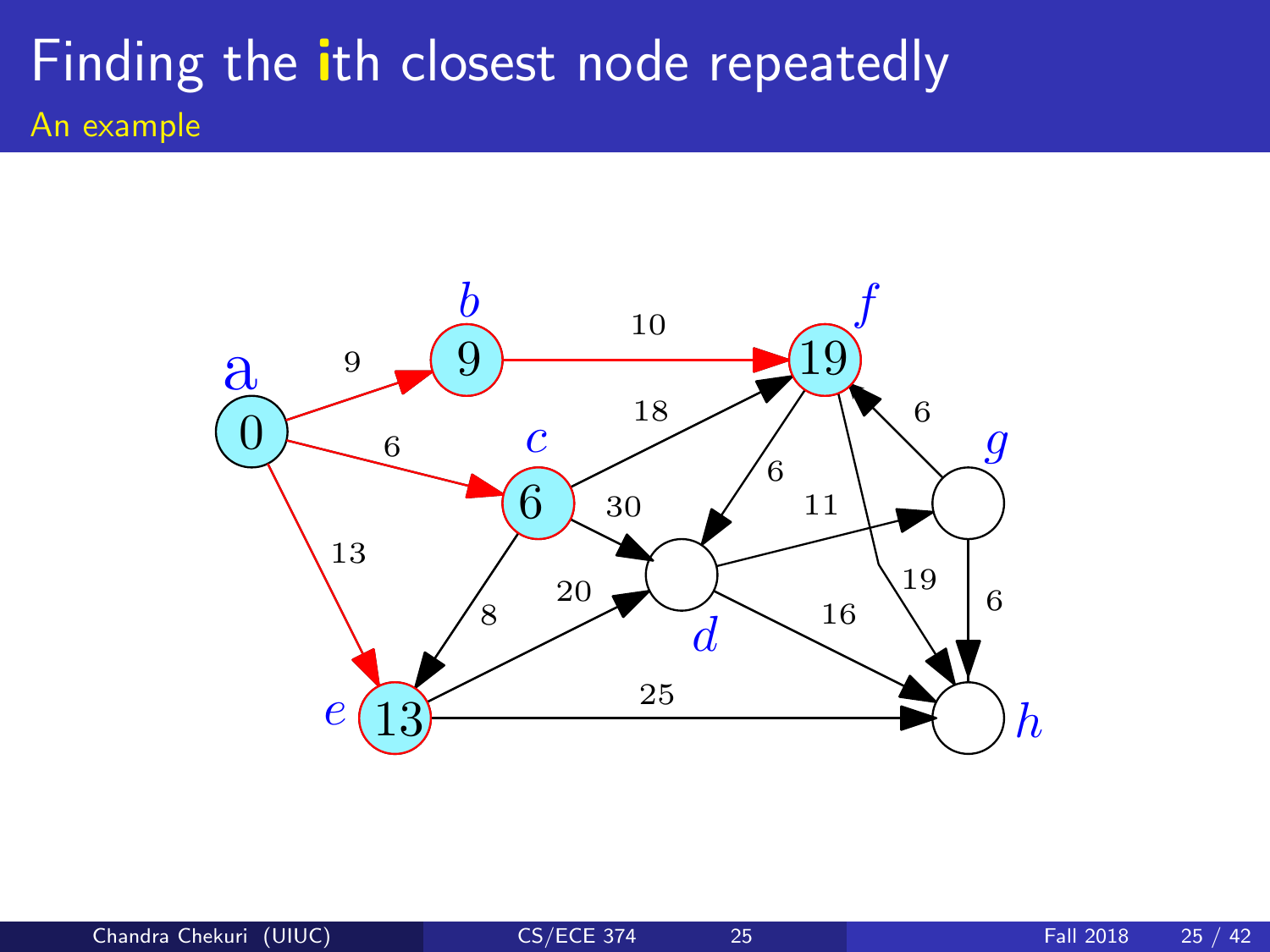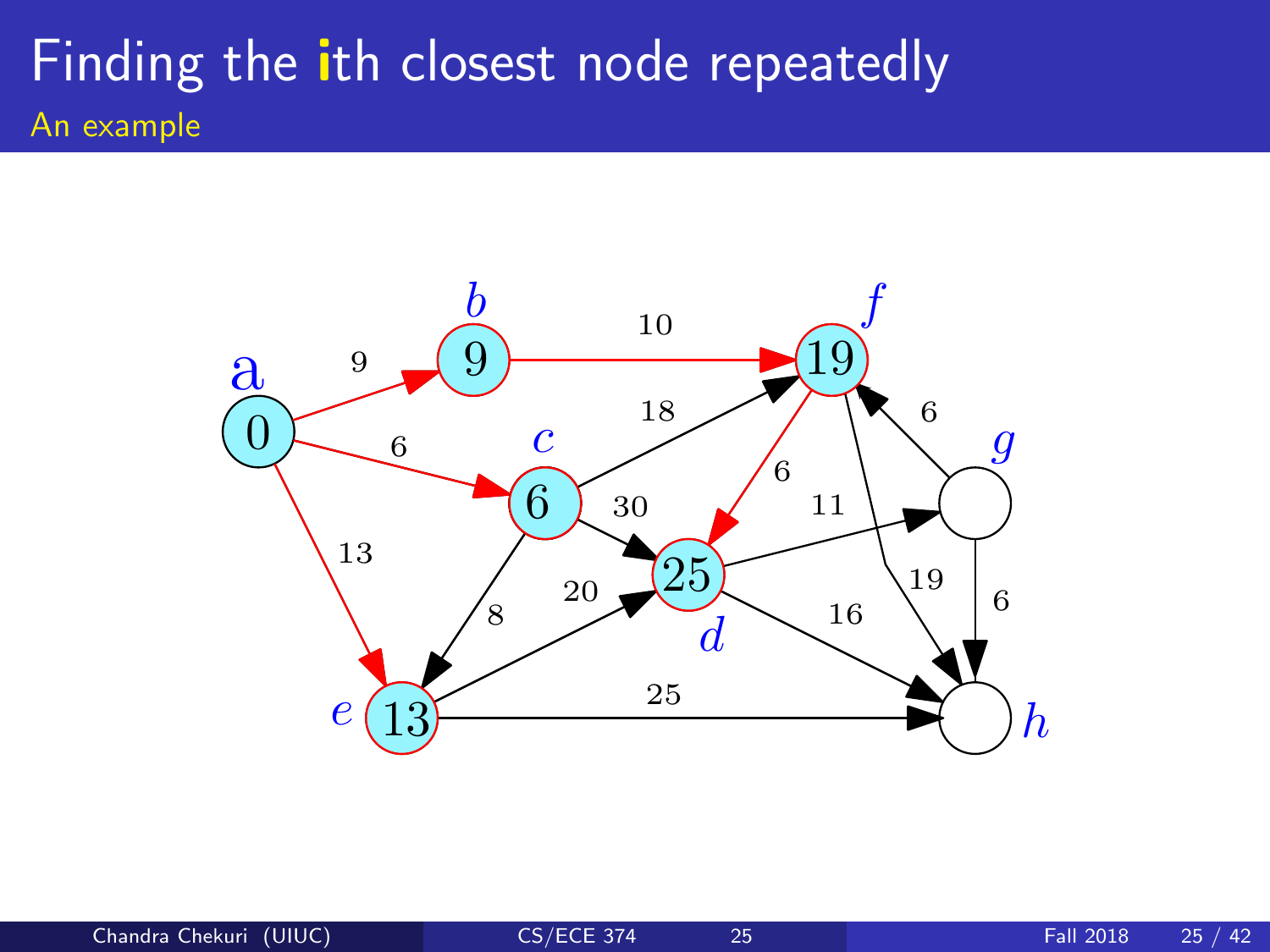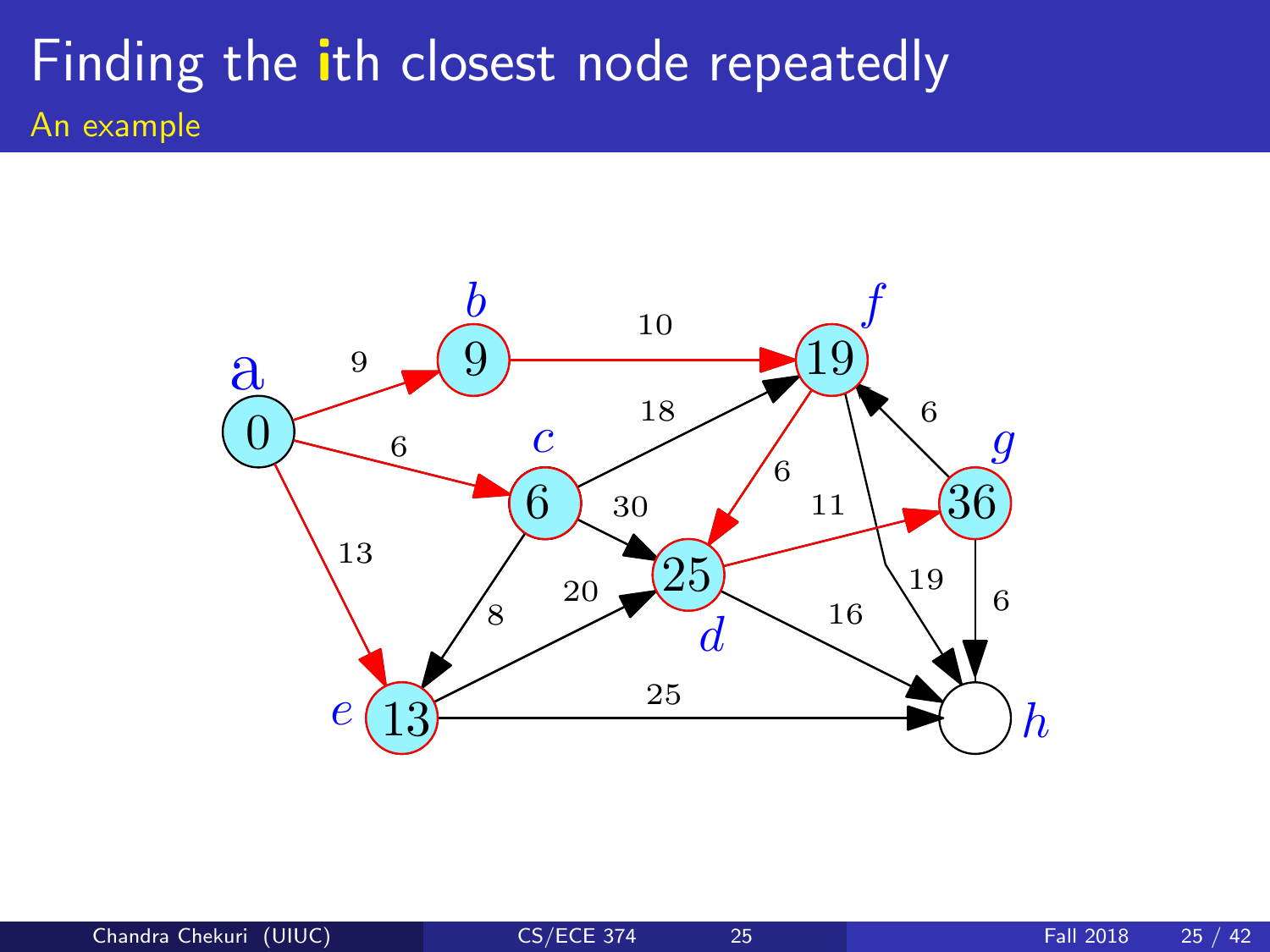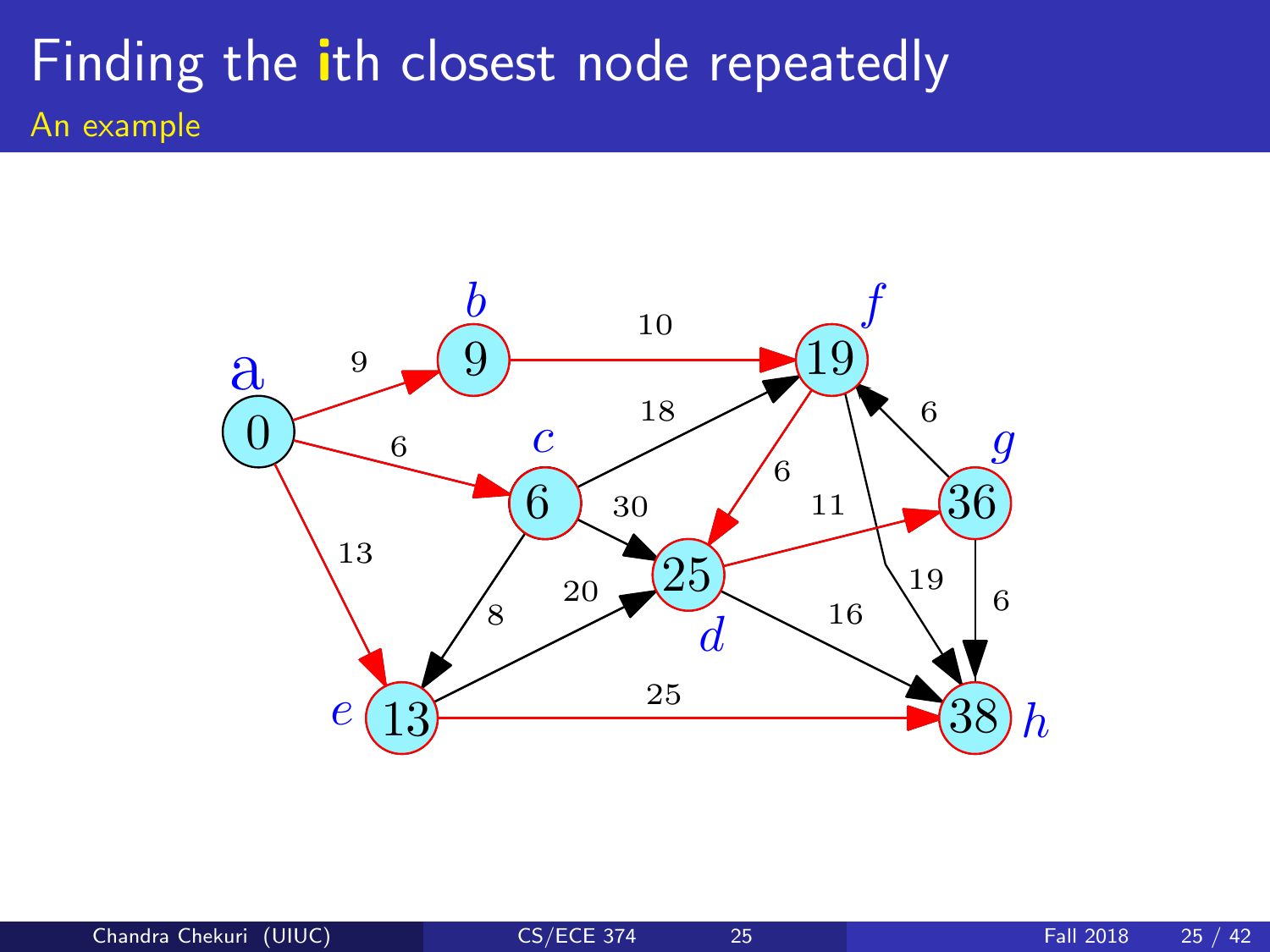

### **Corollary**

The ith closest node is adjacent to  $X$ .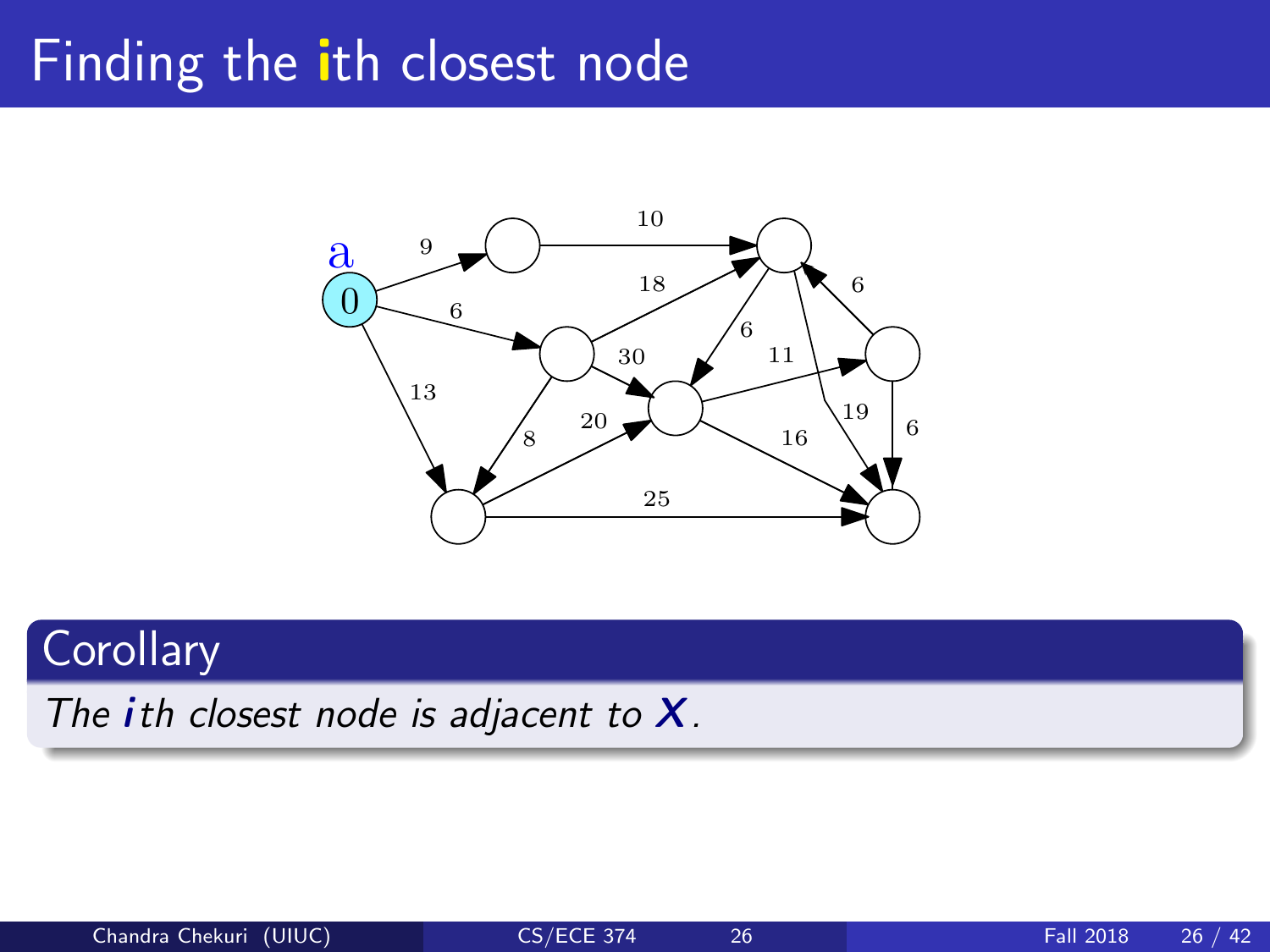- $\bullet$  X contains the  $i 1$  closest nodes to s
- 2 Want to find the *i*th closest node from  $V X$ .
- **1** For each  $u \in V X$  let  $P(s, u, X)$  be a shortest path from s to  $\boldsymbol{u}$  using only nodes in  $\boldsymbol{X}$  as intermediate vertices.
- **2** Let  $d'(s, u)$  be the length of  $P(s, u, X)$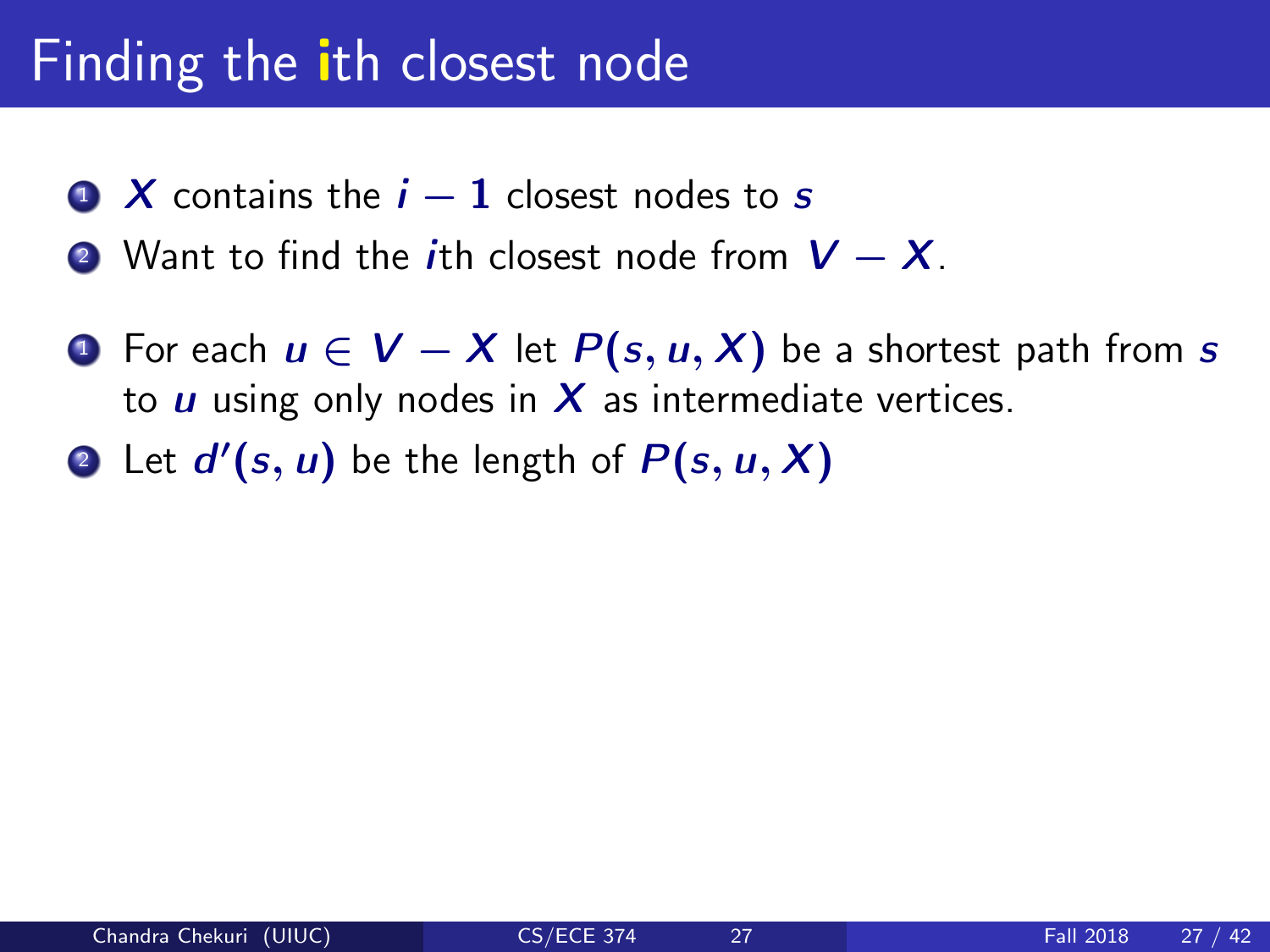- $\bullet$  X contains the  $i-1$  closest nodes to s
- 2 Want to find the *i*th closest node from  $V X$ .
- **1** For each  $u \in V X$  let  $P(s, u, X)$  be a shortest path from s to  $\boldsymbol{u}$  using only nodes in  $\boldsymbol{X}$  as intermediate vertices.
- **2** Let  $d'(s, u)$  be the length of  $P(s, u, X)$

Observations: for each  $u \in V - X$ ,

- $\mathbf{D} \ \operatorname{dist}(s,u) \leq d'(s,u)$  since we are constraining the paths
- 2  $d'(s, u) = \min_{t \in X} (\text{dist}(s, t) + \ell(t, u))$  Why?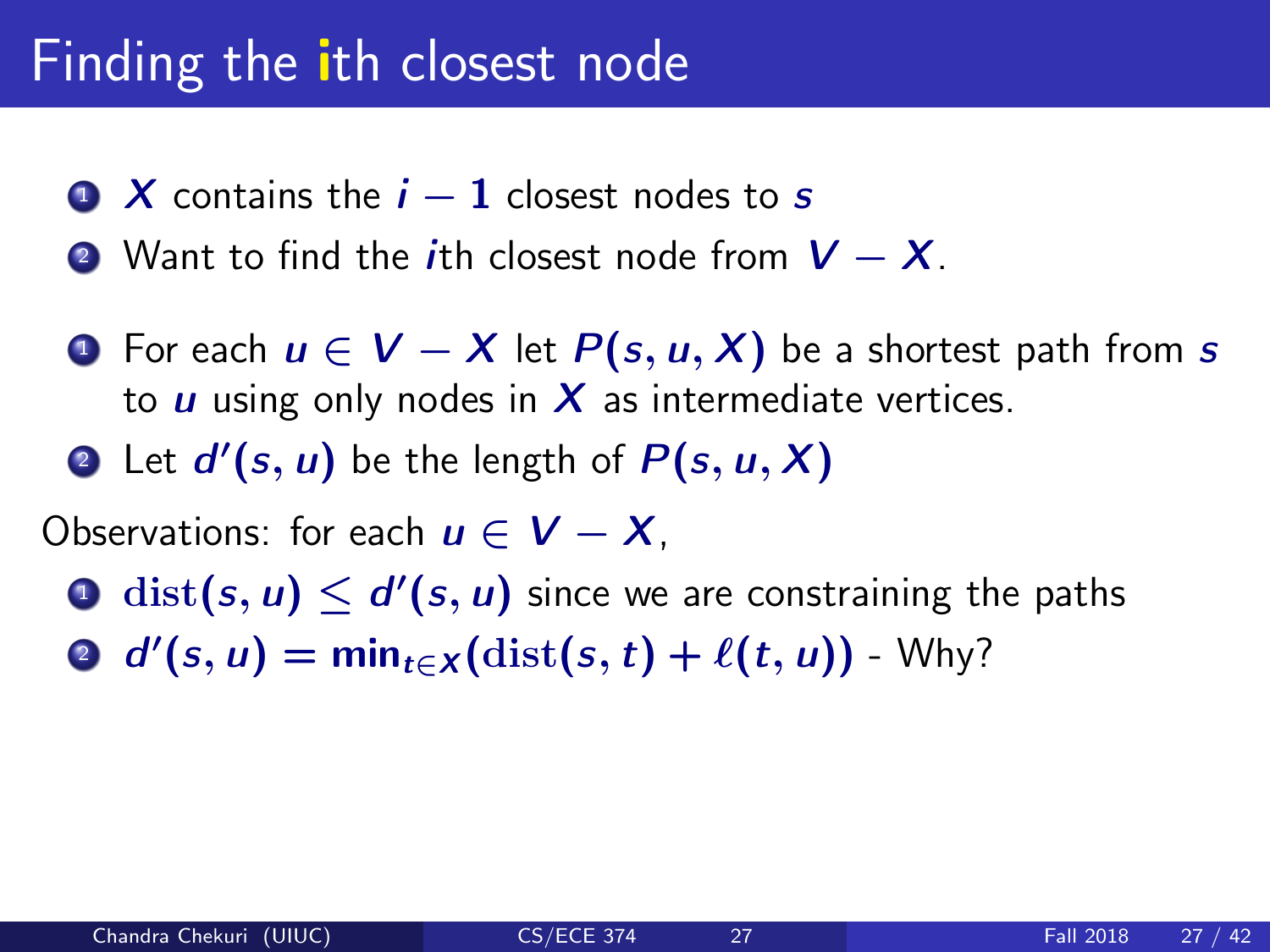- $\bullet$  X contains the  $i 1$  closest nodes to s
- 2 Want to find the *i*th closest node from  $V X$ .
- **1** For each  $u \in V X$  let  $P(s, u, X)$  be a shortest path from s to  $\boldsymbol{u}$  using only nodes in  $\boldsymbol{X}$  as intermediate vertices.
- **2** Let  $d'(s, u)$  be the length of  $P(s, u, X)$

Observations: for each  $u \in V - X$ ,

- $\mathbf{D} \ \operatorname{dist}(s,u) \leq d'(s,u)$  since we are constraining the paths
- 2  $d'(s, u) = \min_{t \in X} (\text{dist}(s, t) + \ell(t, u))$  Why?

#### Lemma

If v is the ith closest node to s, then  $d'(s, v) = \text{dist}(s, v)$ .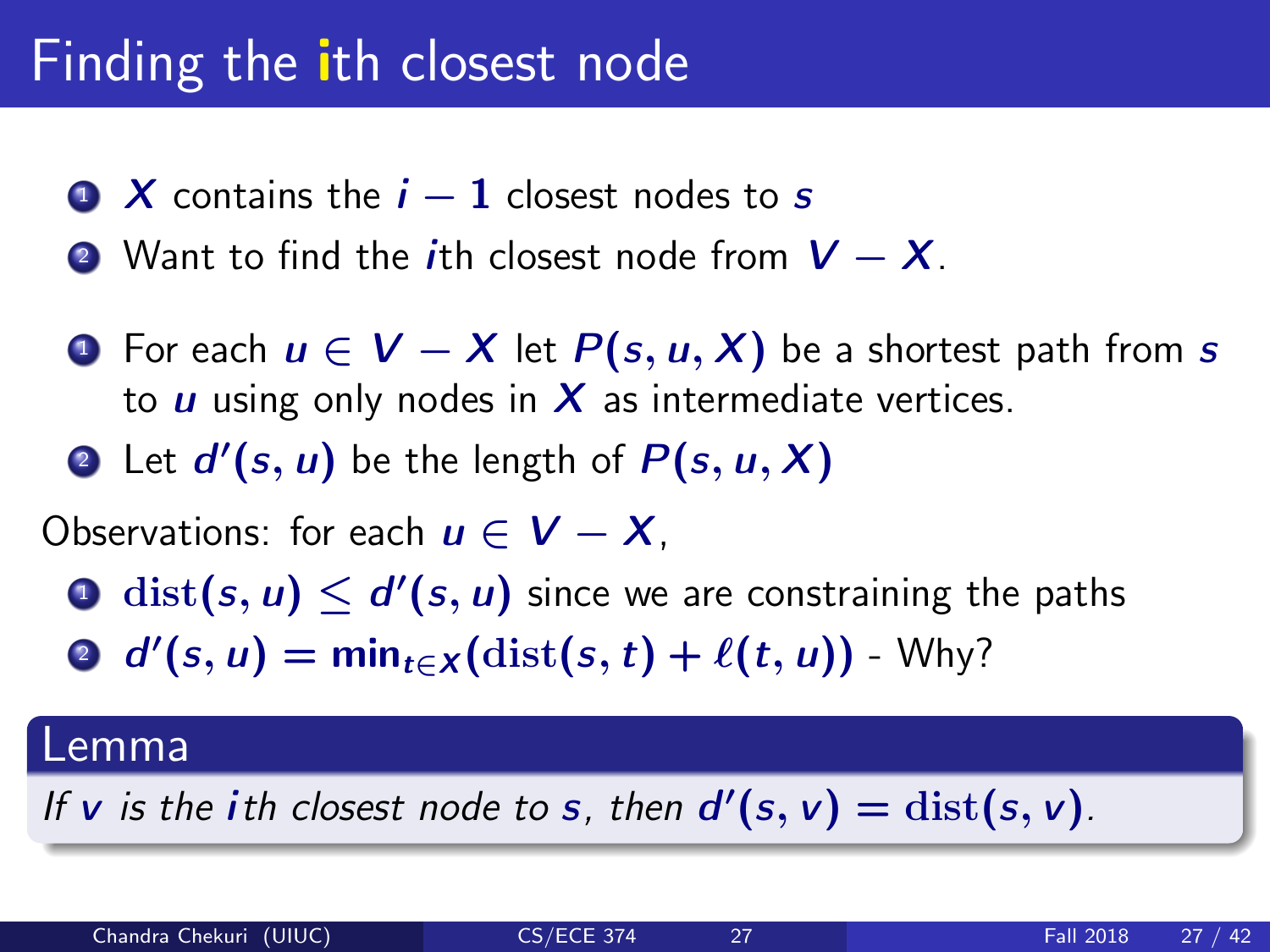#### Lemma

Given:

 $\bullet$  X: Set of  $i - 1$  closest nodes to s.

2  $d'(s, u) = \min_{t \in X} (\text{dist}(s, t) + \ell(t, u))$ 

If **v** is an ith closest node to **s**, then  $d'(s, v) = \text{dist}(s, v)$ .

#### Proof.

Let  $v$  be the *i*th closest node to  $s$ . Then there is a shortest path  $P$ from s to v that contains only nodes in  $X$  as intermediate nodes (see previous claim). Therefore  $d'(s, v) = \text{dist}(s, v)$ .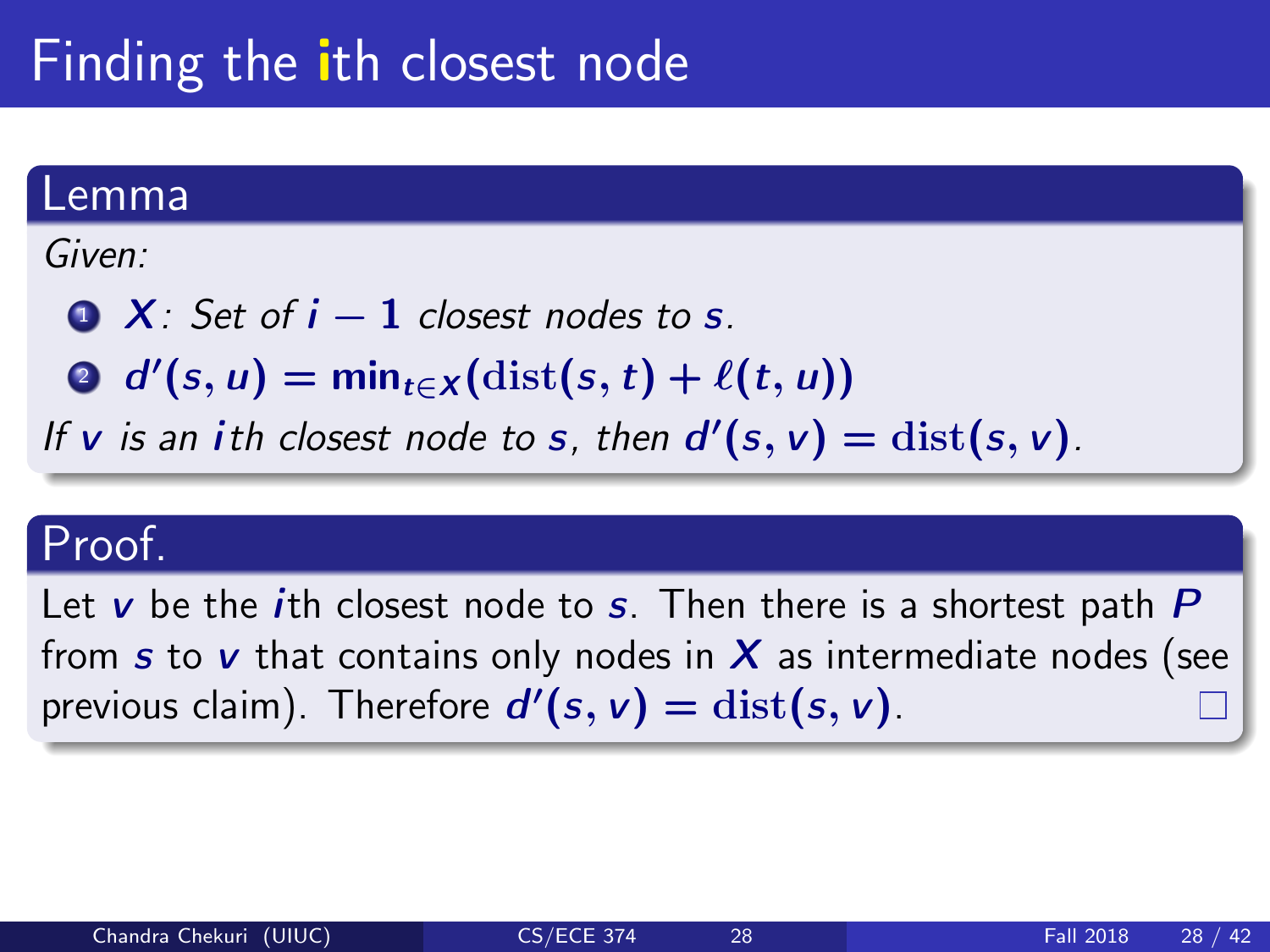#### Lemma

If **v** is an ith closest node to **s**, then  $d'(s, v) = \text{dist}(s, v)$ .

#### **Corollary**

The ith closest node to s is the node  $v \in V - X$  such that  $d'(s, v) = \min_{u \in V - X} d'(s, u).$ 

#### Proof.

For every node  $u \in V - X$ ,  $\mathrm{dist}(s, u) \le d'(s, u)$  and for the  $i$ th closest node  $v$ ,  $dist(s, v) = d'(s, v)$ . Moreover,  $dist(s, u) > dist(s, v)$  for each  $u \in V - X$ .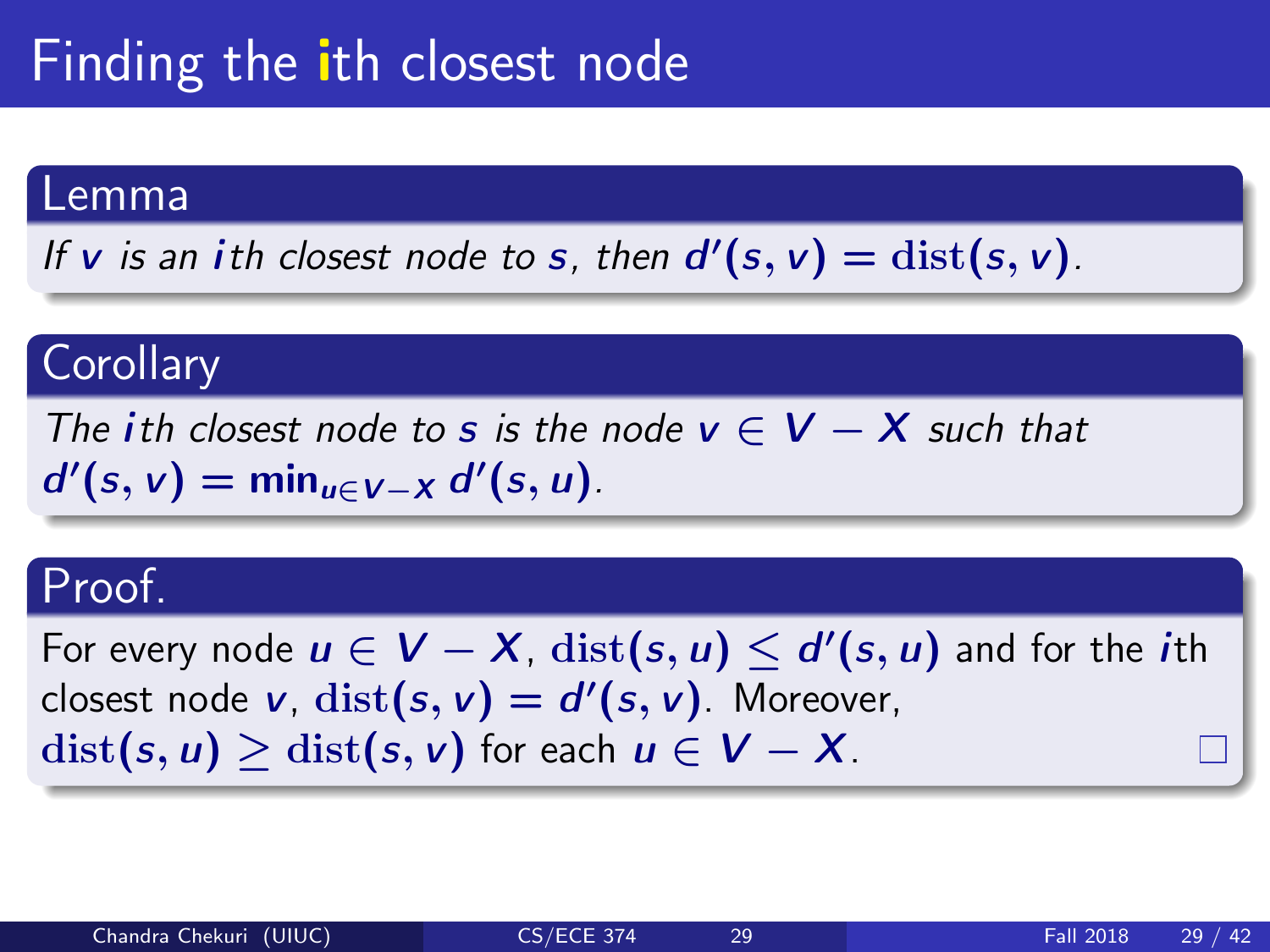Initialize for each node v:  $dist(s, v) = \infty$ Initialize  $X = \emptyset$ ,  $d'(s, s) = 0$ for  $i = 1$  to  $|V|$  do (\* Invariant: X contains the  $i-1$  closest nodes to  $s$  \*) (\* Invariant:  $d'(s, u)$  is shortest path distance from  $u$  to s using only  $X$  as intermediate nodes\*) Let  $v$  be such that  $d'(s, v) = \min_{u \in V-X} d'(s, u)$  $dist(s, v) = d'(s, v)$  $X = X \cup \{v\}$ for each node  $u$  in  $V - X$  do  $d'(s, u) = \min_{t \in X} (\text{dist}(s, t) + \ell(t, u))$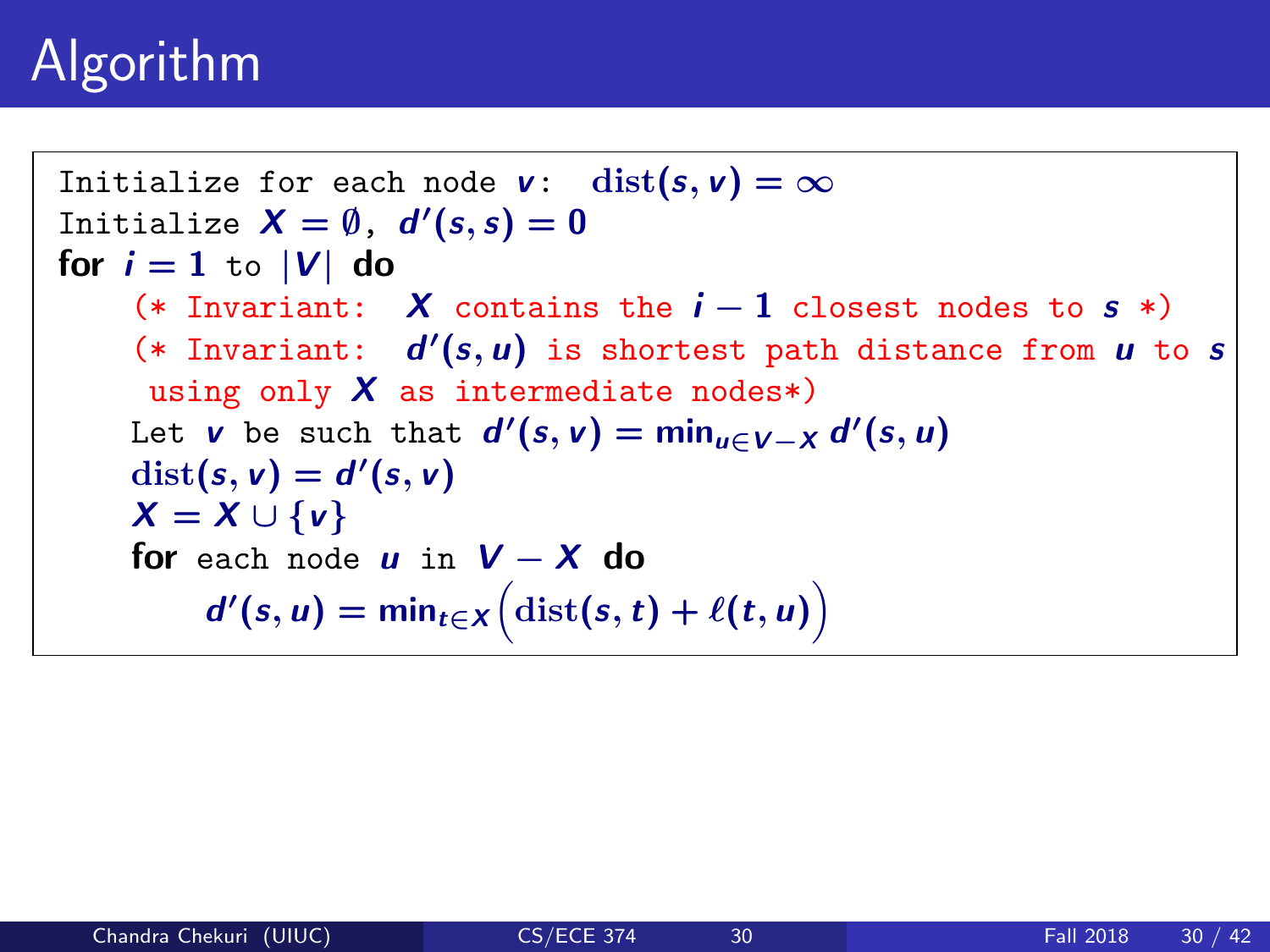Initialize for each node v:  $dist(s, v) = \infty$ Initialize  $X = \emptyset$ ,  $d'(s, s) = 0$ for  $i = 1$  to  $|V|$  do (\* Invariant: X contains the  $i-1$  closest nodes to  $s$  \*) (\* Invariant:  $d'(s, u)$  is shortest path distance from  $u$  to s using only  $X$  as intermediate nodes\*) Let  $v$  be such that  $d'(s, v) = \min_{u \in V-X} d'(s, u)$  $dist(s, v) = d'(s, v)$  $X = X \cup \{v\}$ for each node  $u$  in  $V - X$  do  $d'(s, u) = \min_{t \in X} (\text{dist}(s, t) + \ell(t, u))$ 

Correctness: By induction on  $\boldsymbol{i}$  using previous lemmas.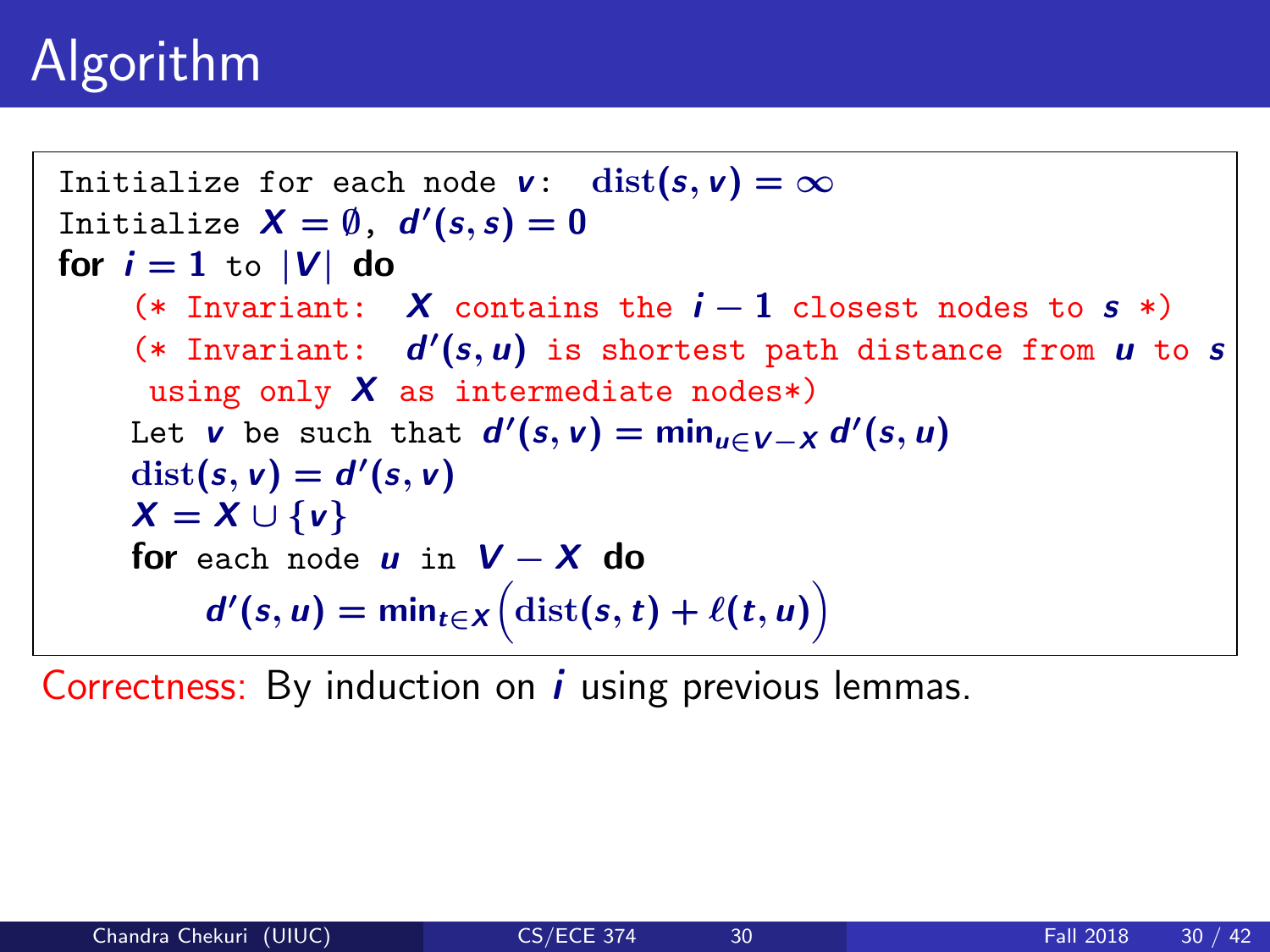Initialize for each node v:  $dist(s, v) = \infty$ Initialize  $X = \emptyset$ ,  $d'(s, s) = 0$ for  $i = 1$  to  $|V|$  do (\* Invariant: X contains the  $i-1$  closest nodes to  $s$  \*) (\* Invariant:  $d'(s, u)$  is shortest path distance from  $u$  to s using only  $X$  as intermediate nodes\*) Let  $v$  be such that  $d'(s, v) = \min_{u \in V-X} d'(s, u)$  $dist(s, v) = d'(s, v)$  $X = X \cup \{v\}$ for each node  $u$  in  $V - X$  do  $d'(s, u) = \min_{t \in X} (\text{dist}(s, t) + \ell(t, u))$ 

Correctness: By induction on  $\boldsymbol{i}$  using previous lemmas. Running time: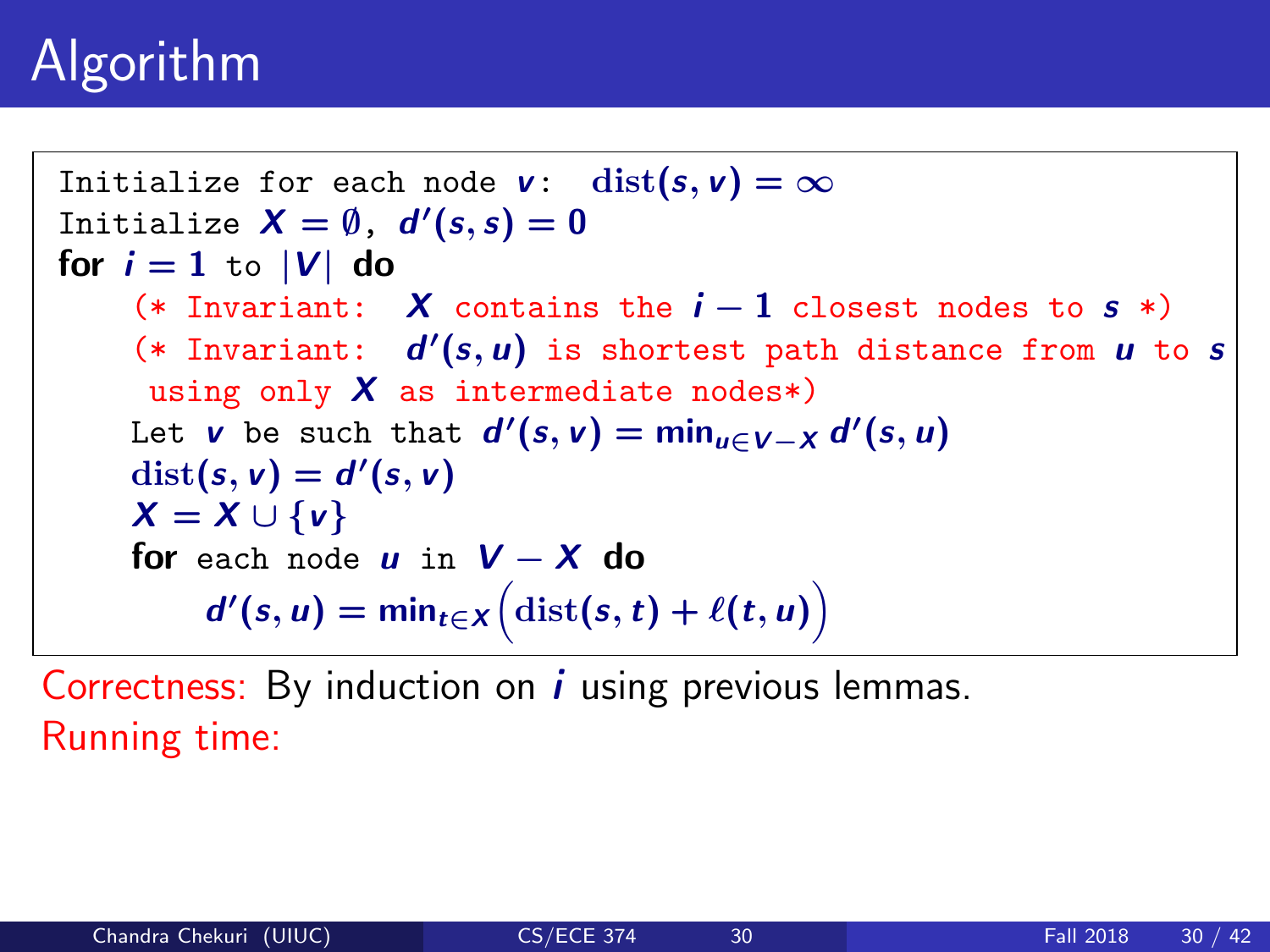Initialize for each node v:  $dist(s, v) = \infty$ Initialize  $X = \emptyset$ ,  $d'(s, s) = 0$ for  $i = 1$  to  $|V|$  do (\* Invariant: X contains the  $i-1$  closest nodes to  $s$  \*) (\* Invariant:  $d'(s, u)$  is shortest path distance from  $u$  to s using only  $X$  as intermediate nodes\*) Let  $v$  be such that  $d'(s, v) = \min_{u \in V-X} d'(s, u)$  $dist(s, v) = d'(s, v)$  $X = X \cup \{v\}$ for each node  $u$  in  $V - X$  do  $d'(s, u) = \min_{t \in X} (\text{dist}(s, t) + \ell(t, u))$ 

Correctness: By induction on  $\boldsymbol{i}$  using previous lemmas. Running time:  $O(n \cdot (n + m))$  time.

**1**  $\boldsymbol{n}$  outer iterations. In each iteration,  $\boldsymbol{d}'(\boldsymbol{s},\boldsymbol{u})$  for each  $\boldsymbol{u}$  by scanning all edges out of nodes in  $X$ ;  $O(m + n)$  time/iteration.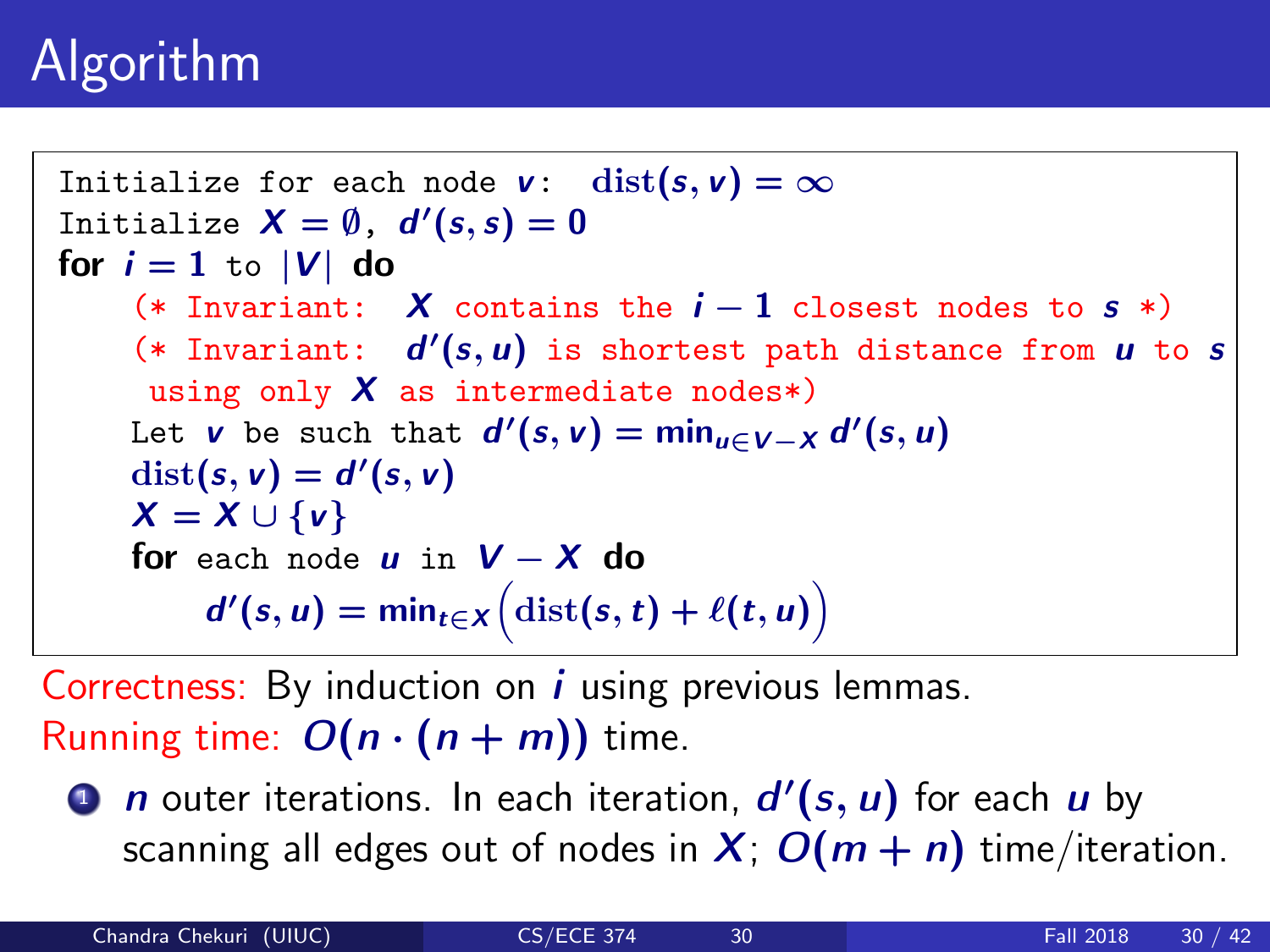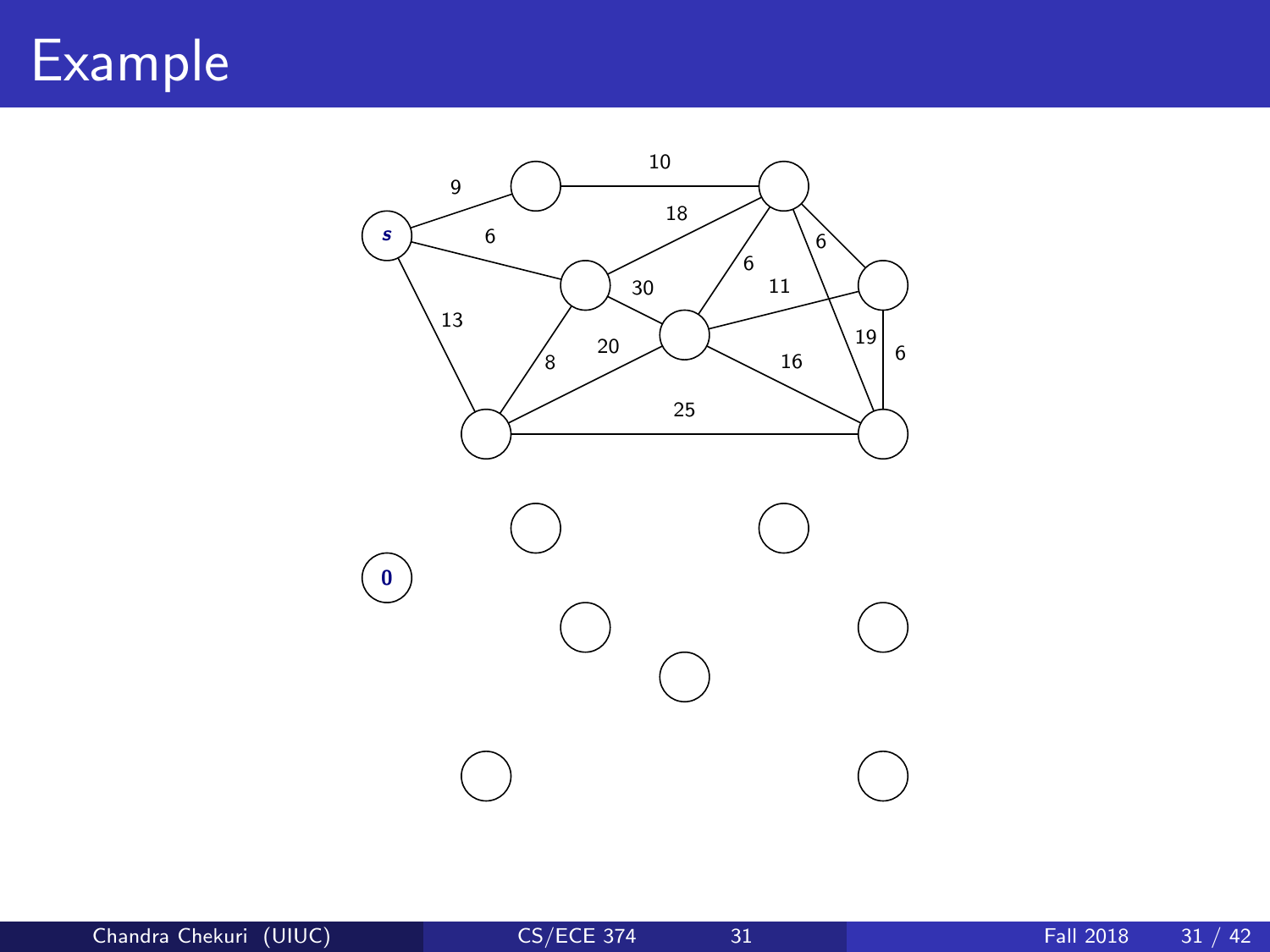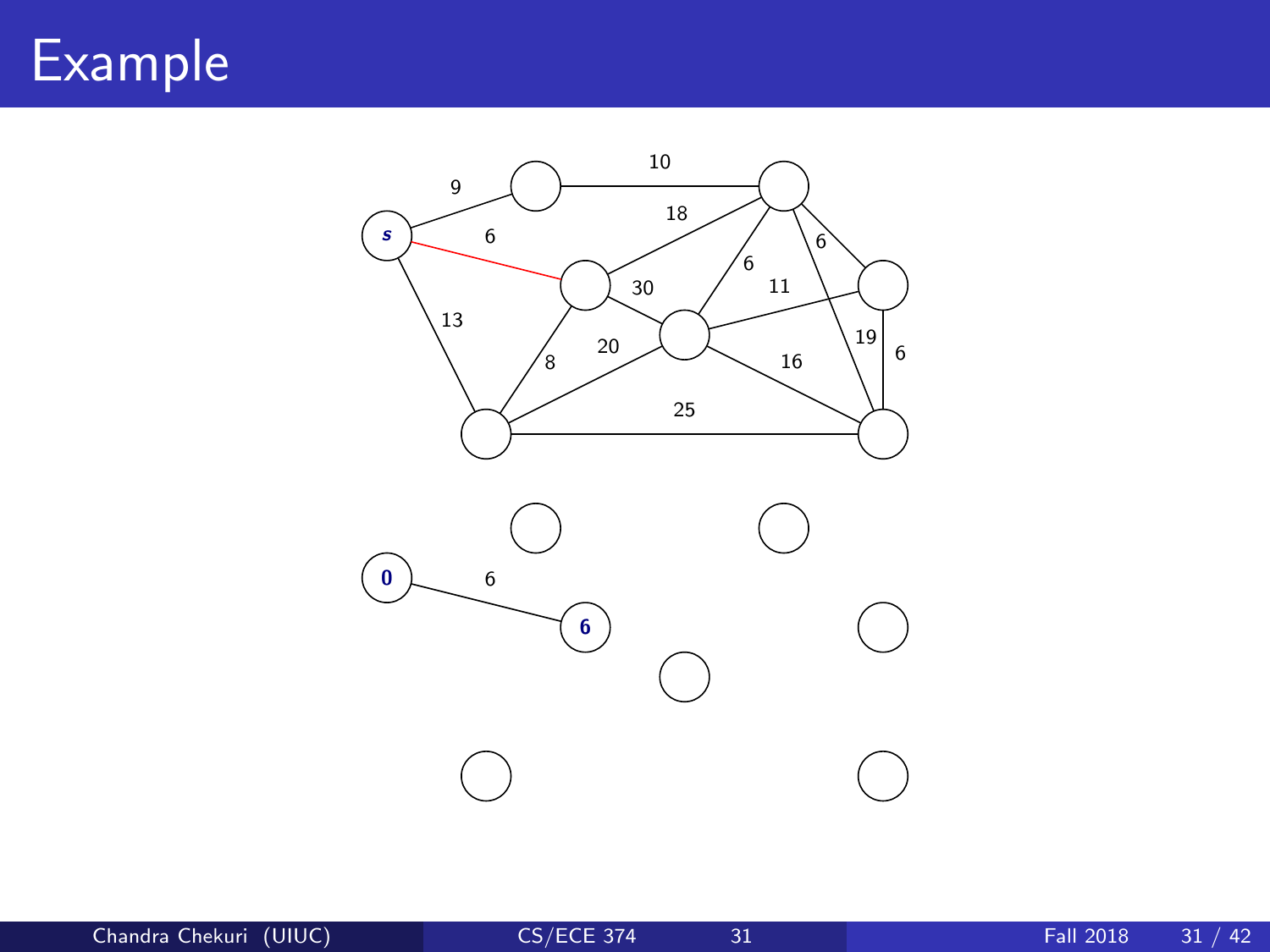



Chandra Chekuri (UIUC) [CS/ECE 374](#page-0-0) 31 Fall 2018 31 / 42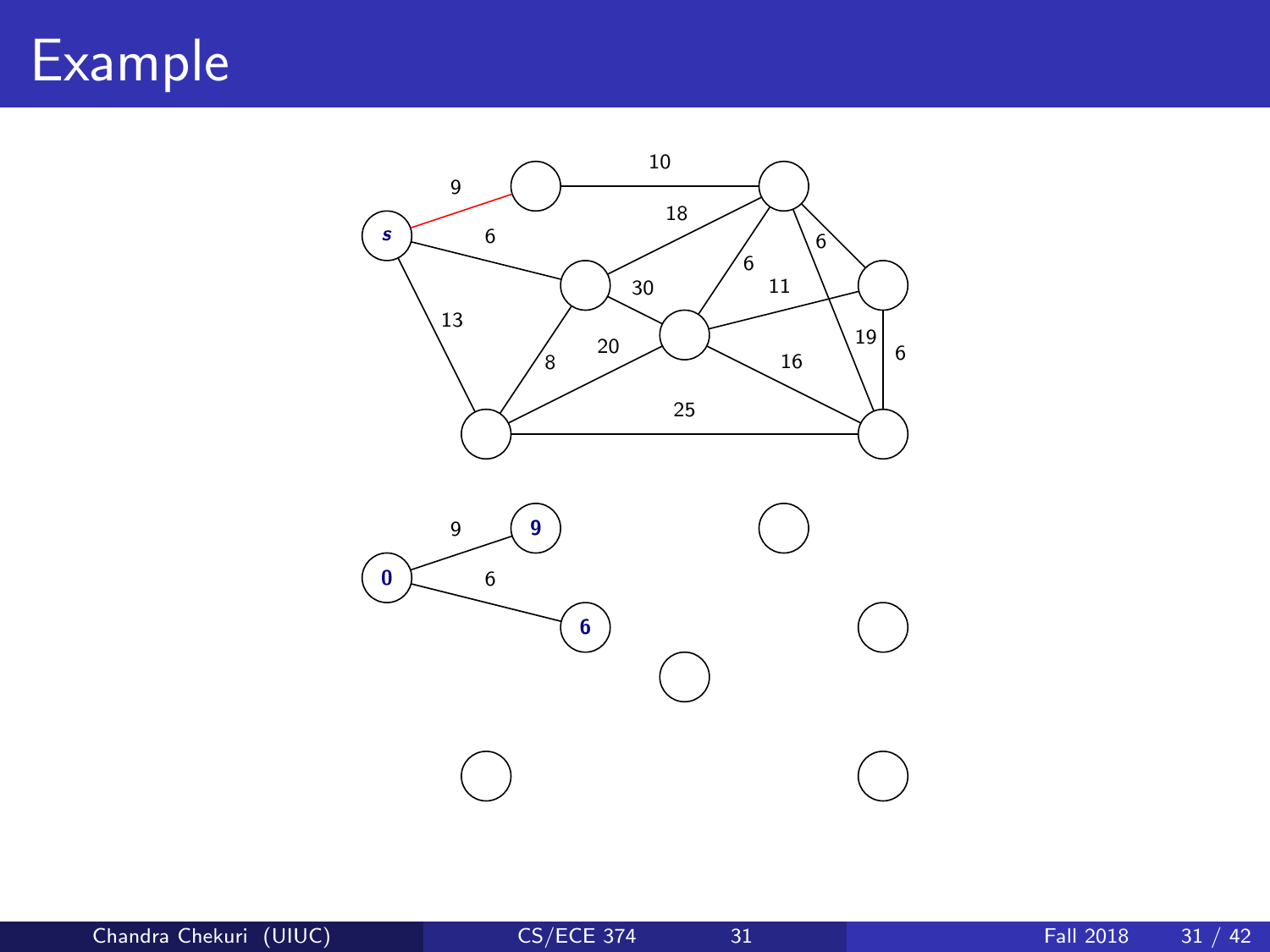



Chandra Chekuri (UIUC) [CS/ECE 374](#page-0-0) 31 Fall 2018 31 / 42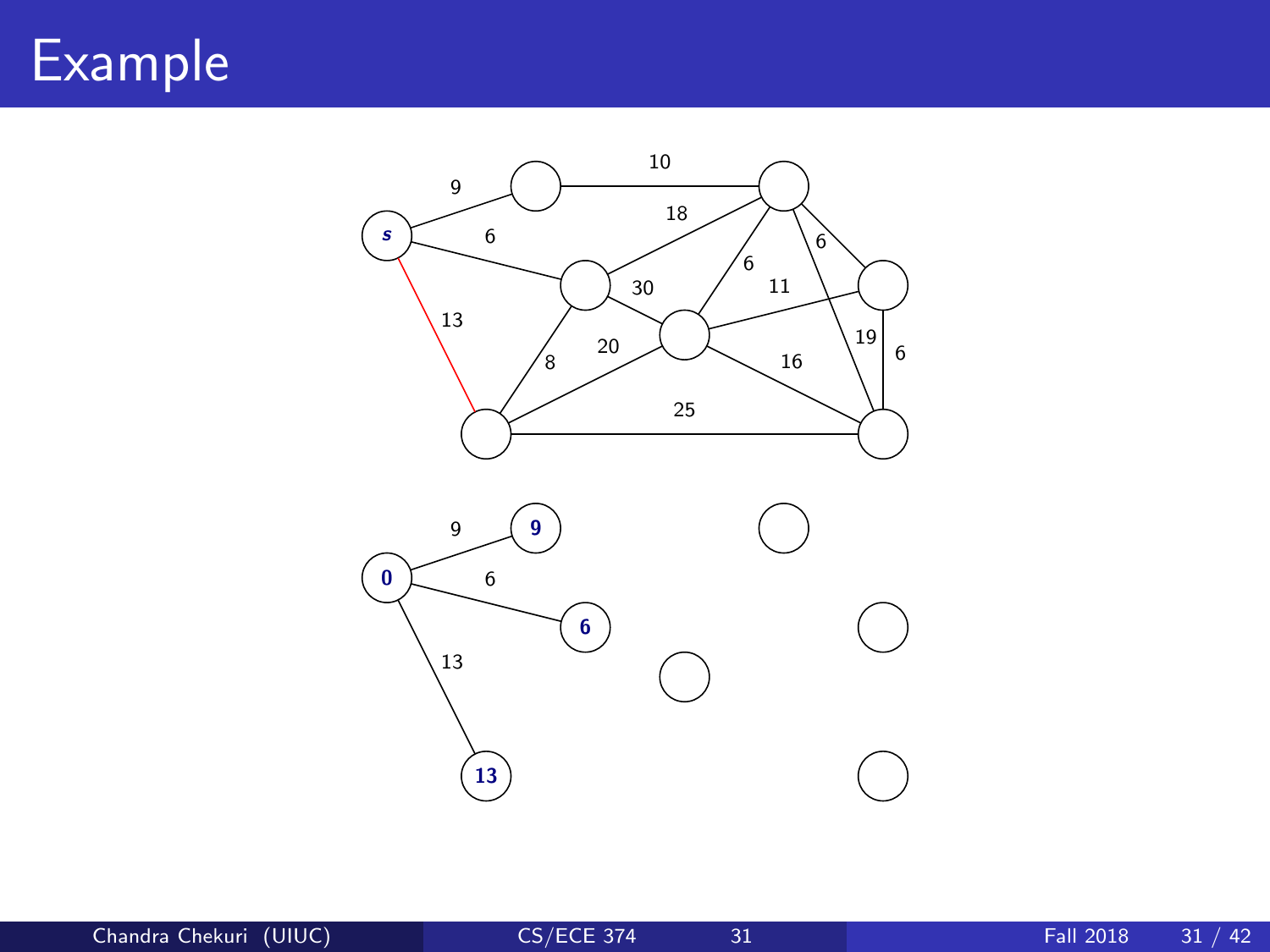



Chandra Chekuri (UIUC) [CS/ECE 374](#page-0-0) 31 Fall 2018 31 / 42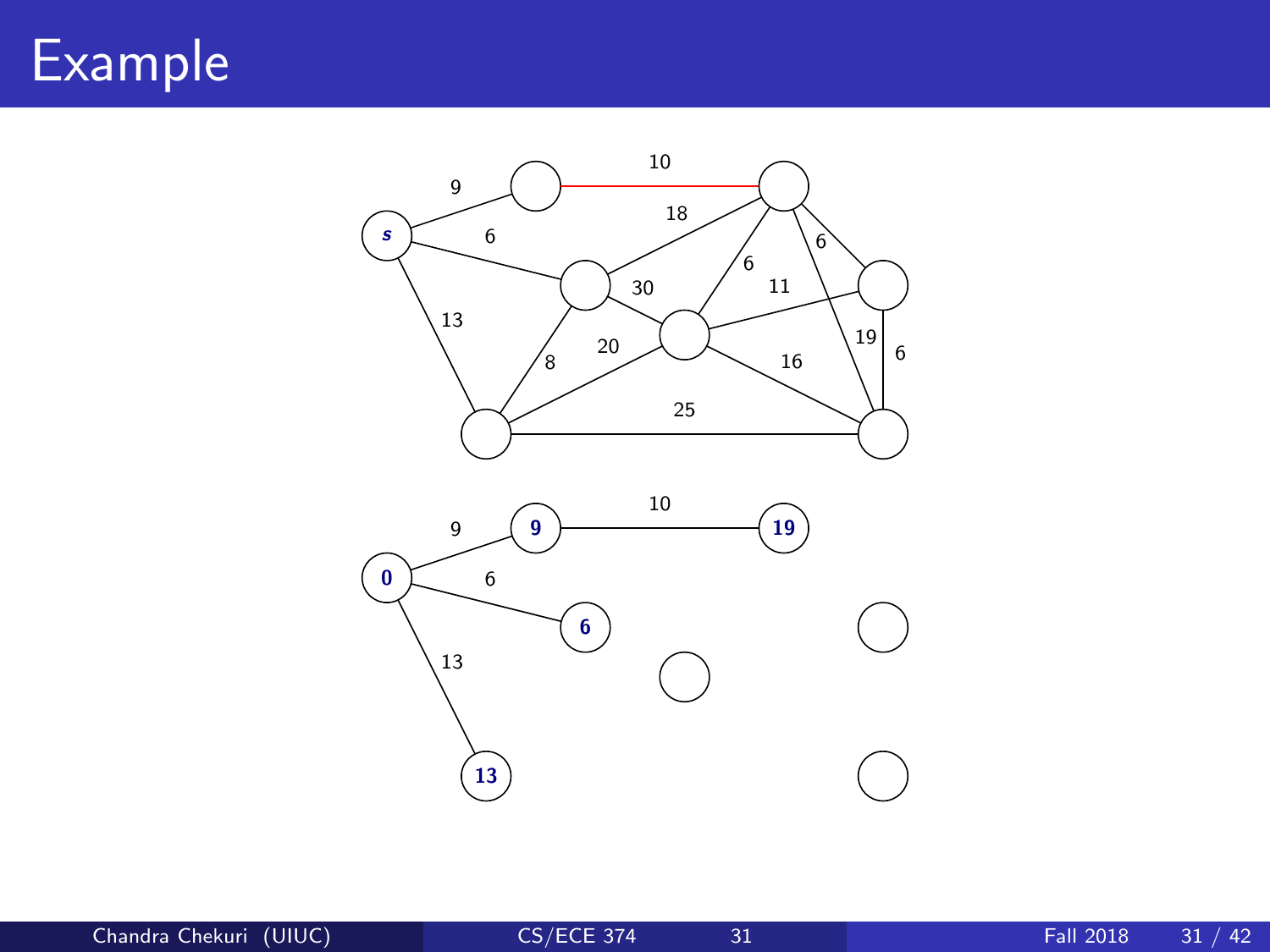

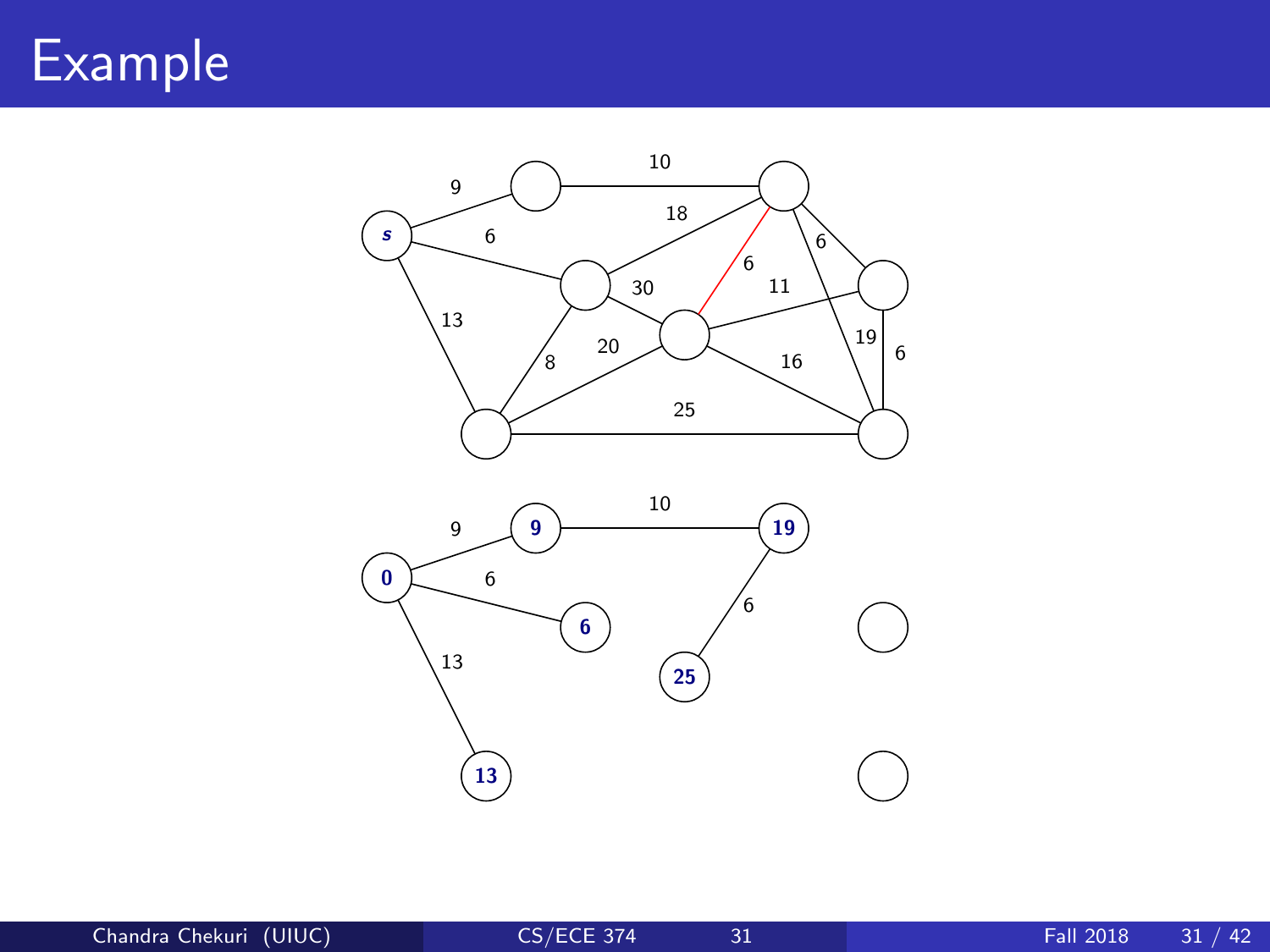

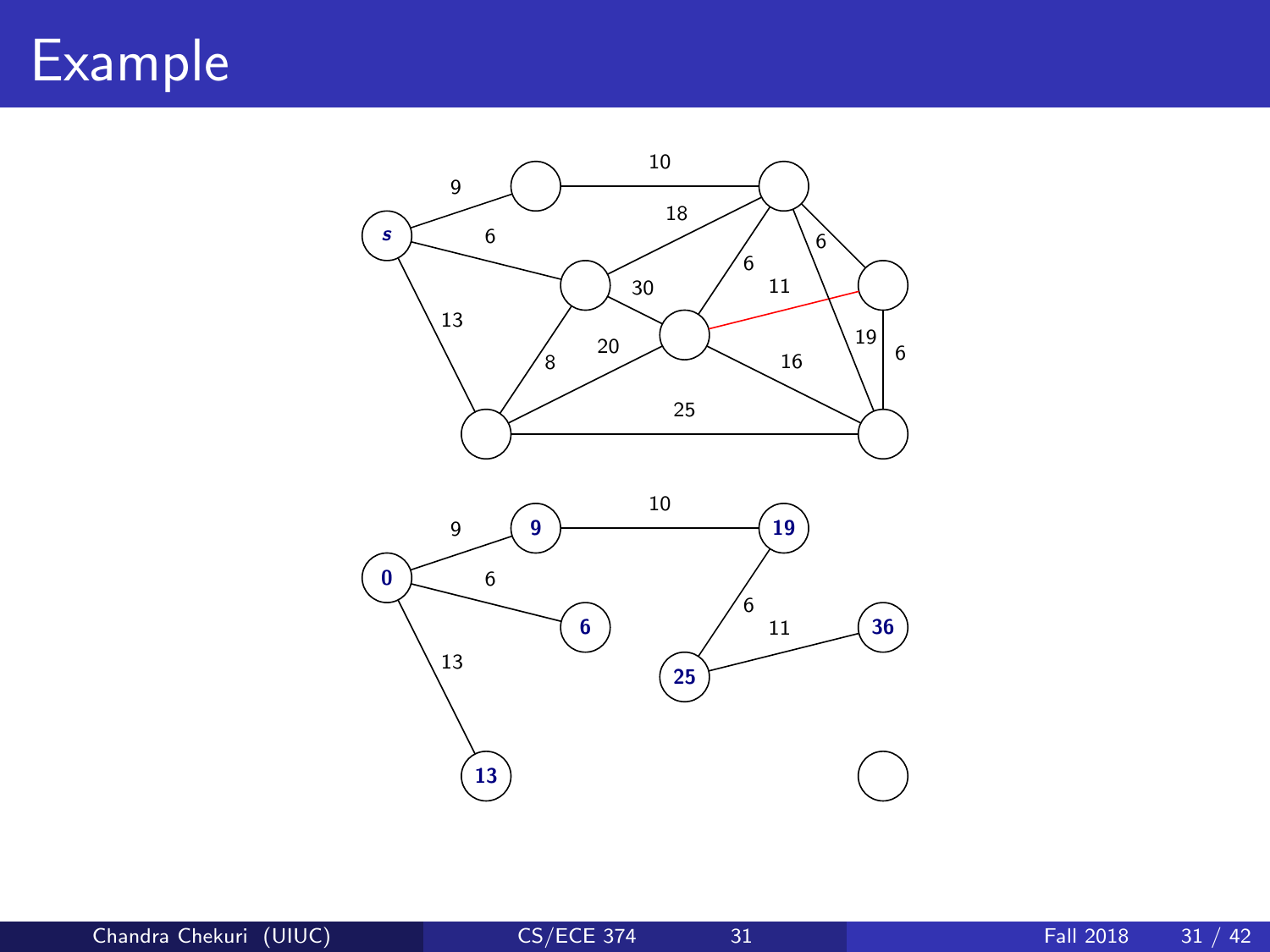

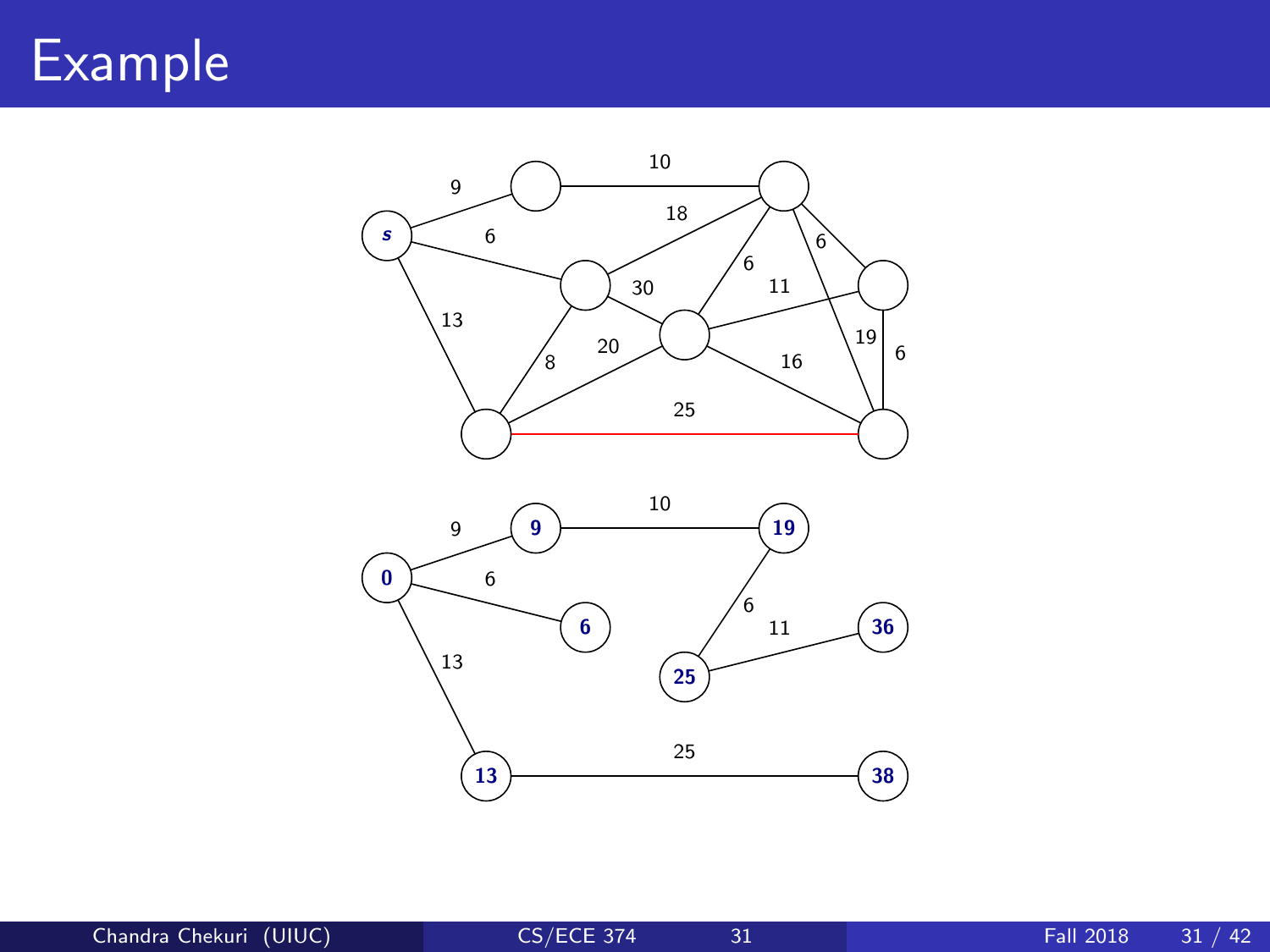### Improved Algorithm

 $\bullet$  Main work is to compute the  $d'(s,u)$  values in each iteration  $\bullet$   $d'(s,u)$  changes from iteration  $i$  to  $i+1$  only because of the node  $v$  that is added to  $X$  in iteration  $i$ .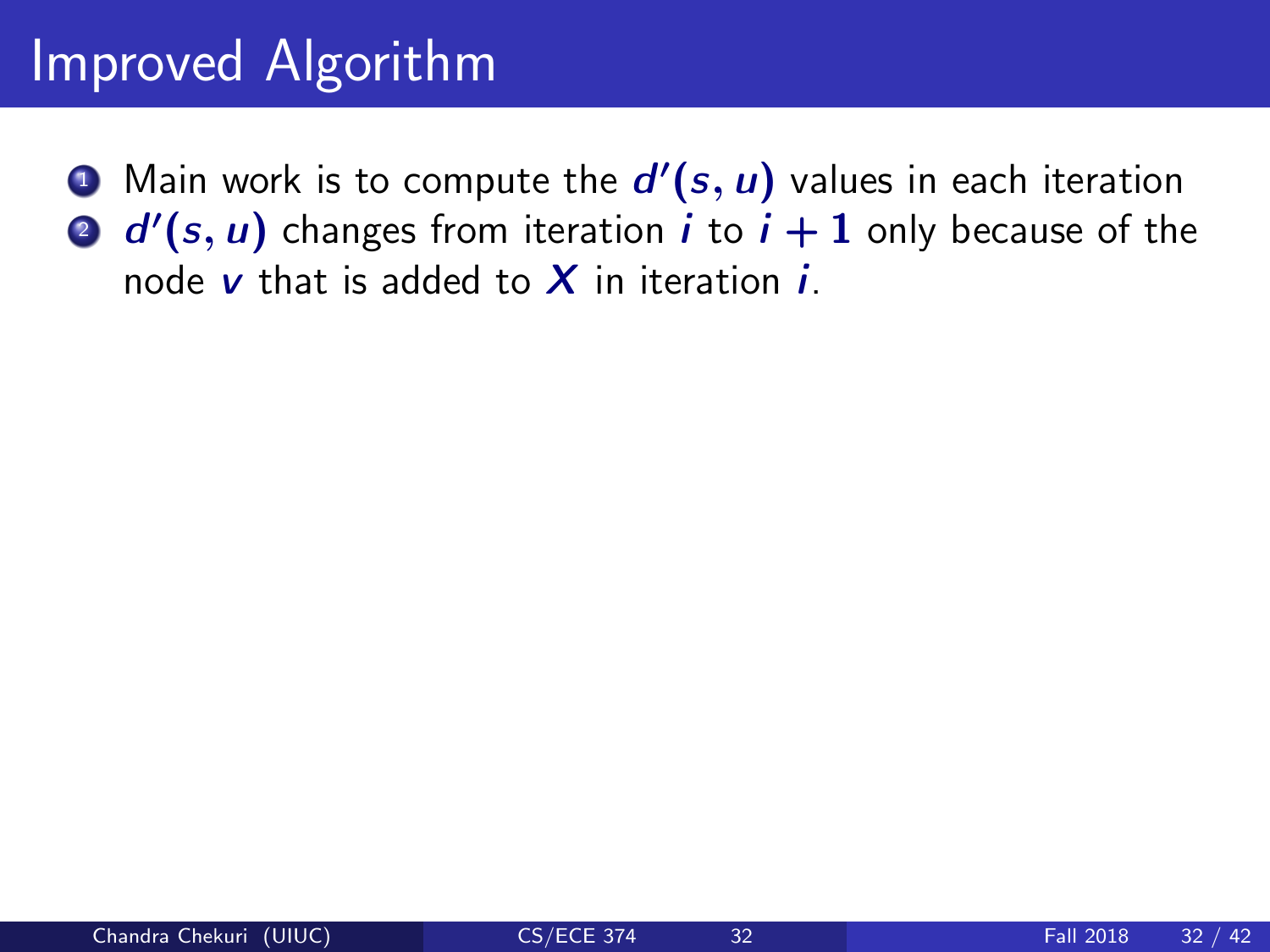### Improved Algorithm

 $\bullet$  Main work is to compute the  $d'(s,u)$  values in each iteration  $\bullet$   $d'(s,u)$  changes from iteration  $i$  to  $i+1$  only because of the node  $v$  that is added to  $X$  in iteration  $i$ .

Initialize for each node  $v$ ,  $dist(s, v) = d'(s, v) = \infty$ Initialize  $X = \emptyset$ ,  $d'(s, s) = 0$ for  $i = 1$  to  $|V|$  do // X contains the  $i-1$  closest nodes to  $s$ , // and the values of  $d'(s, u)$  are current Let  $v$  be node realizing  $d'(s, v) = \min_{u \in V-X} d'(s, u)$  $dist(s, v) = d'(s, v)$  $X = X \cup \{v\}$ Update  $d'(s, u)$  for each  $u$  in  $V - X$  as follows:  $d'(s, u) = min(d'(s, u), dist(s, v) + \ell(v, u))$ 

Running time: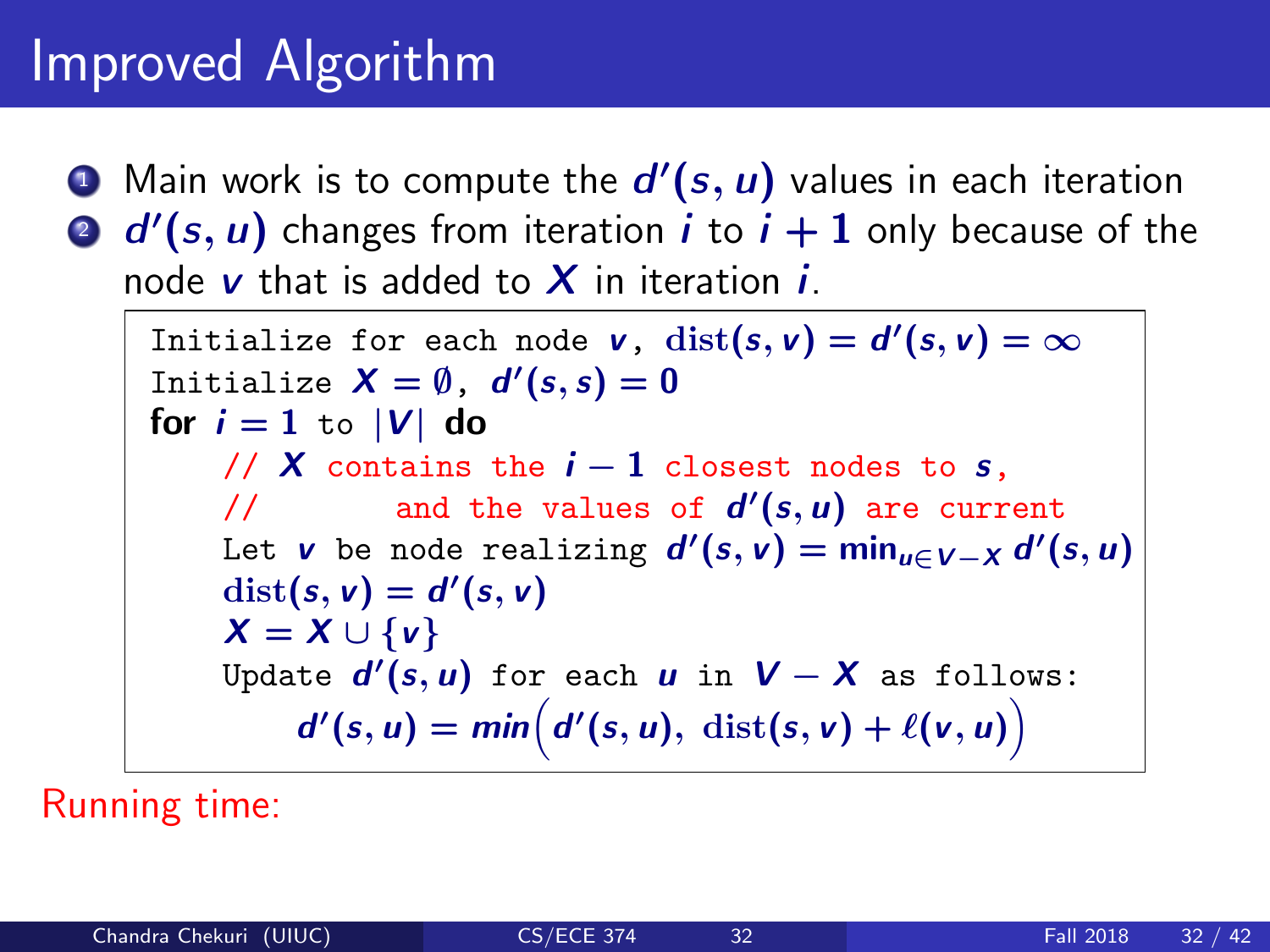### Improved Algorithm

Initialize for each node  $v$ ,  $dist(s, v) = d'(s, v) = \infty$ Initialize  $X = \emptyset$ ,  $d'(s, s) = 0$ for  $i = 1$  to  $|V|$  do // X contains the  $i - 1$  closest nodes to s. // and the values of  $d'(s, u)$  are current Let  $v$  be node realizing  $d'(s, v) = \min_{u \in V-X} d'(s, u)$  $dist(s, v) = d'(s, v)$  $X = X \cup \{v\}$ Update  $d'(s, u)$  for each  $u$  in  $V - X$  as follows:  $d'(s, u) = min(d'(s, u), dist(s, v) + \ell(v, u))$ 

#### Running time:  $O(m + n^2)$  time.

 $\bullet$  *n* outer iterations and in each iteration following steps

- $\bullet$  updating  $d'(s,u)$  after  $v$  is added takes  $O(deg(v))$  time so total work is  $O(m)$  since a node enters X only once
- **3** Finding  $v$  from  $d'(s, u)$  values is  $O(n)$  time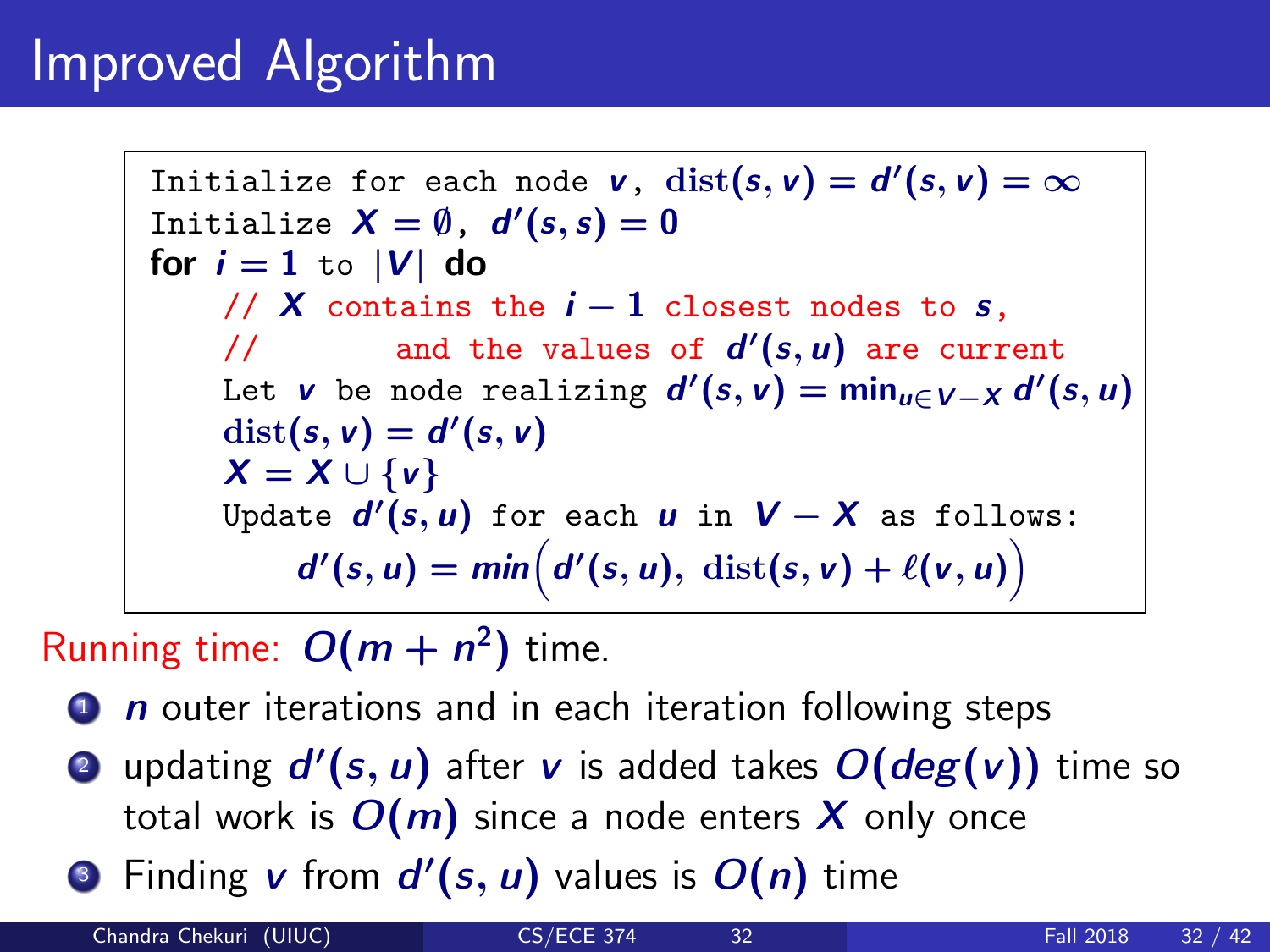## Dijkstra's Algorithm

- $\textcolor{black}{\bullet}$  eliminate  $d'(s,u)$  and let  $\text{dist}(s,u)$  maintain it
- **2** update *dist* values after adding v by scanning edges out of v

Initialize for each node v, 
$$
dist(s, v) = \infty
$$

\nInitialize  $X = \emptyset$ ,  $dist(s, s) = 0$ 

\nfor  $i = 1$  to  $|V|$  do

\nLet v be such that  $dist(s, v) = \min_{u \in V - X} dist(s, u)$ 

\n $X = X \cup \{v\}$ 

\nfor each u in  $Adj(v)$  do

\n $dist(s, u) = \min\left(\text{dist}(s, u), \text{dist}(s, v) + \ell(v, u)\right)$ 

Priority Queues to maintain *dist* values for faster running time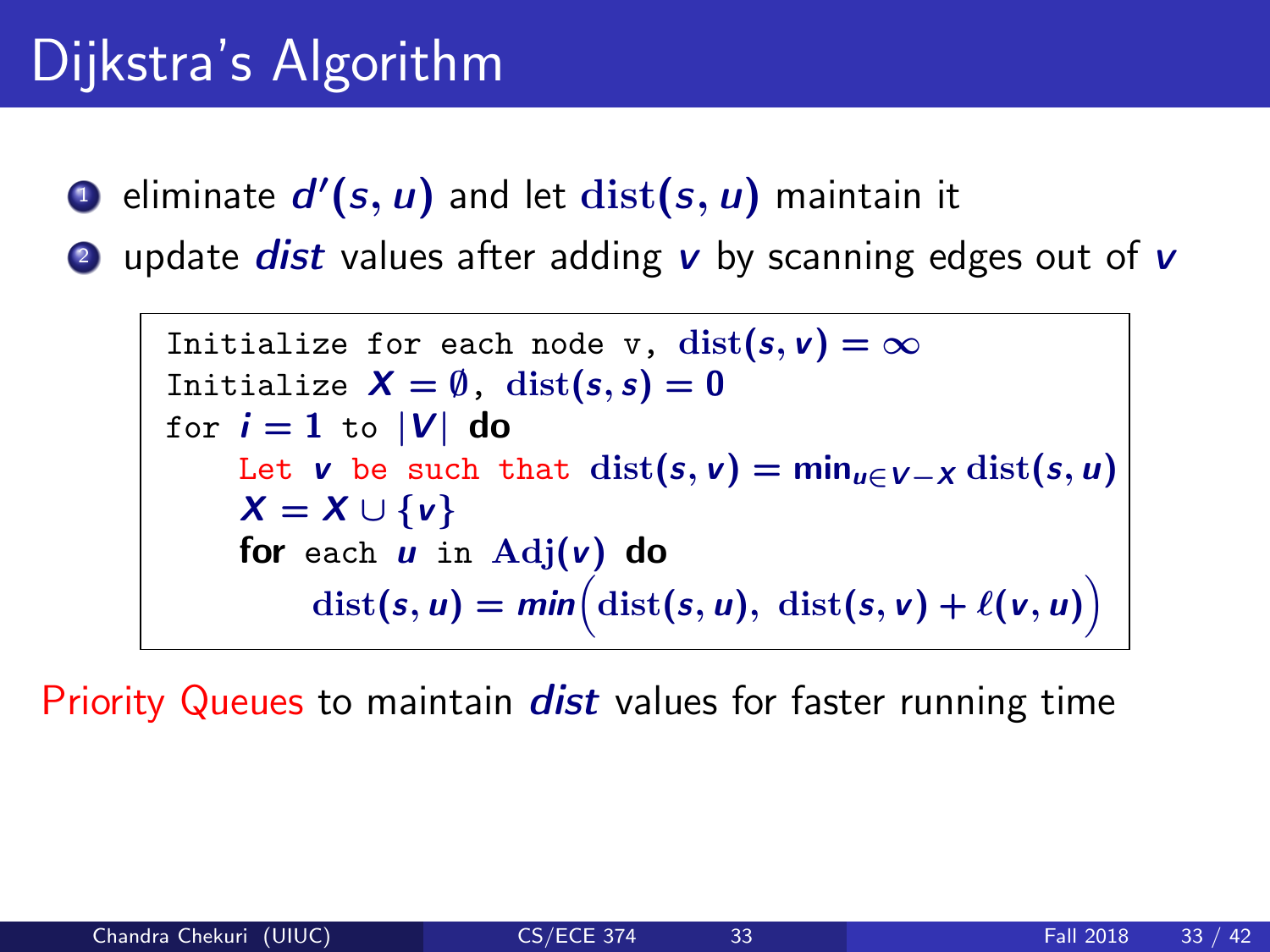## Dijkstra's Algorithm

- $\textcolor{black}{\bullet}$  eliminate  $d'(s,u)$  and let  $\text{dist}(s,u)$  maintain it
- 2 update *dist* values after adding  $\bf{v}$  by scanning edges out of  $\bf{v}$

Initialize for each node v, 
$$
dist(s, v) = \infty
$$

\nInitialize  $X = \emptyset$ ,  $dist(s, s) = 0$ 

\nfor  $i = 1$  to  $|V|$  do

\nLet v be such that  $dist(s, v) = \min_{u \in V - X} dist(s, u)$ 

\n $X = X \cup \{v\}$ 

\nfor each u in  $Adj(v)$  do

\n $dist(s, u) = \min\left(\text{dist}(s, u), \text{dist}(s, v) + \ell(v, u)\right)$ 

Priority Queues to maintain *dist* values for faster running time

- **1** Using heaps and standard priority queues:  $O((m + n) \log n)$
- **2** Using Fibonacci heaps:  $O(m + n \log n)$ .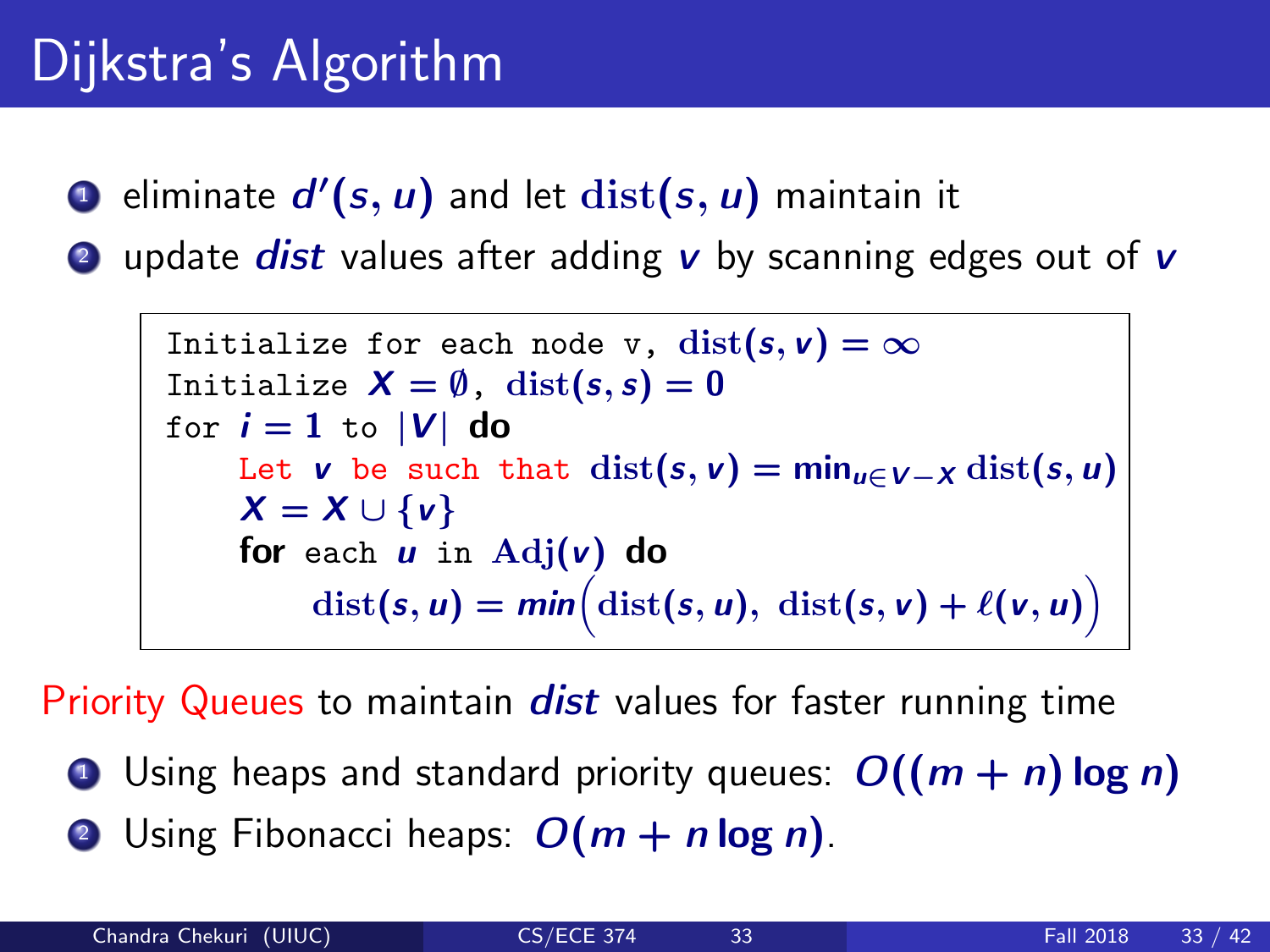## Priority Queues

Data structure to store a set  $S$  of  $n$  elements where each element  $v \in S$  has an associated real/integer key  $k(v)$  such that the following operations:

- **1** makePQ: create an empty queue.
- **2** find Min: find the minimum key in  $S$ .
- **3 extractMin**: Remove  $v \in S$  with smallest key and return it.
- **4** insert(v,  $k(v)$ ): Add new element v with key  $k(v)$  to S.
- $\bullet$  **delete(v):** Remove element v from S.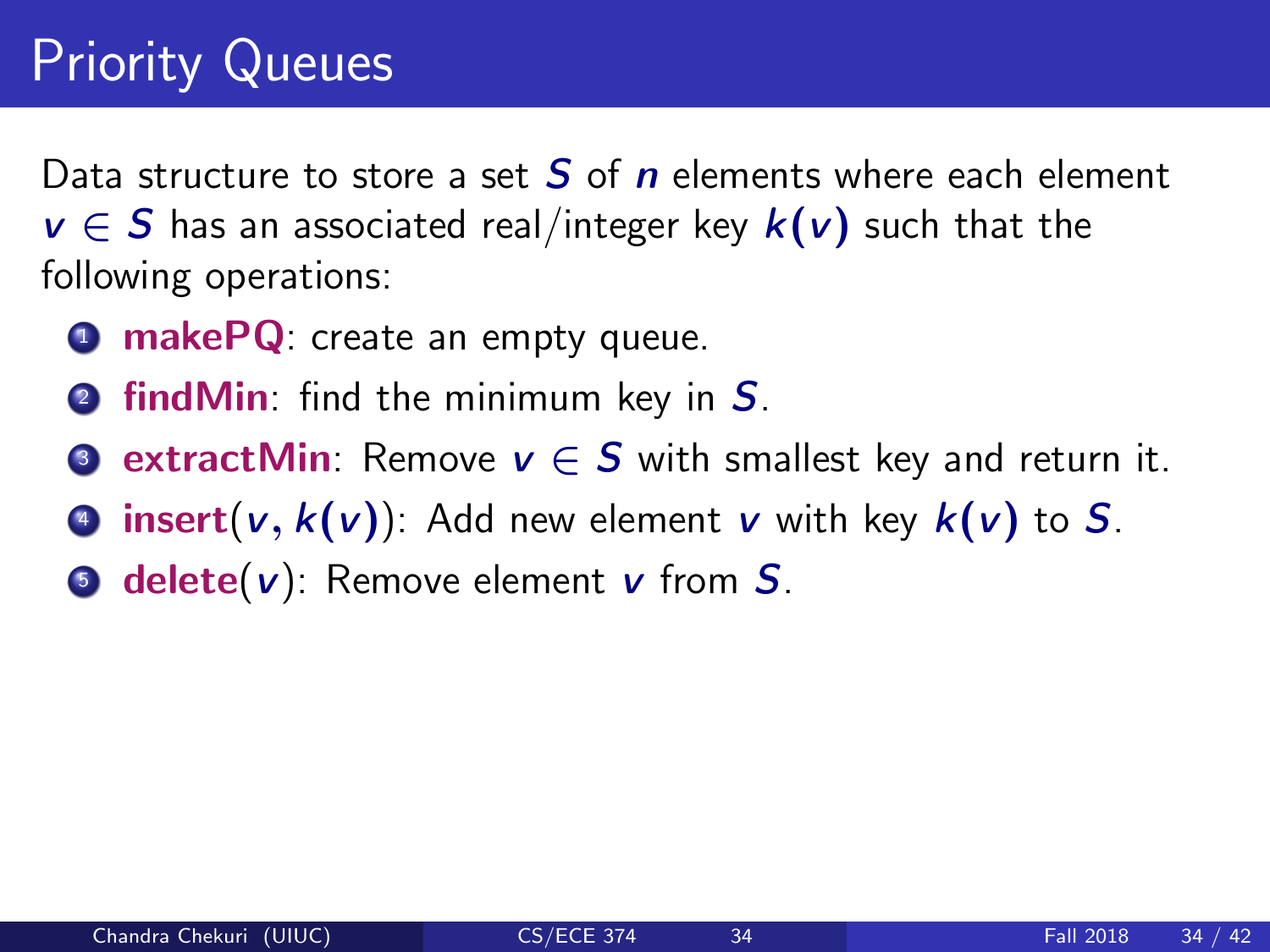## **Priority Queues**

Data structure to store a set  $S$  of  $n$  elements where each element  $v \in S$  has an associated real/integer key  $k(v)$  such that the following operations:

- **1** makePQ: create an empty queue.
- **2** find Min: find the minimum key in  $S$ .
- **E** extractMin: Remove  $v \in S$  with smallest key and return it.
- **4** insert(v,  $k(v)$ ): Add new element v with key  $k(v)$  to S.
- $\bullet$  **delete(v):** Remove element v from S.
- **O** decreaseKey( $v, k'(v)$ ): decrease key of  $v$  from  $k(v)$  (current key) to  $k'(\nu)$  (new key). Assumption:  $k'(\nu) \leq k(\nu)$ .
- **1** meld: merge two separate priority queues into one.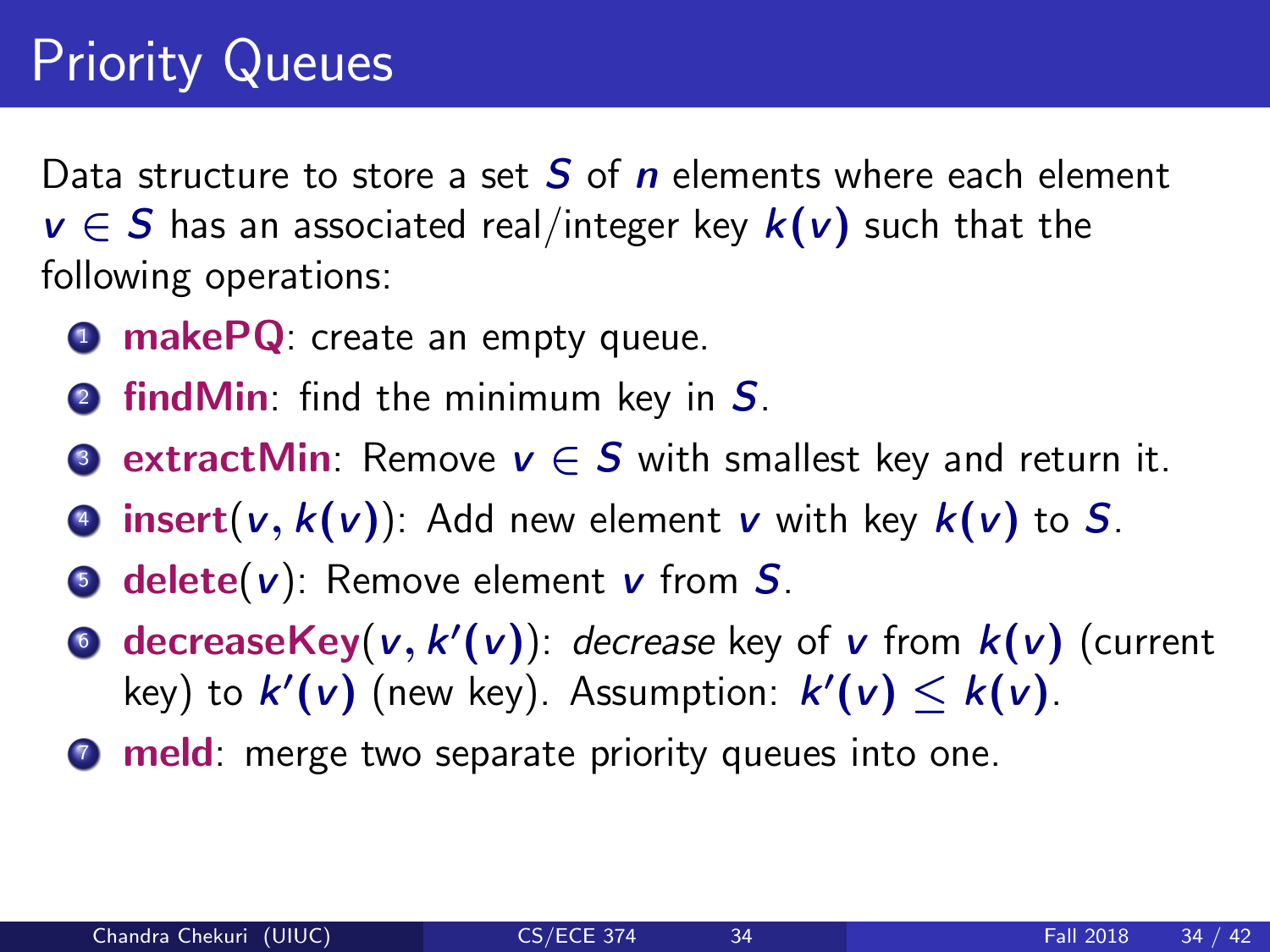## Priority Queues

Data structure to store a set  $S$  of  $n$  elements where each element  $v \in S$  has an associated real/integer key  $k(v)$  such that the following operations:

- **1** makePQ: create an empty queue.
- **2** find Min: find the minimum key in  $S$ .
- **E** extractMin: Remove  $v \in S$  with smallest key and return it.
- **4** insert(v,  $k(v)$ ): Add new element v with key  $k(v)$  to S.
- $\bullet$  **delete(v):** Remove element v from S.
- **O** decreaseKey( $v, k'(v)$ ): decrease key of  $v$  from  $k(v)$  (current key) to  $k'(\nu)$  (new key). Assumption:  $k'(\nu) \leq k(\nu)$ .
- **1** meld: merge two separate priority queues into one.

All operations can be performed in  $O(\log n)$  time. decreaseKey is implemented via delete and insert.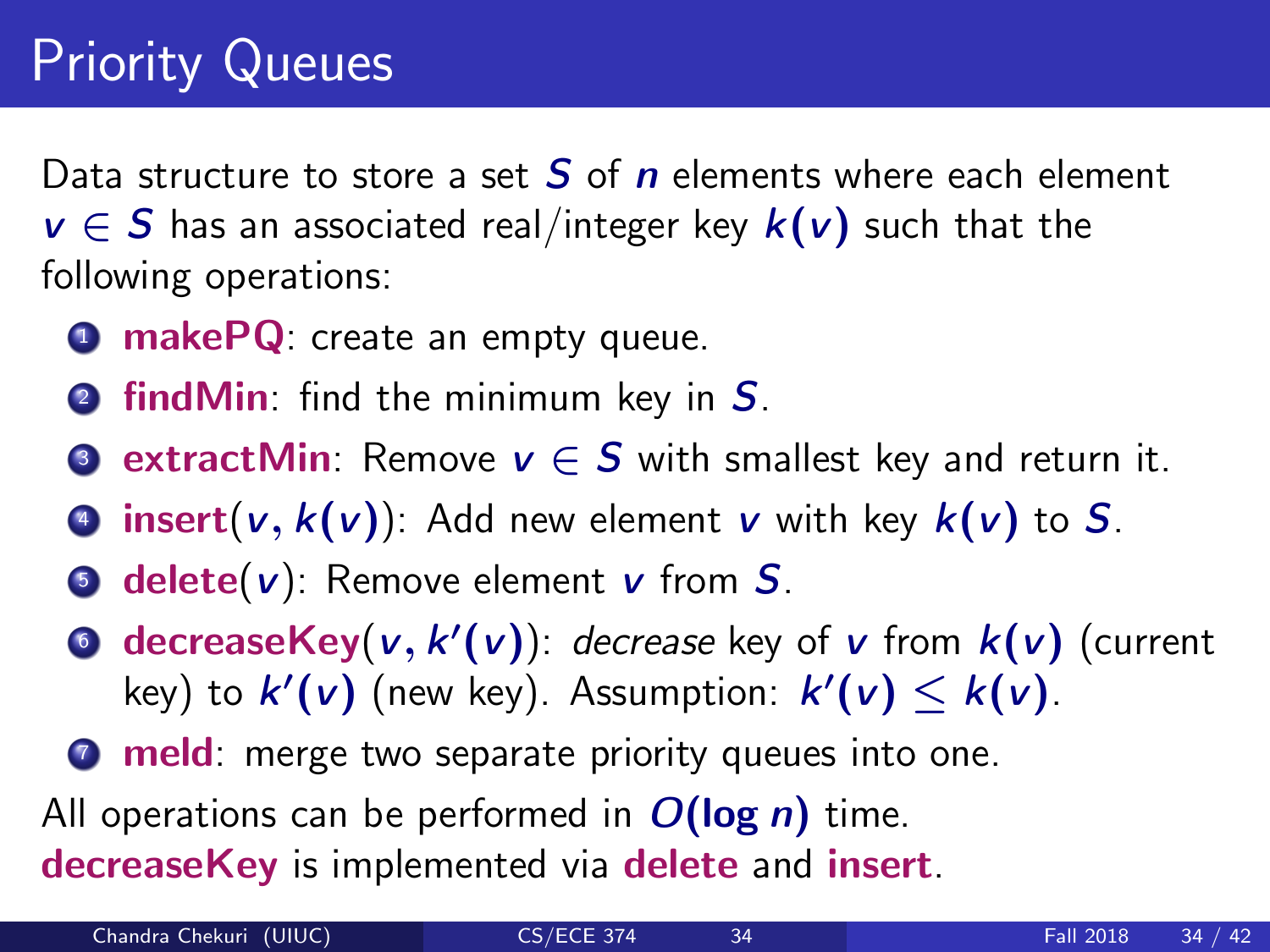## Dijkstra's Algorithm using Priority Queues

```
Q \leftarrow \text{makePO}()insert(Q, (s, 0))for each node u \neq s do
        insert(Q, (u,\infty))
X \leftarrow \emptysetfor i = 1 to |V| do
        (v, dist(s, v)) = extractMin(Q)X = X \cup \{v\}for each u in Adj(v) do
                  \mathsf{decreaseKey}\big(\textit{\textbf{Q}}, \, (\textit{\textbf{u}}, \textsf{min}(\mathit{dist}(\textit{\textbf{s}}, \textit{\textbf{u}}), \; \mathit{dist}(\textit{\textbf{s}}, \textit{\textbf{v}}) + \ell(\textit{\textbf{v}}, \textit{\textbf{u}})))\big).
```
Priority Queue operations:

- $\odot$   $O(n)$  insert operations
- $\Omega$   $O(n)$  extractMin operations
- $\odot$   $O(m)$  decreaseKey operations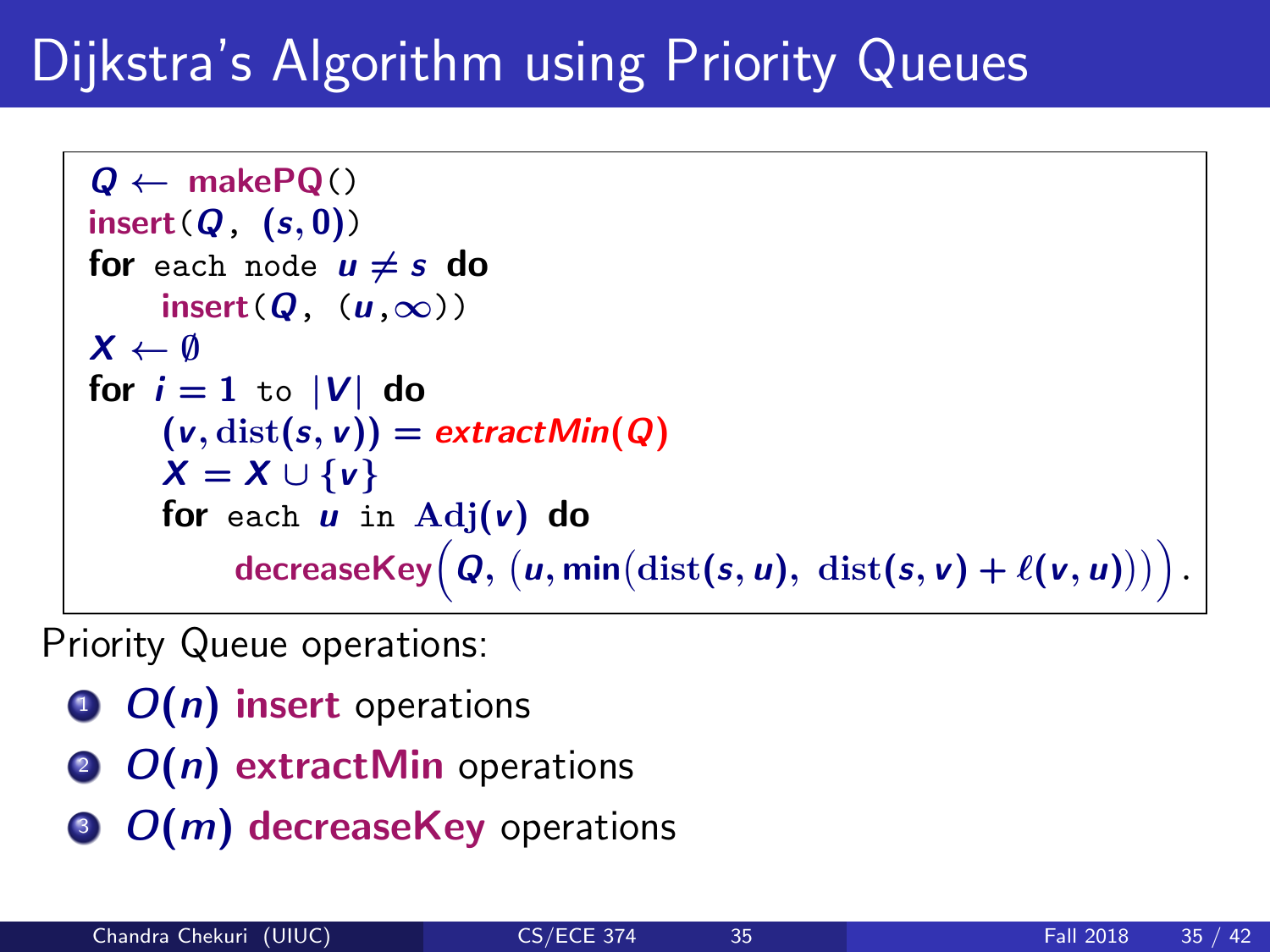## Implementing Priority Queues via Heaps

#### Using Heaps

Store elements in a heap based on the key value

 $\bullet$  All operations can be done in  $O(\log n)$  time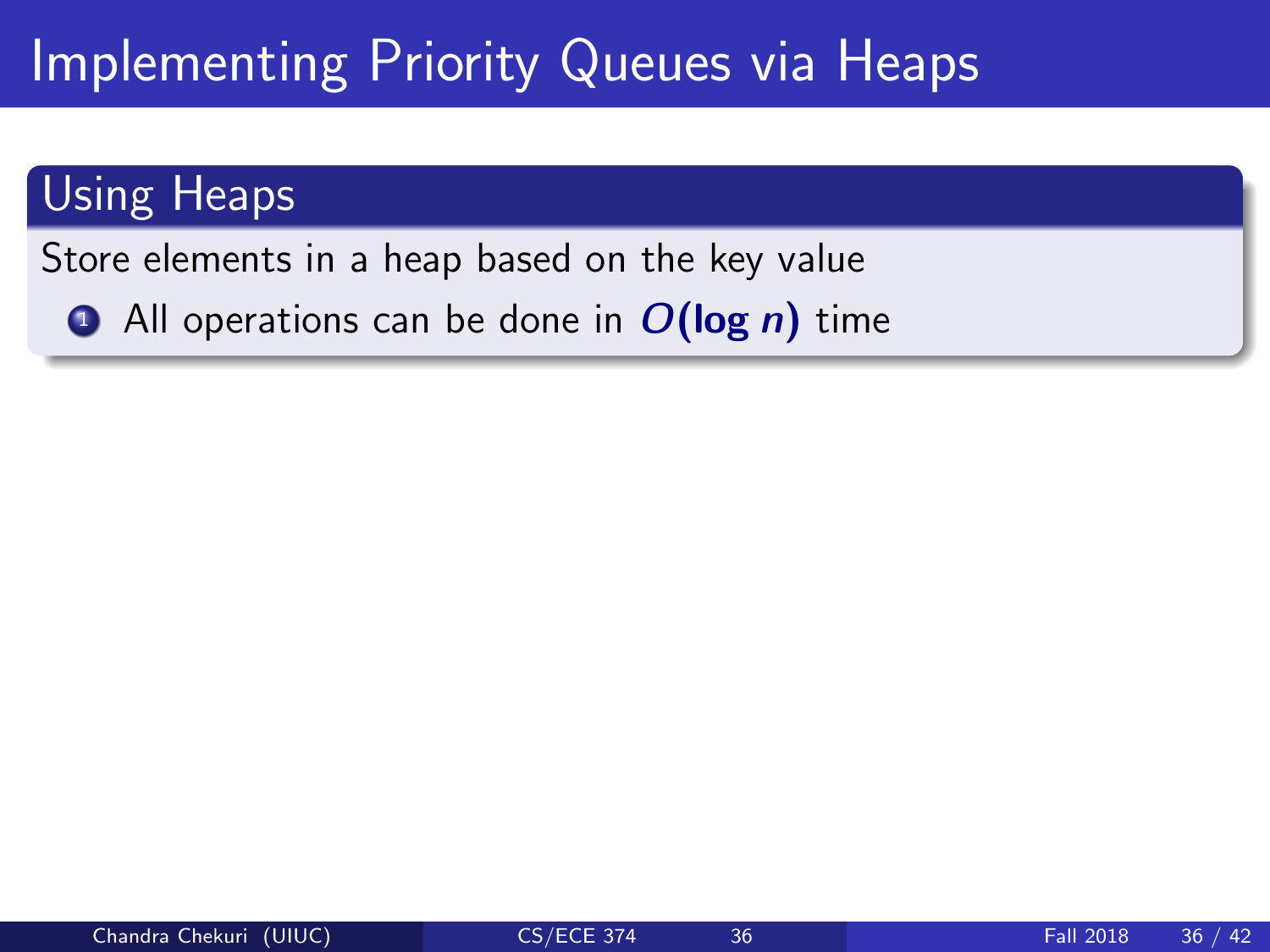## Implementing Priority Queues via Heaps

#### Using Heaps

Store elements in a heap based on the key value

 $\bullet$  All operations can be done in  $O(\log n)$  time

#### Dijkstra's algorithm can be implemented in  $O((n + m) \log n)$  time.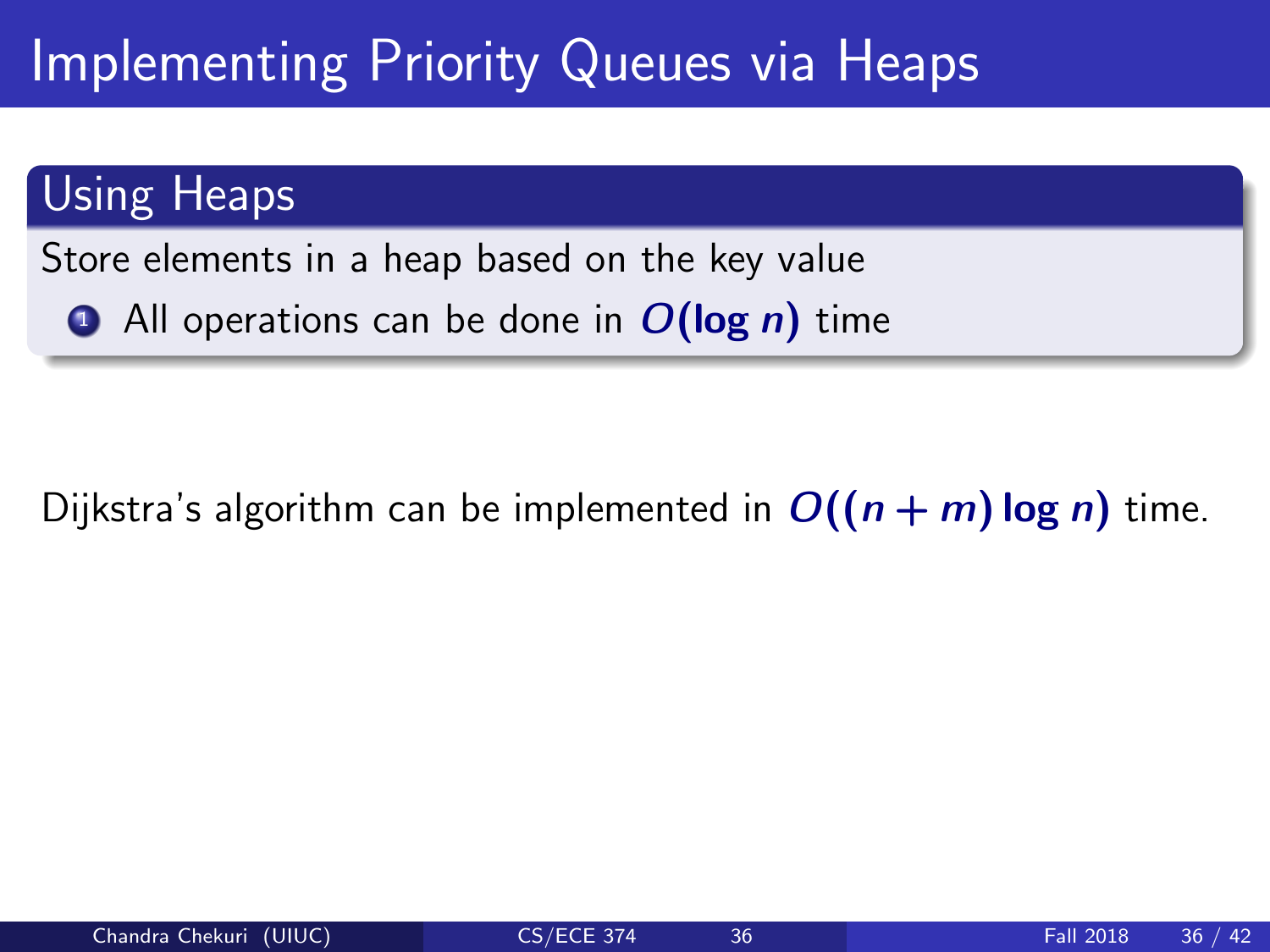- **O** extractMin, insert, delete, meld in  $O(\log n)$  time
- **2** decreaseKey in  $O(1)$  amortized time: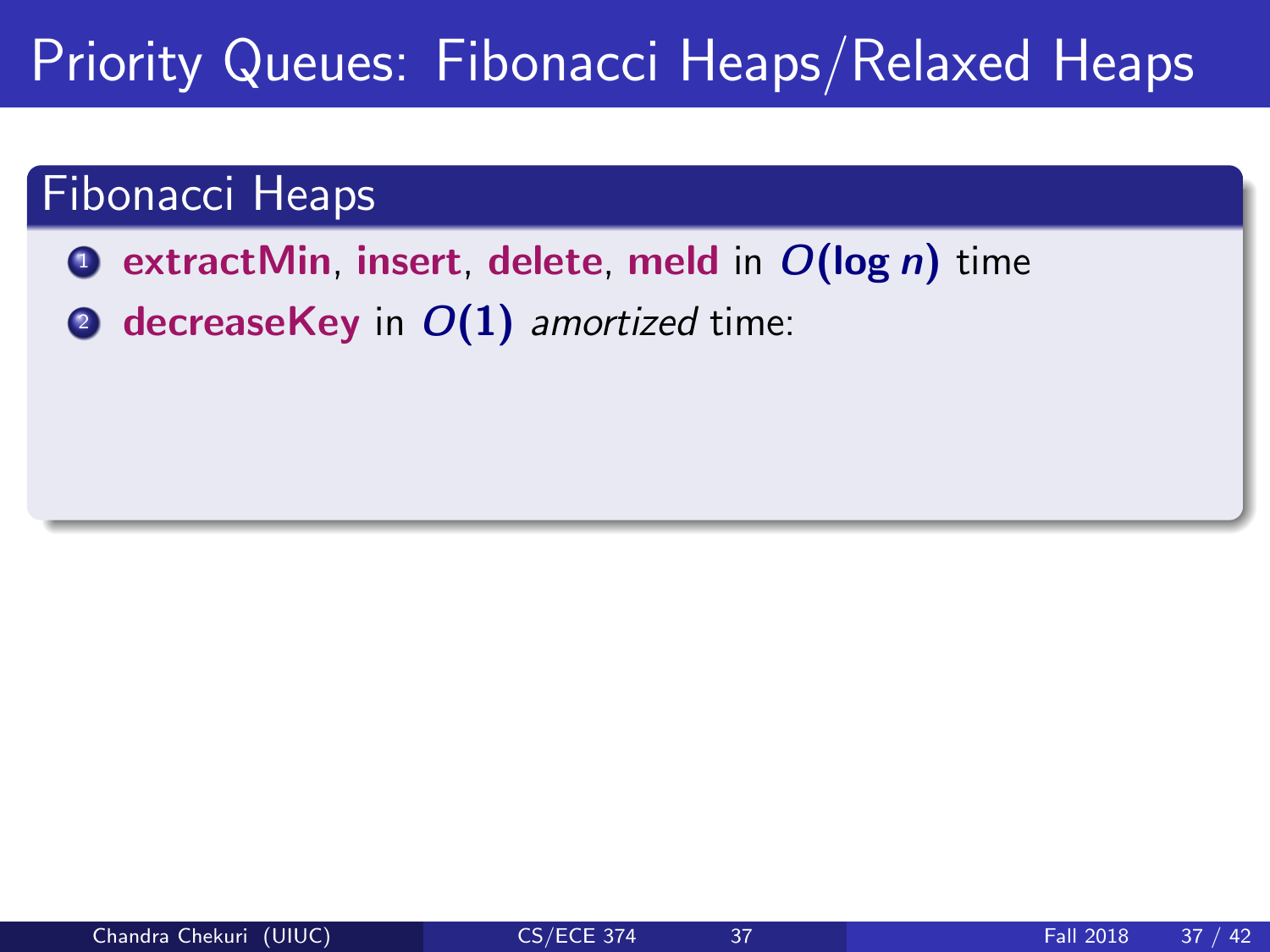- $\bullet$  extractMin, insert, delete, meld in  $O(\log n)$  time
- **2** decreaseKey in  $O(1)$  amortized time:  $\ell$  decreaseKey operations for  $\ell > n$  take together  $O(\ell)$  time
- **3** Relaxed Heaps: **decreaseKey** in  $O(1)$  worst case time but at the expense of meld (not necessary for Dijkstra's algorithm)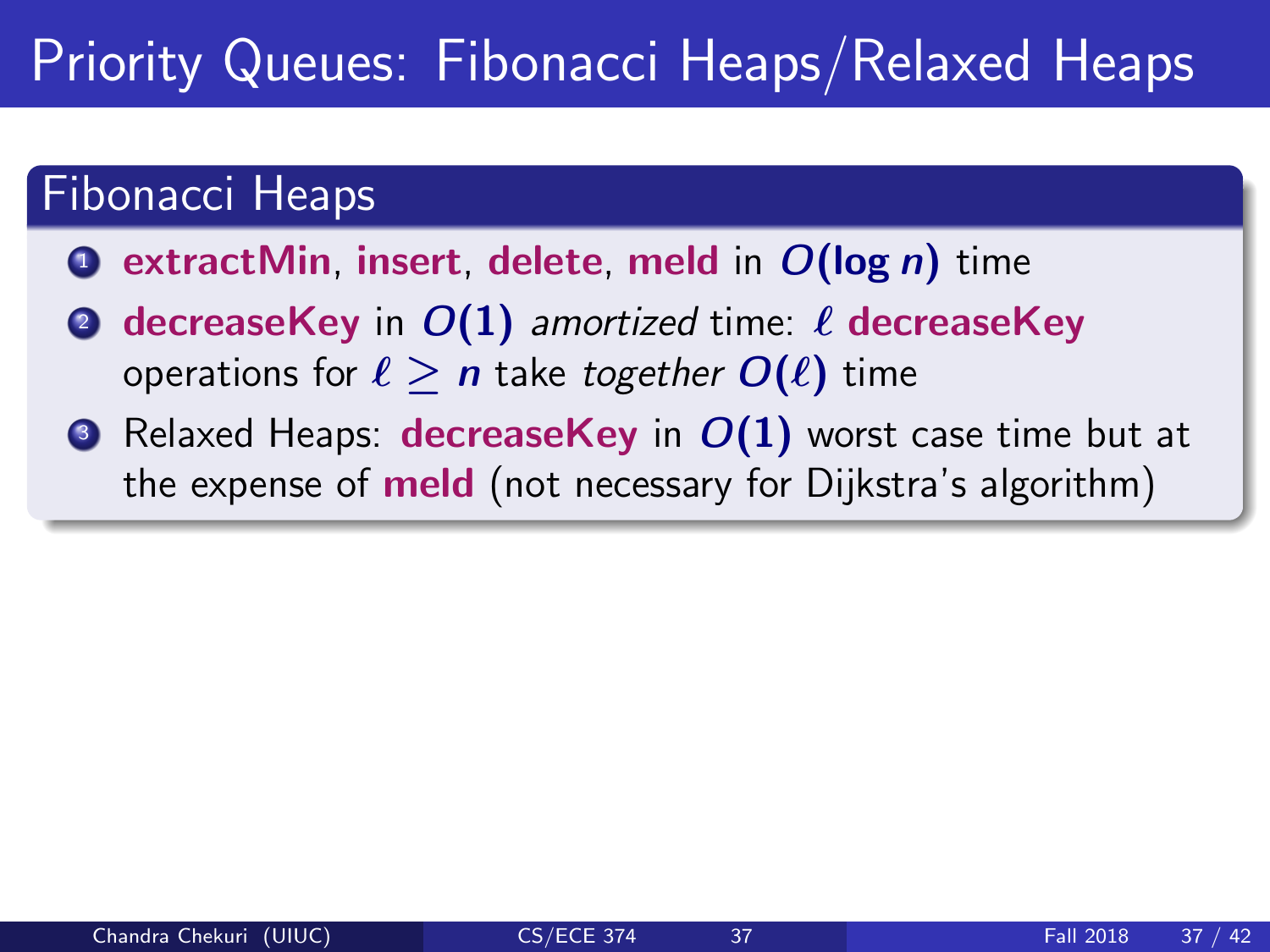- $\bullet$  extractMin, insert, delete, meld in  $O(\log n)$  time
- **2** decreaseKey in  $O(1)$  amortized time:  $\ell$  decreaseKey operations for  $\ell > n$  take together  $O(\ell)$  time
- **3** Relaxed Heaps: **decreaseKey** in  $O(1)$  worst case time but at the expense of meld (not necessary for Dijkstra's algorithm)
- **1** Dijkstra's algorithm can be implemented in  $O(n \log n + m)$ time. If  $m = \Omega(n \log n)$ , running time is linear in input size.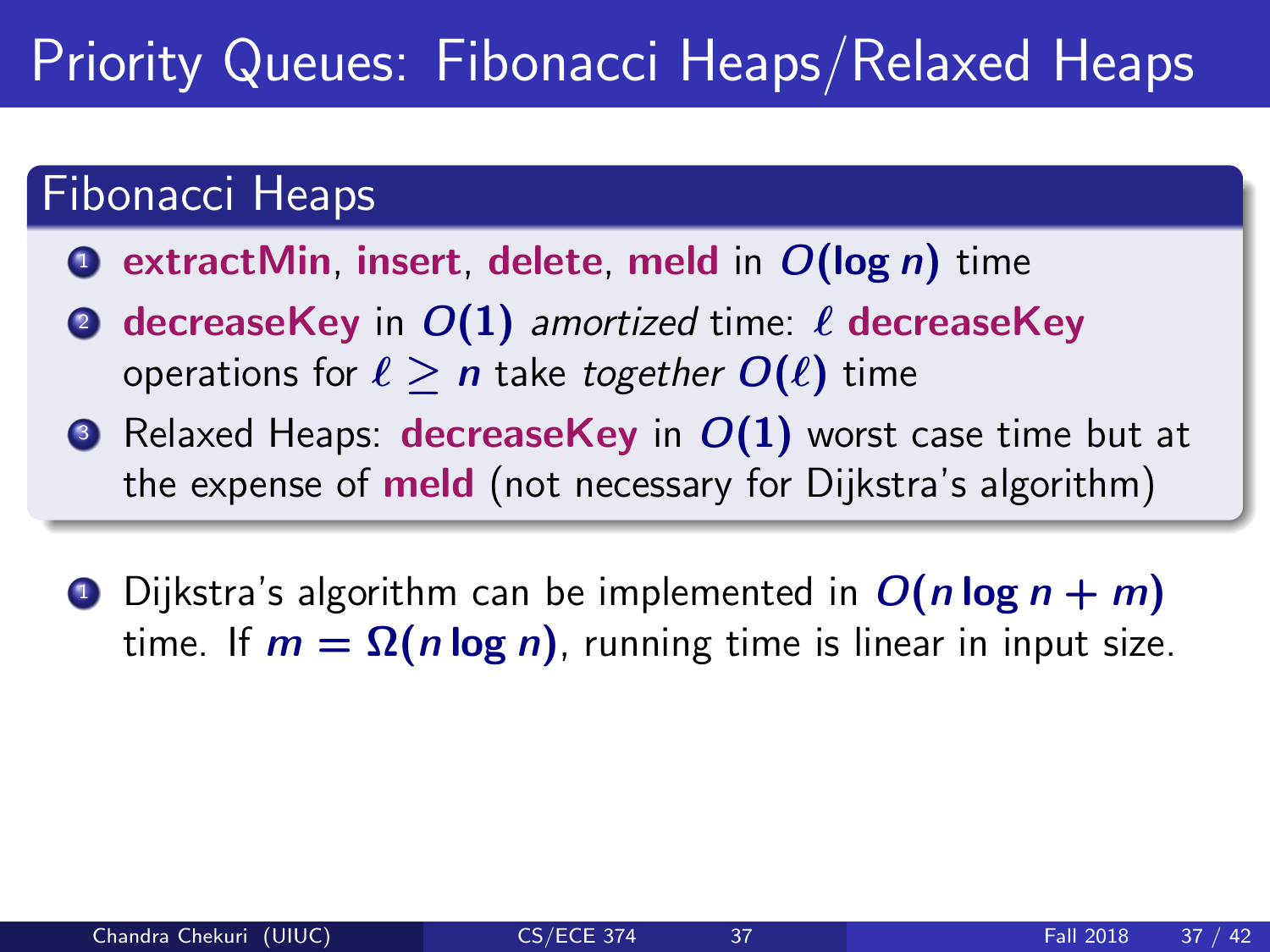- $\bullet$  extractMin, insert, delete, meld in  $O(\log n)$  time
- **2** decreaseKey in  $O(1)$  amortized time:  $\ell$  decreaseKey operations for  $\ell > n$  take together  $O(\ell)$  time
- $\odot$  Relaxed Heaps: decreaseKey in  $O(1)$  worst case time but at the expense of meld (not necessary for Dijkstra's algorithm)
- **1** Dijkstra's algorithm can be implemented in  $O(n \log n + m)$ time. If  $m = \Omega(n \log n)$ , running time is linear in input size.
- 2 Data structures are complicated to analyze/implement. Recent work has obtained data structures that are easier to analyze and implement, and perform well in practice. Rank-Pairing Heaps (European Symposium on Algorithms, September 2009!)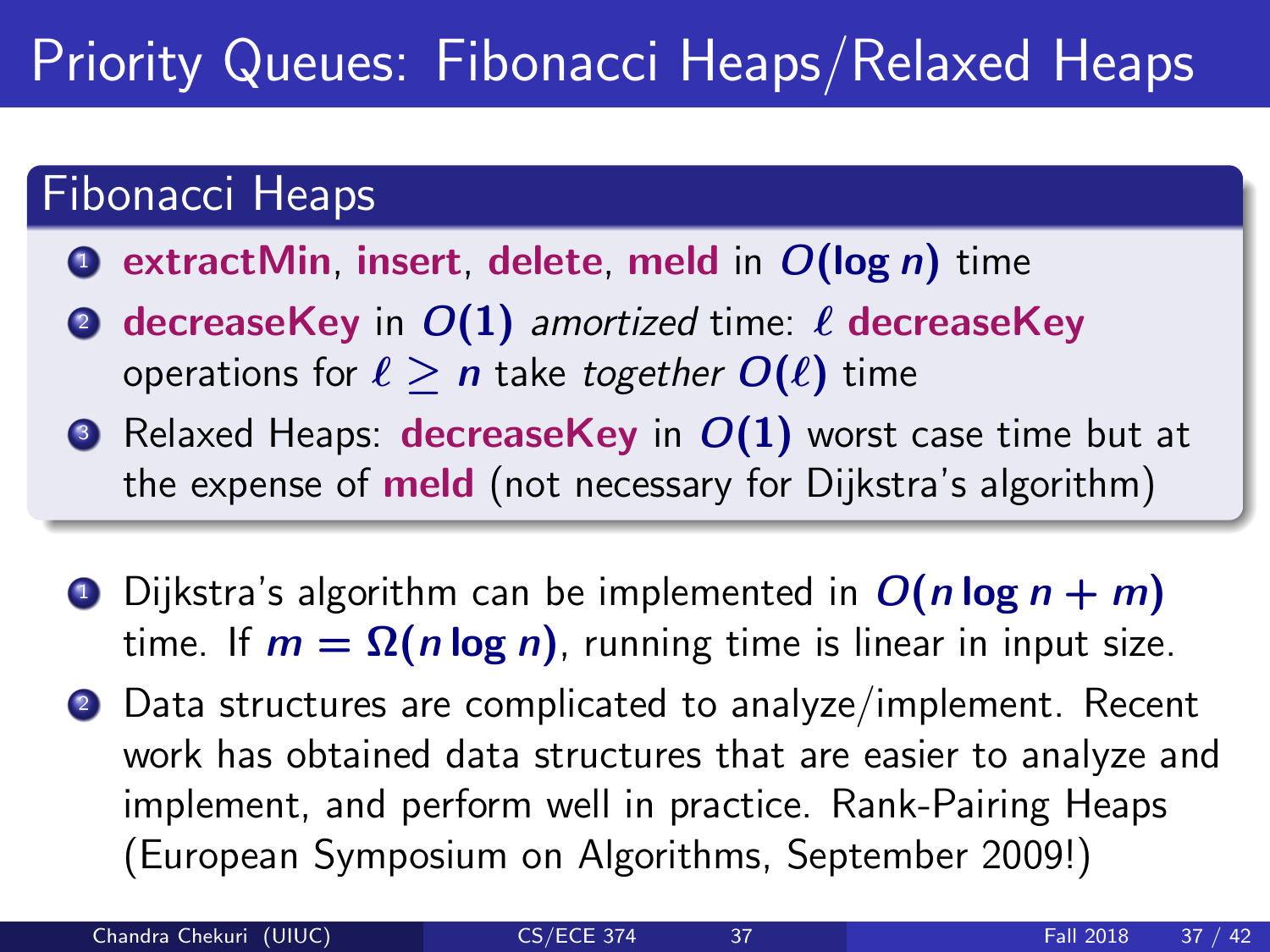### Shortest Path Tree

Dijkstra's algorithm finds the shortest path distances from  $s$  to  $V$ . Question: How do we find the paths themselves?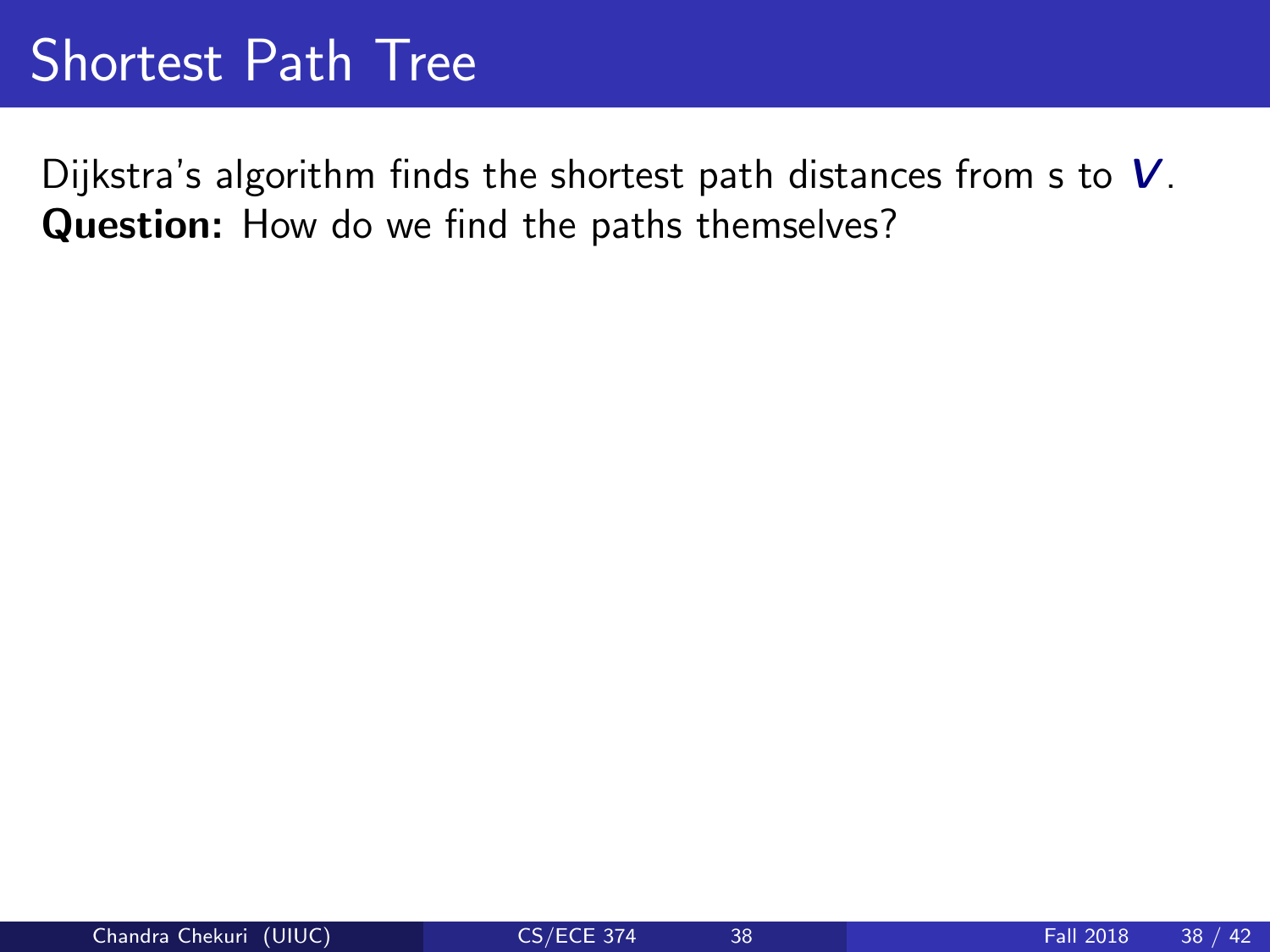## Shortest Path Tree

Dijkstra's algorithm finds the shortest path distances from  $s$  to  $V$ . Question: How do we find the paths themselves?

```
Q = \text{makePO}()insert(Q, (s, 0))prev(s) \leftarrow nullfor each node u \neq s do
     insert(Q, (u, \infty))
     prev(u) \leftarrow nullX = \emptysetfor i = 1 to |V| do
     (v, dist(s, v)) = extractMin(Q)X = X \cup \{v\}for each u in \text{Adj}(v) do
          if (\text{dist}(s, v) + \ell(v, u) < \text{dist}(s, u)) then
               decreaseKey(Q, (u, dist(s, v) + \ell(v, u)))prev(u) = v
```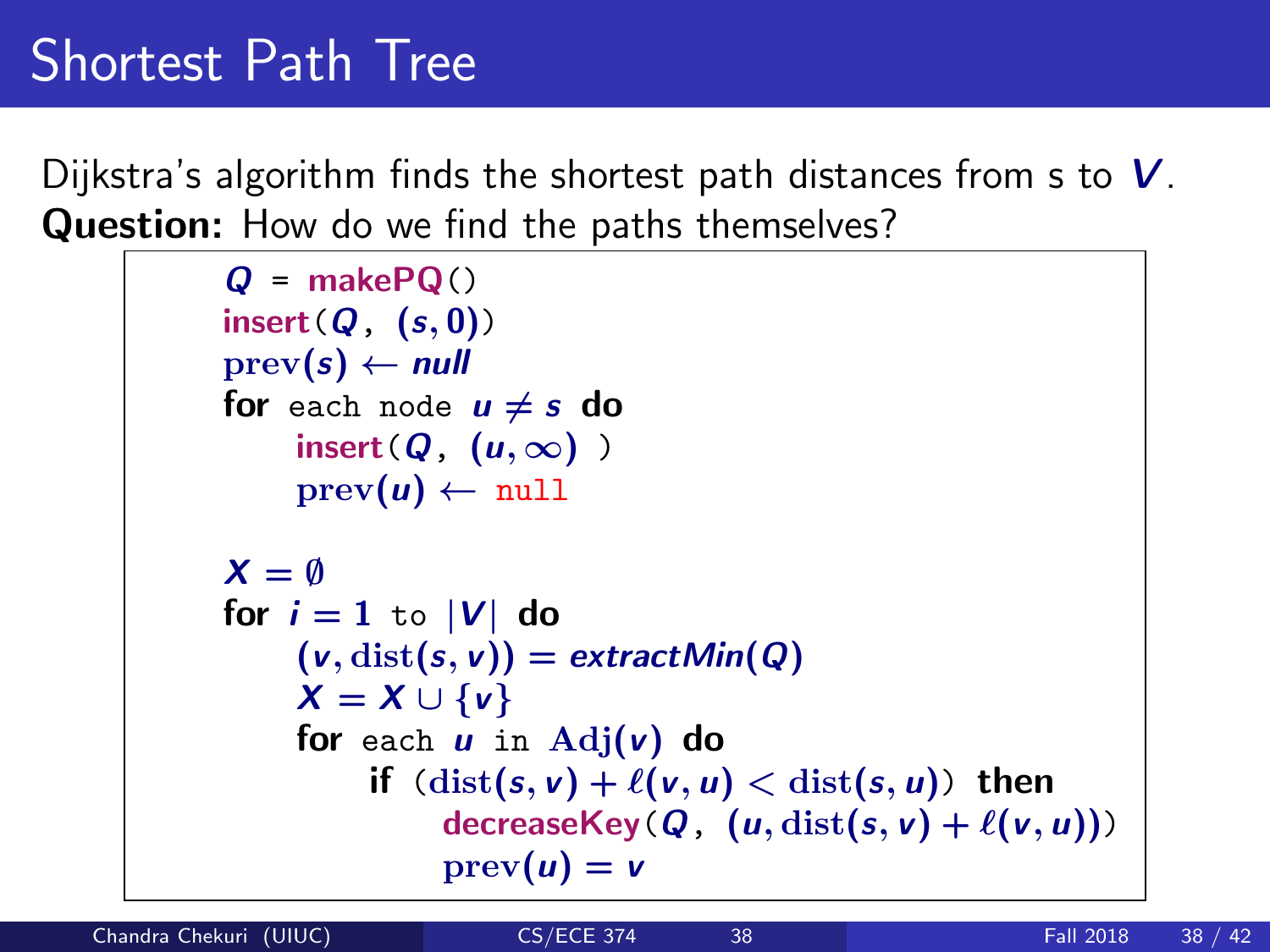### Shortest Path Tree

#### Lemma

The edge set  $(u, \text{prev}(u))$  is the reverse of a shortest path tree rooted at  $s$ . For each  $u$ , the reverse of the path from  $u$  to  $s$  in the tree is a shortest path from s to *.* 

#### Proof Sketch.

- **1** The edge set  $\{(u, \text{prev}(u)) | u \in V\}$  induces a directed in-tree rooted at  $s$  (Why?)
- **2** Use induction on  $|X|$  to argue that the tree is a shortest path tree for nodes in V .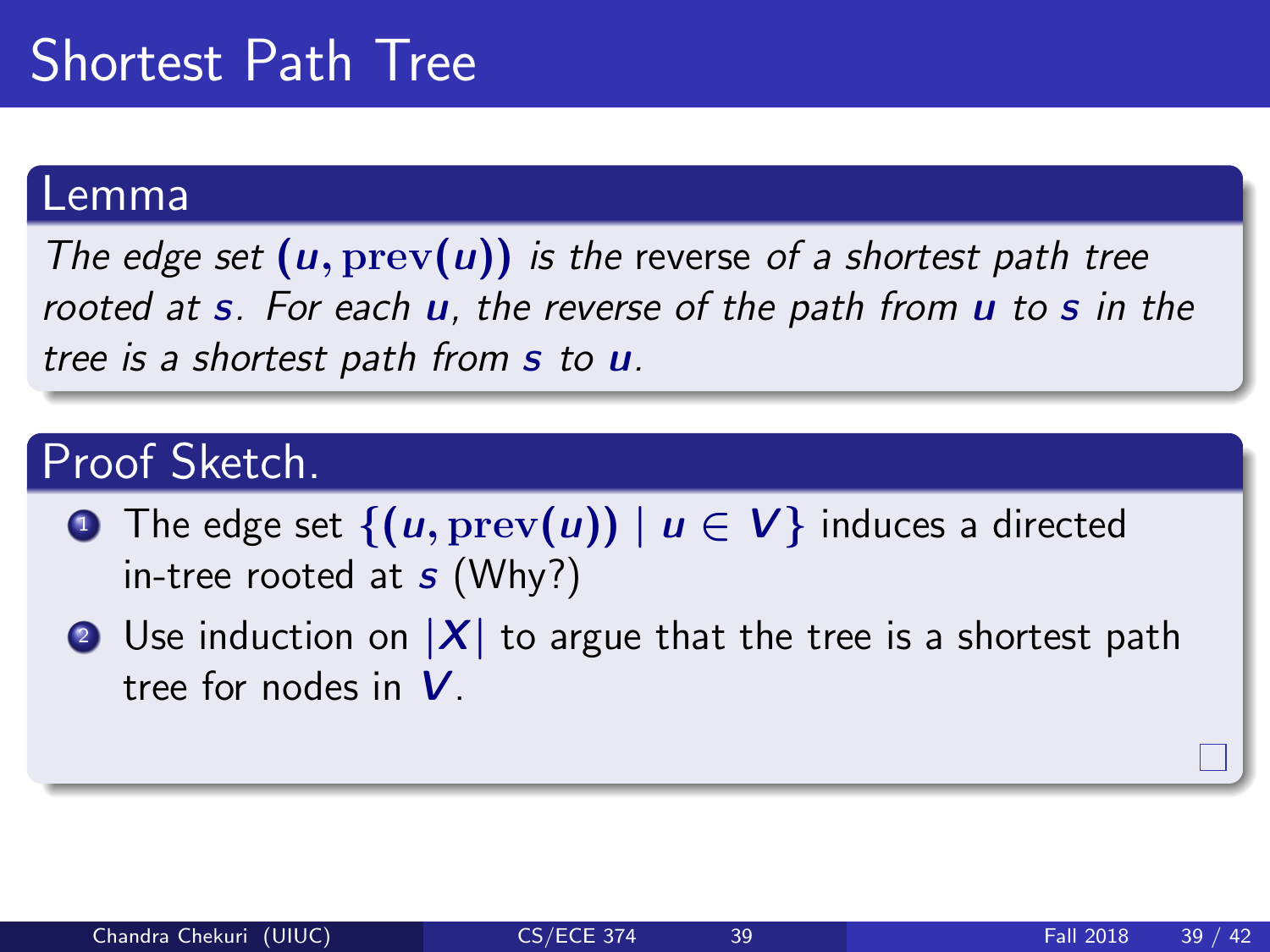#### Shortest paths to s

Dijkstra's algorithm gives shortest paths from  $s$  to all nodes in  $V$ . How do we find shortest paths from all of  $V$  to  $s$ ?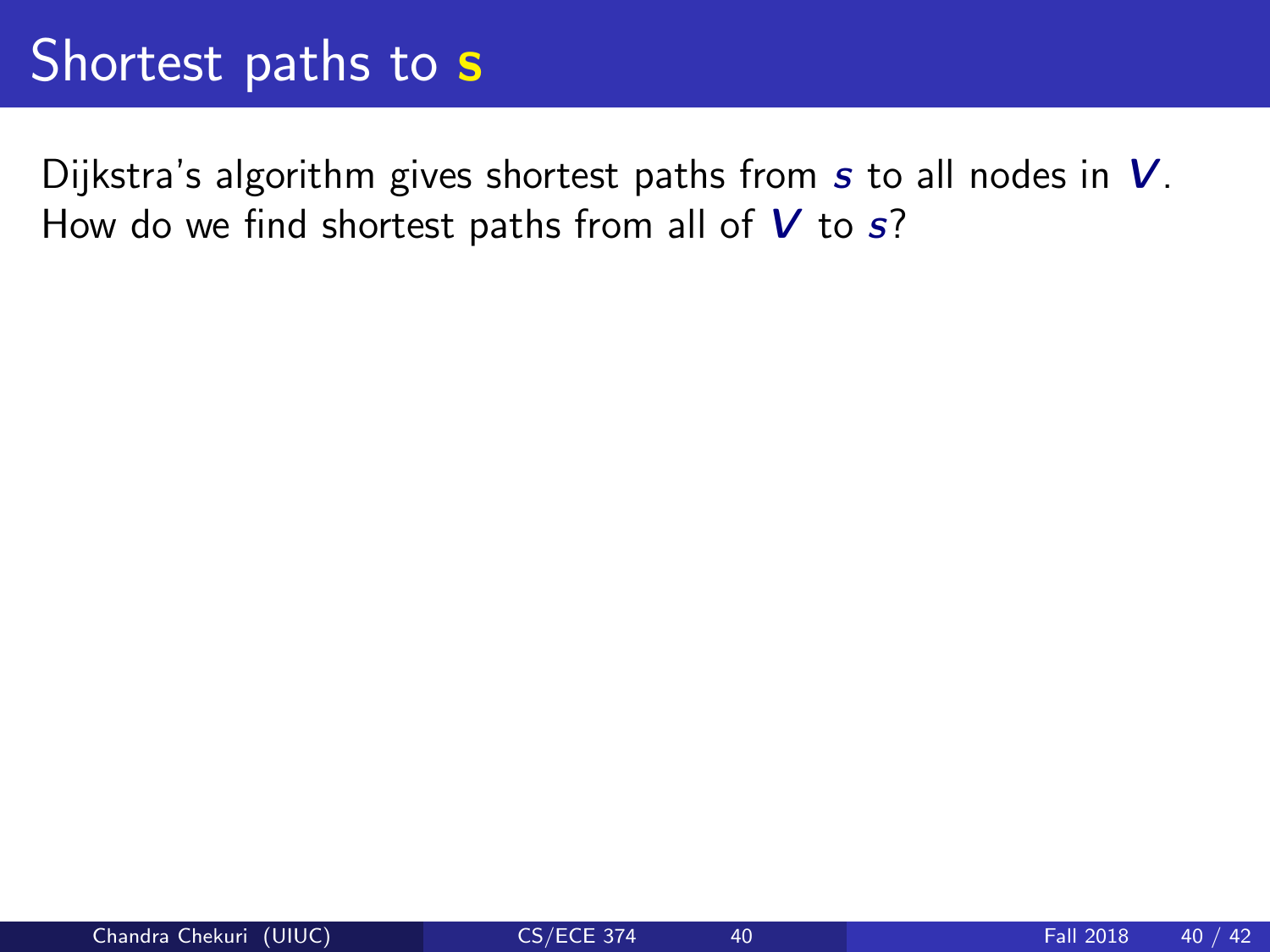#### Shortest paths to s

Dijkstra's algorithm gives shortest paths from  $s$  to all nodes in  $V$ . How do we find shortest paths from all of  $V$  to  $s$ ?

- $\bullet$  In undirected graphs shortest path from  $s$  to  $\mu$  is a shortest path from  $\boldsymbol{u}$  to  $\boldsymbol{s}$  so there is no need to distinguish.
- **2** In directed graphs, use Dijkstra's algorithm in  $G<sup>rev</sup>!$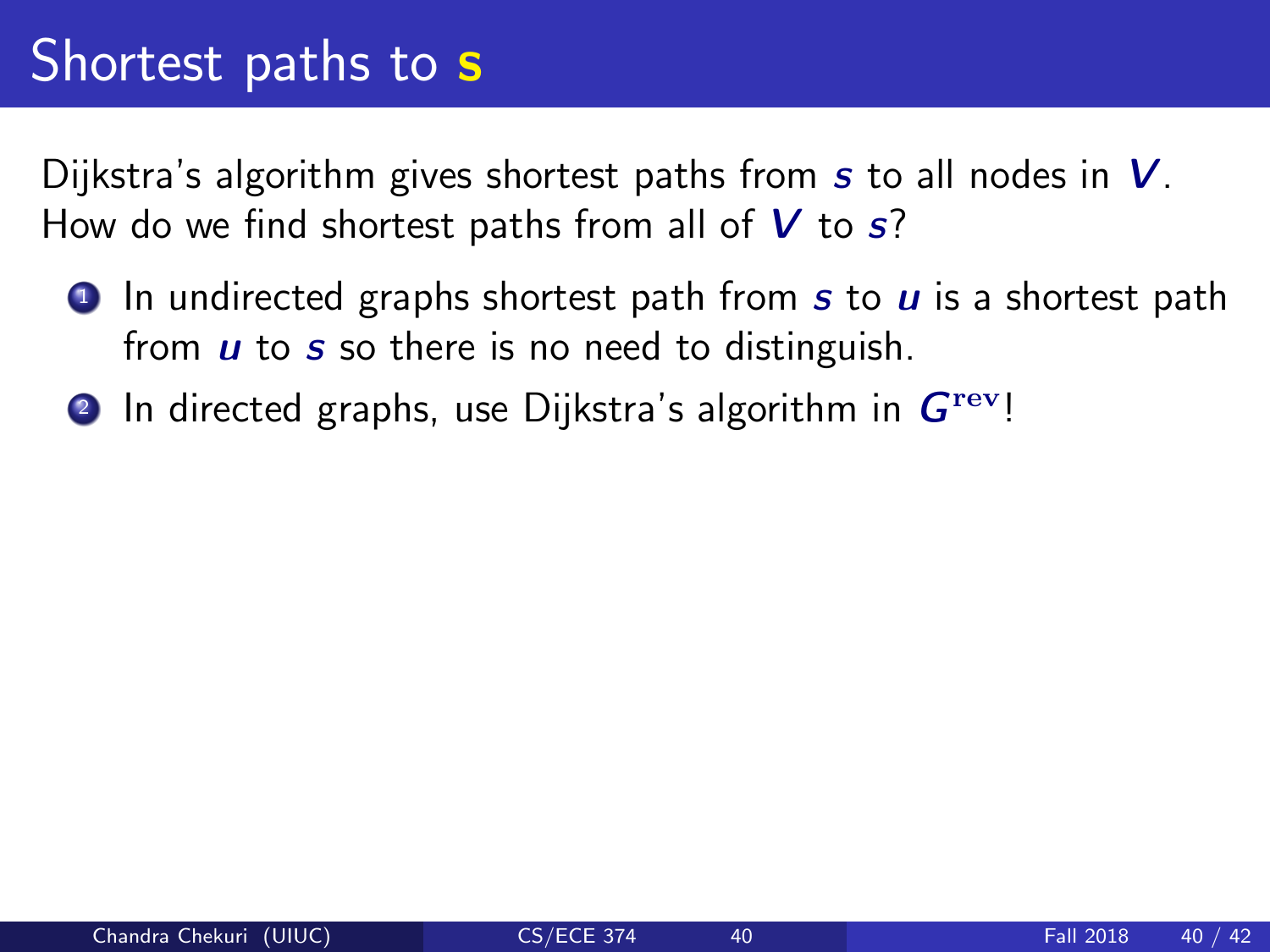#### Shortest paths between sets of nodes

Suppose we are given  $S \subset V$  and  $T \subset V$ . Want to find shortest path from  $S$  to  $T$  defined as:

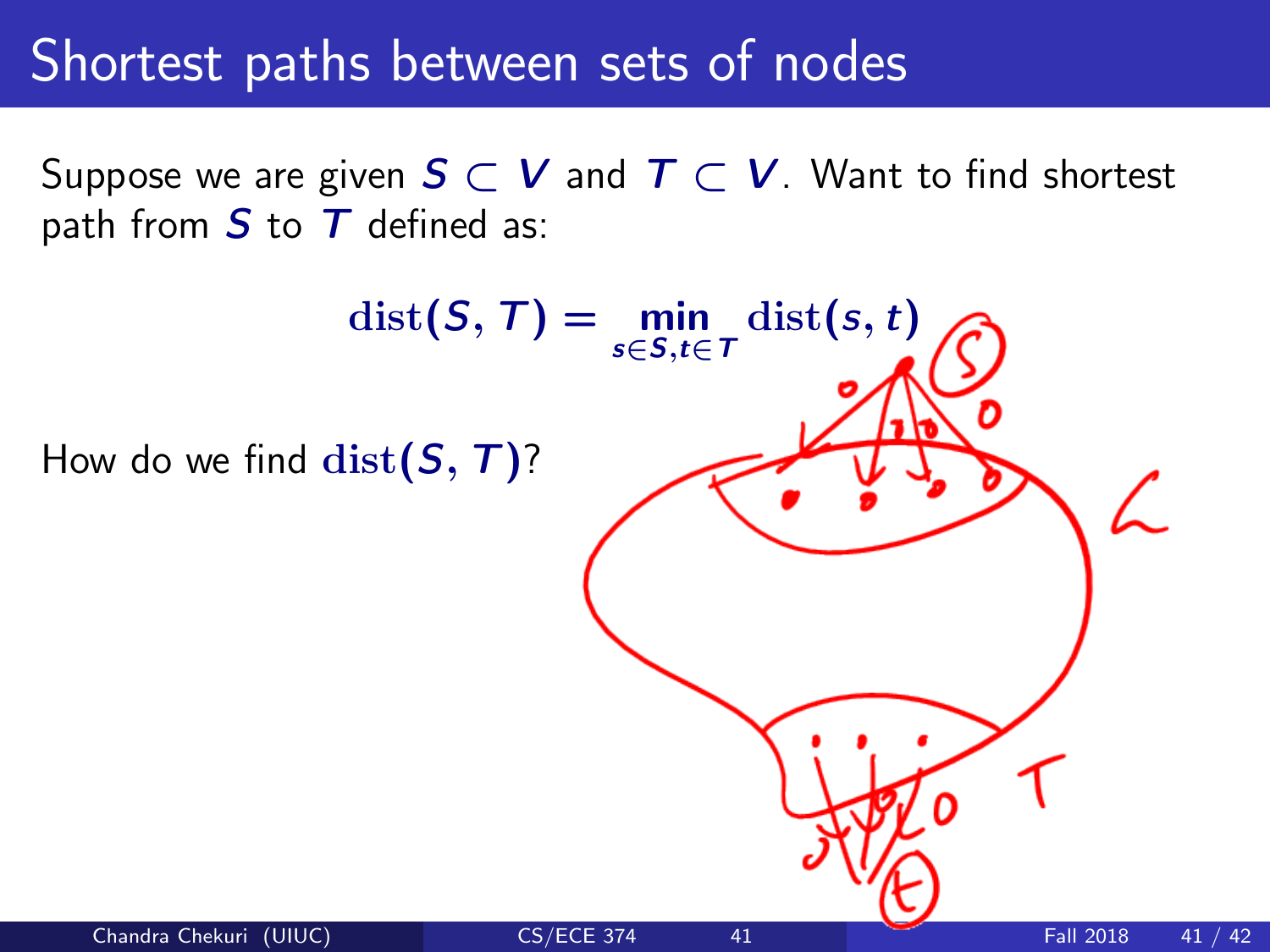You want to go from your house to a friend's house. Need to pick up some dessert along the way and hence need to stop at one of the many potential stores along the way. How do you calculate the "shortest" trip if you include this stop?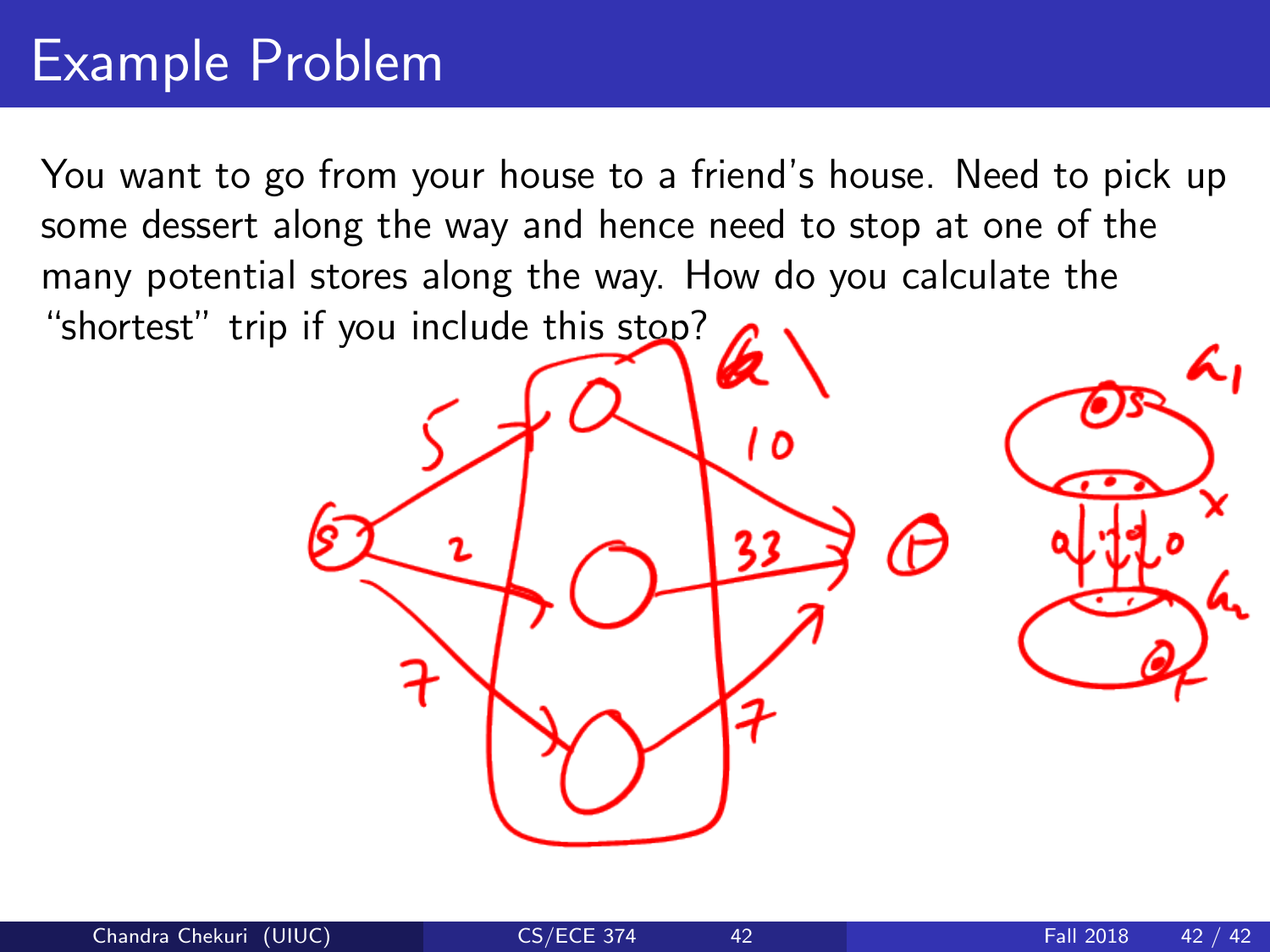You want to go from your house to a friend's house. Need to pick up some dessert along the way and hence need to stop at one of the many potential stores along the way. How do you calculate the "shortest" trip if you include this stop?

Given  $G = (V, E)$  and edge lengths  $\ell(e), e \in E$ . Want to go from s to t. A subset  $X \subset V$  that corresponds to stores. Want to find  $min_{x \in X} d(s, x) + d(x, t).$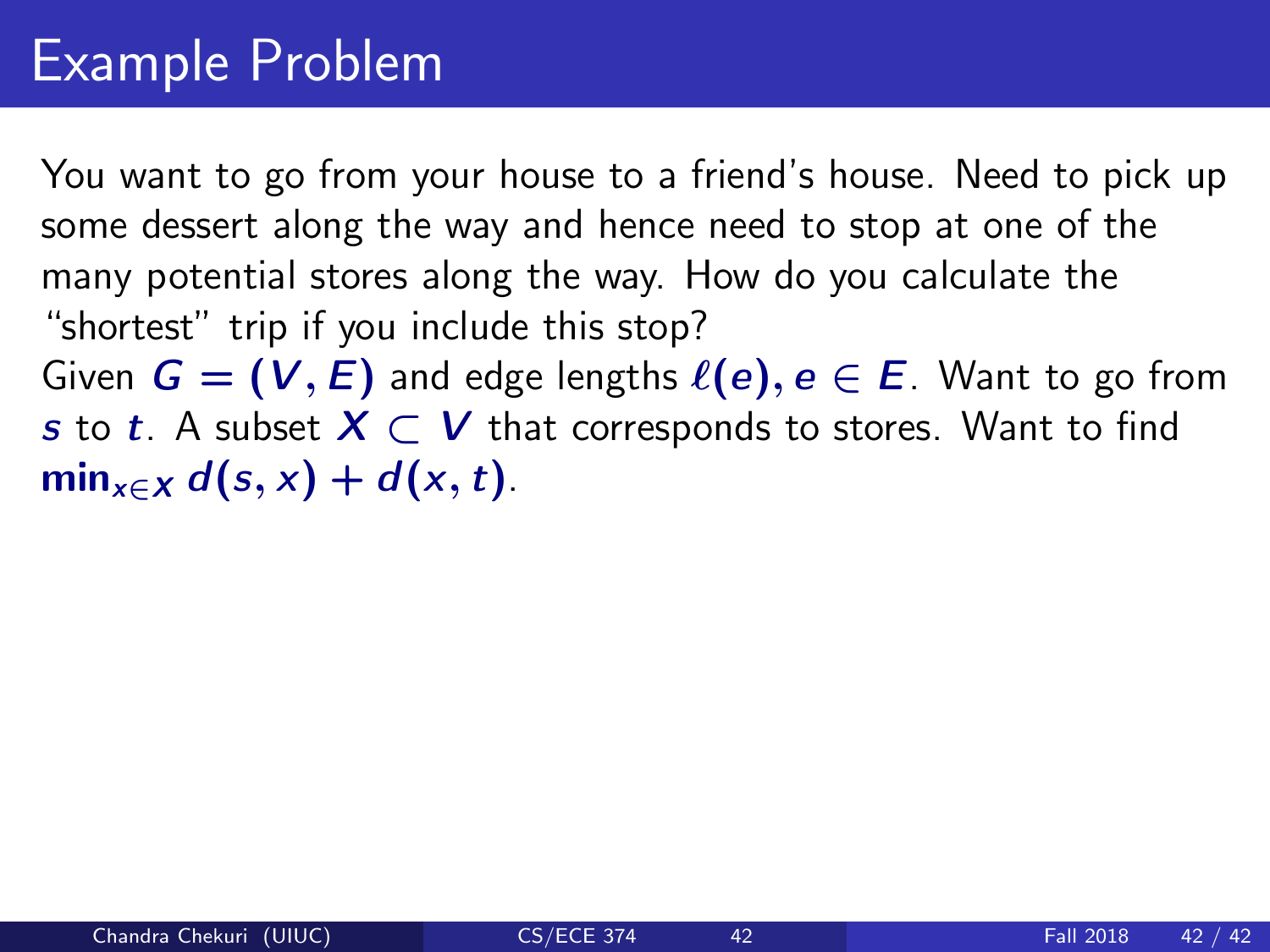You want to go from your house to a friend's house. Need to pick up some dessert along the way and hence need to stop at one of the many potential stores along the way. How do you calculate the "shortest" trip if you include this stop?

Given  $G = (V, E)$  and edge lengths  $\ell(e), e \in E$ . Want to go from s to t. A subset  $X \subset V$  that corresponds to stores. Want to find  $min_{x \in X} d(s, x) + d(x, t).$ 

**Basic solution:** Compute for each  $x \in X$ ,  $d(s, x)$  and  $d(x, t)$  and take minimum.  $2|X|$  shortest path computations.  $O(|X|(m + n \log n))$ .